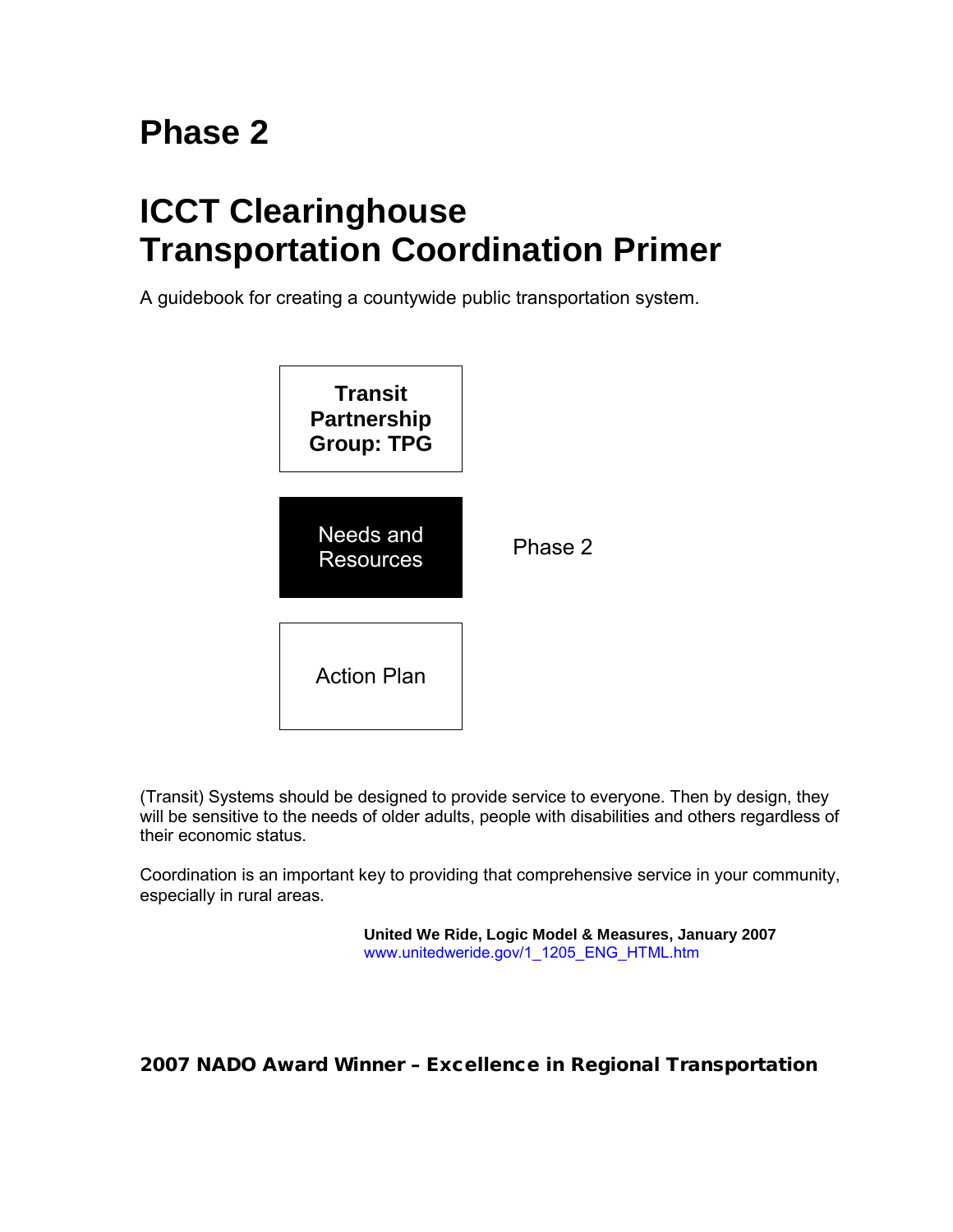#### **Acknowledgements**

The contents of this Primer were based on *Improving Transportation Opportunities for People with Disabilities in Illinois*, a September 2001 report commissioned by the Illinois Council on Developmental Disabilities (ICDD). More information about ICDD can be found at: [www.state.il.us/agency/icdd/.](http://www.state.il.us/agency/icdd/) In addition, this Primer utilizes elements from the Federal Transit Administration's United We Ride – *Framework for Action*: [www.unitedweride.gov/.](http://www.unitedweride.gov/) Bill Jung, CEO Rides Mass Transit has provided countless hours of support to help the ICCT Clearinghouse assist counties in developing coordinated transit systems. Other authors and Transit Partnership Groups have graciously provided additional resources, and referenced accordingly.

#### **Edited by**

Carol Montague, Transit Coordination Assistant Karen Poncin, Operations Manager

#### **Written by**

Dawn Piper, Transit Coordination Specialist Ed Heflin, Manager Rural Transit Assistance Center

We hope this Coordination Primer will help you develop and/or enhance public transportation services in your county.

The intent of this Primer is that it will be completed under the guidance of the ICCT Clearinghouse.

The Clearinghouse has worked through the Primer with more than 30 counties and has gained expertise that will help the process run smoother while maintaining its integrity.

Fourth Edition – July 2010 ICCT Clearinghouse Rural Transit Assistance Center Illinois Institute for Rural Affairs Western Illinois University Stipes Hall 318. 1 University Circle, Macomb, IL 61455

For additional resources and/or to download the Primer, visit us online:

[sites.google.com/site/icctclearinghouse/home](http://sites.google.com/site/icctclearinghouse/home)  [icctclearinghouse.blogspot.com/](http://icctclearinghouse.blogspot.com/)  [www.iira.org/outreach/rtac.asp](http://www.iira.org/outreach/rtac.asp) 

To reach the ICCT Clearinghouse or the Technical Assistance Oversight Committee, contact:

icctclearinghouse@wiu.edu Voice: 800-526-9943 Fax: 309-298-2162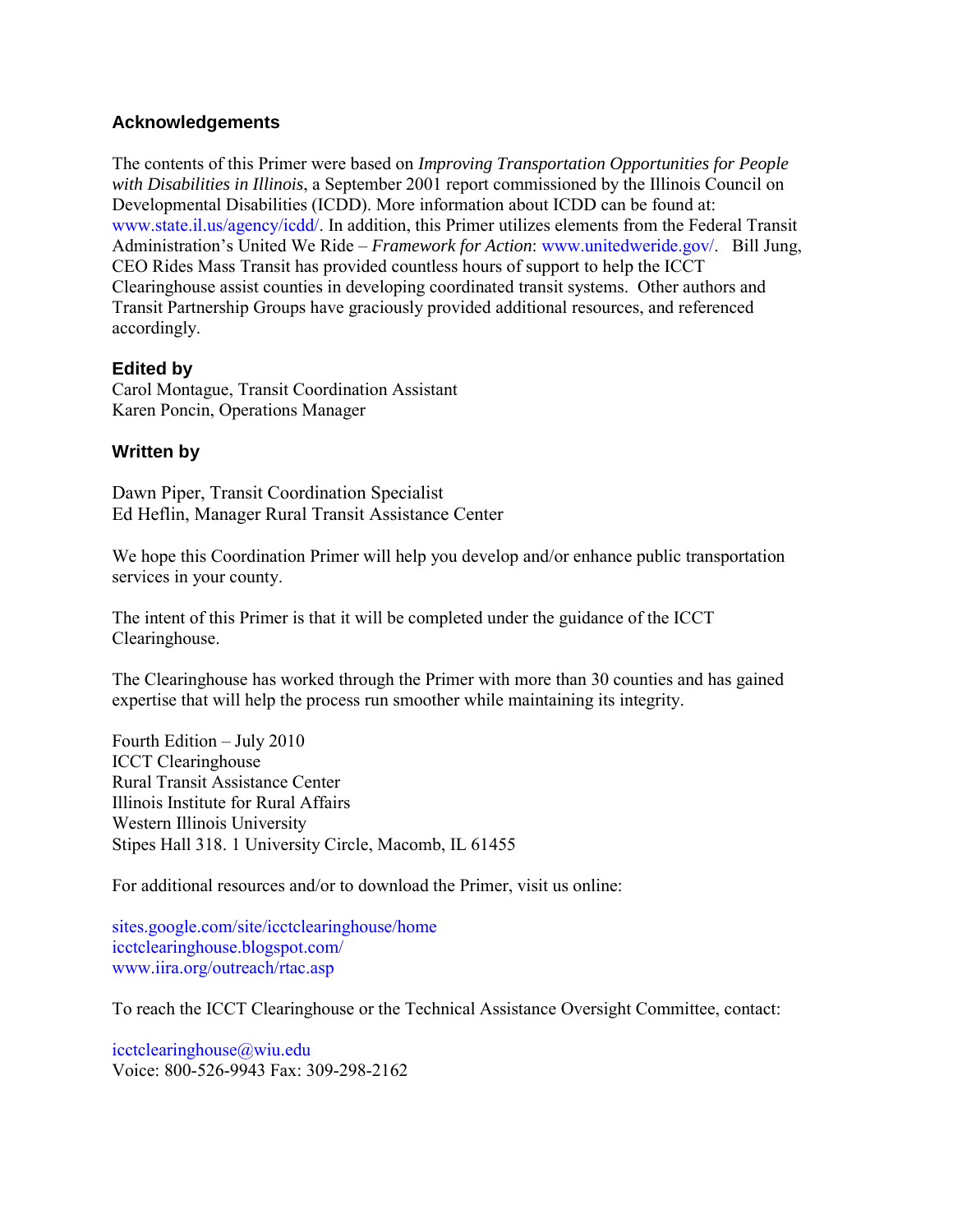# **Table of Contents**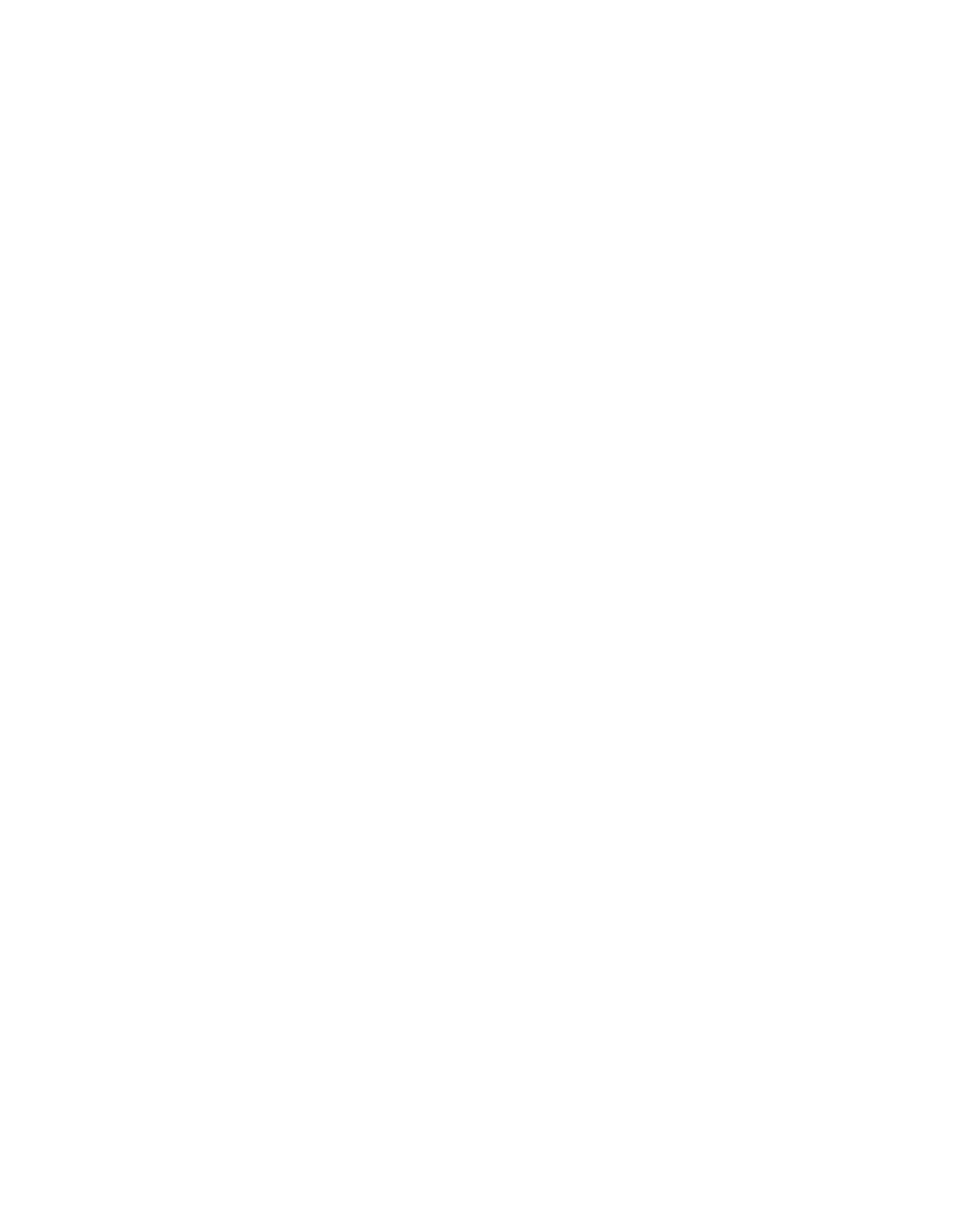# **Phase 2: Needs and Resources**

<span id="page-4-0"></span>

The goal of Phase 2 of the Primer Process is to develop a clear picture of your county's current status based on feedback from a variety of stakeholders regarding both needs and resources.

#### **At the end of Phase 2:**

- 1. You will **understand the need to do an assessment** of the needs and resources of your county.
- 2. You **will evaluate your county needs** through:
	- **Community Transportation Survey** evaluate needs from perspective of individual community members.
	- **Agency Survey** assess from perspective of human service agencies, elected officials, churches, and other organizations in the county.
- 3. You **will determine resources** through an **Inventory of Resources –** assessment of vehicles currently available in the county and could possibly be used—if the agency wanted to be a part of the countywide transit system.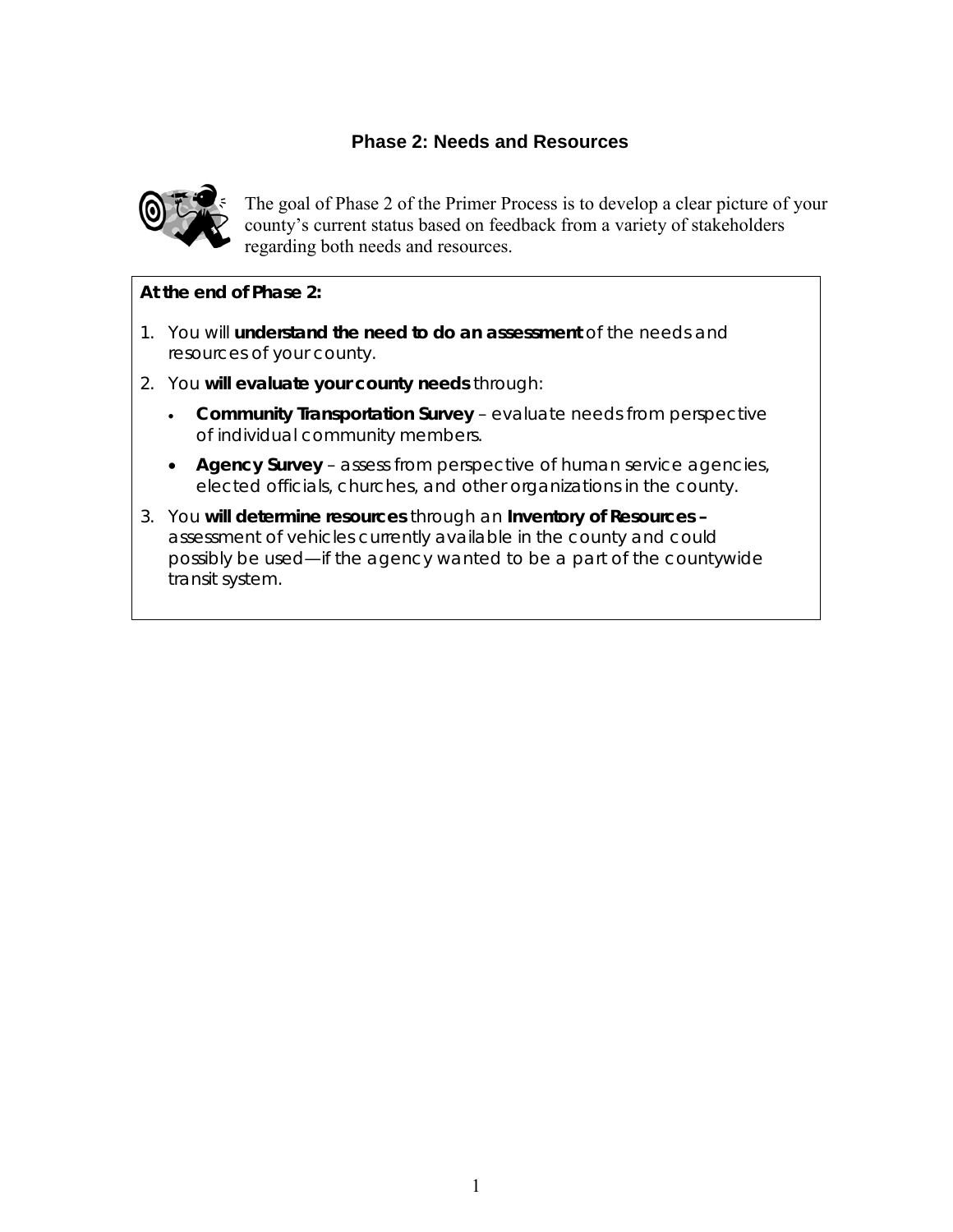#### **Assessment**



Assessment is determining who needs transportation, where are they going, and when are they going? The purpose is to identify the gaps between what is needed and what is provided. Therefore, initial assessments are done with three assumptions:

- 1. There are unmet needs;
- 2. There are discrepancies between needs and services; and
- 3. Improvement is necessary

#### **Snapshot**

The needs assessment is not meant to be comprehensive. Instead, view it as a snapshot of the community, which can show you emerging patterns of needs and resources while helping you determine where to focus future planning efforts.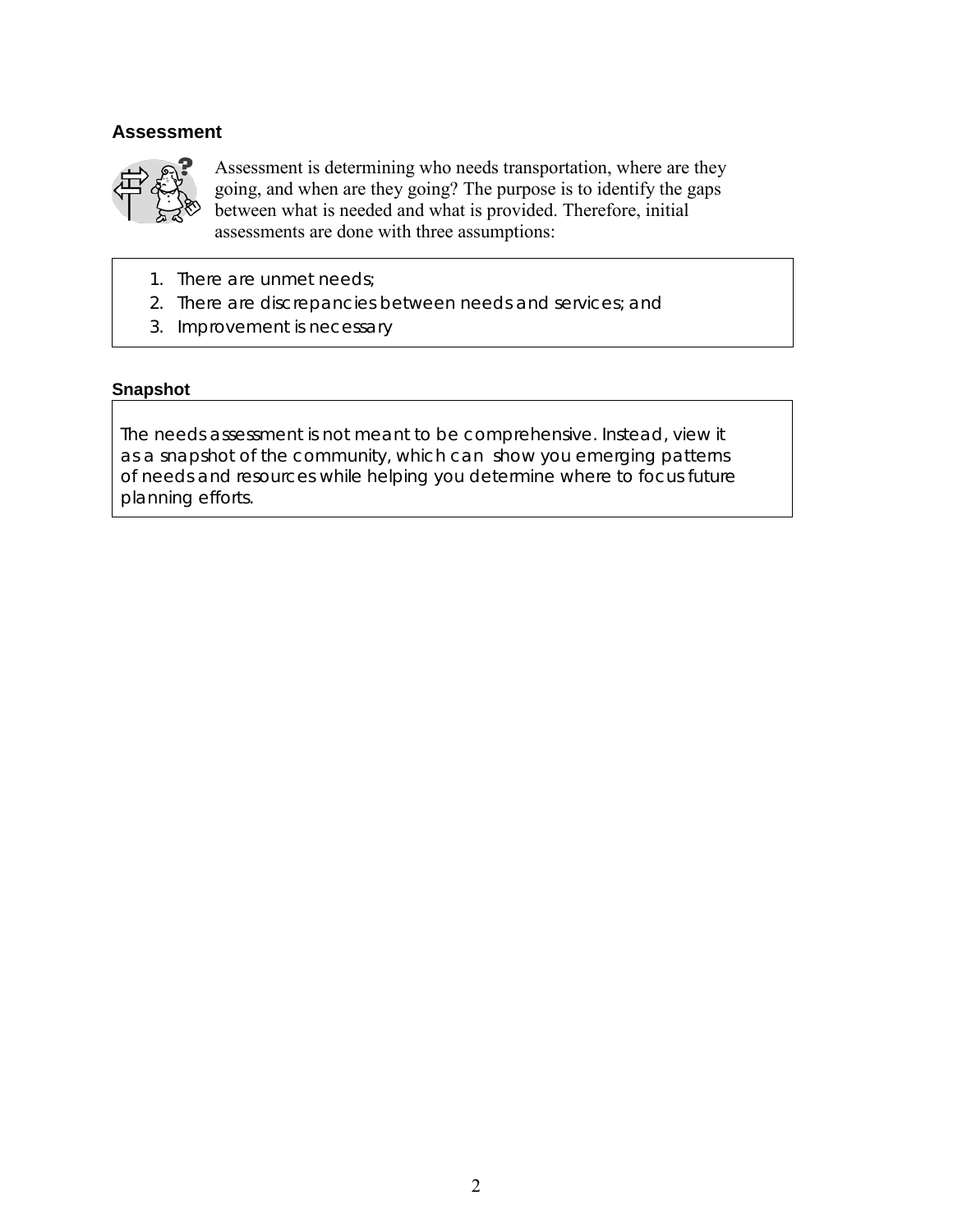## **Overview: Community Transportation Survey**

#### <span id="page-6-0"></span>**Assignment – Survey Community Members**



Your TPG's first assignment for Phase 2 is to distribute the community transportation survey and letters explaining the purpose of the surveys to as many different people and entities as possible throughout the county.

The Data Center at the Illinois Institute for Rural Affairs at Western Illinois University has developed an instrument that allows these assessments to be completed via the Internet. The online system makes this process easier for your TPG by providing a standardized format for entering data, reduces data entry time by allowing multiple people to enter information, and will create reports for your county.

To access the survey, go to the ICCT Clearinghouse Blog at: [icctclearinghouse.blogspot.com/](http://icctclearinghouse.blogspot.com/) 

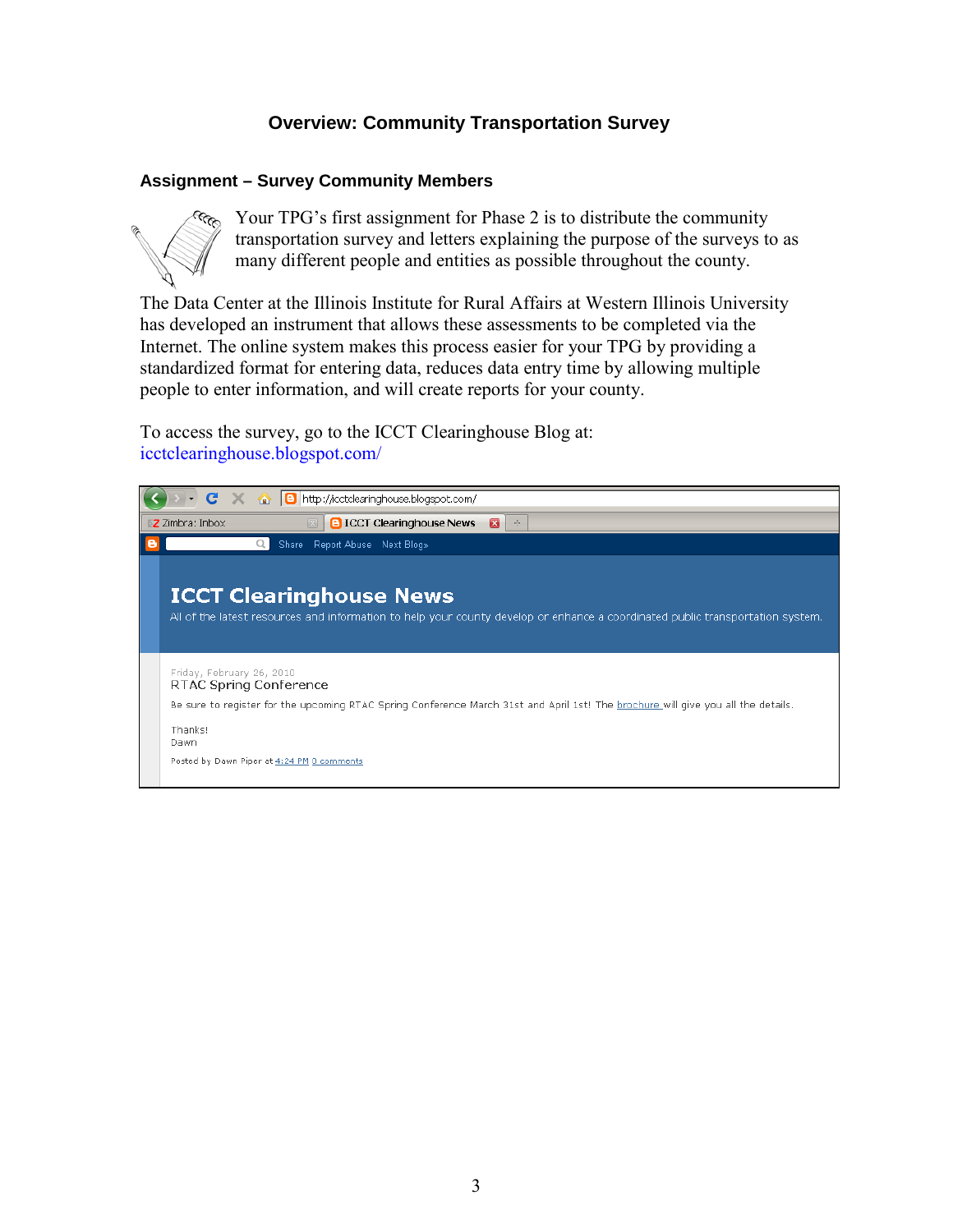On the right of the page, below the "ICCT Clearinghouse Facebook Fan Box" you will see "Quick Links."

Scroll down to the appropriate link beneath the "Online Surveys" heading and click on which survey you want.

In the top left corner is a link to a text version of the survey, to accommodate individuals with accessibility needs.



#### **Online Survey**

|                  | http://www.wiu.edu/users/miira/Transportation/community.htm                                                                                                                                                                                                                                            | $\bullet$ $\triangleright$ $\Box$ Google | q,              |
|------------------|--------------------------------------------------------------------------------------------------------------------------------------------------------------------------------------------------------------------------------------------------------------------------------------------------------|------------------------------------------|-----------------|
|                  | Search Web + UI + His + UI Bookmarks + ED My Vahoo! + 3/7 Vahoo! + ED France + CI Mal + CI Mews + CI Shopping +                                                                                                                                                                                        |                                          | $33+$           |
| ext only         | - Community Transportation Survey -                                                                                                                                                                                                                                                                    |                                          |                 |
|                  | The purpose of this survey is to help improve your community's public transportation system by finding out what your<br>transportation needs are. Even if you don't need transportation at this moment, please consider what your future needs<br>might be if you were unable to drive for any reason. |                                          |                 |
| General:         |                                                                                                                                                                                                                                                                                                        |                                          |                 |
| Date: (mm/dd/yy) |                                                                                                                                                                                                                                                                                                        |                                          |                 |
| County name:     |                                                                                                                                                                                                                                                                                                        |                                          |                 |
| Reset<br>Next >> |                                                                                                                                                                                                                                                                                                        |                                          | Powered by SN8D |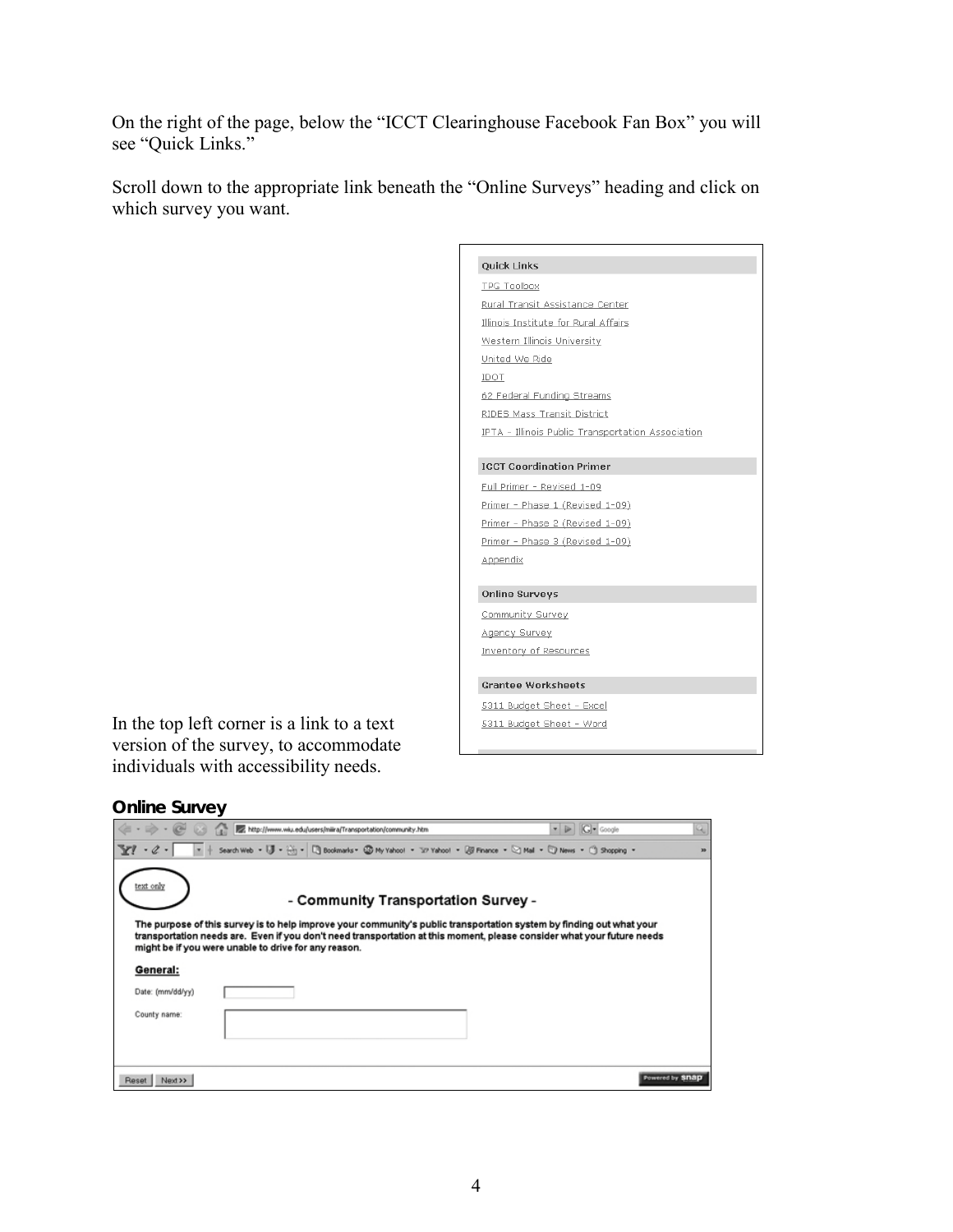#### **Online Survey Text Version**

|                  | http://www.wiu.edu/users/miira/Transportation/community_t.htm                                                                                                                                                                                                                                          | $\bullet$ $\triangleright$ $\boxed{G}$ $\bullet$ Google |
|------------------|--------------------------------------------------------------------------------------------------------------------------------------------------------------------------------------------------------------------------------------------------------------------------------------------------------|---------------------------------------------------------|
|                  |                                                                                                                                                                                                                                                                                                        |                                                         |
|                  |                                                                                                                                                                                                                                                                                                        |                                                         |
|                  | - Community Transportation Survey -                                                                                                                                                                                                                                                                    |                                                         |
|                  | The purpose of this survey is to help improve your community's public transportation system by finding out what your<br>transportation needs are. Even if you don't need transportation at this moment, please consider what your future needs might be<br>if you were unable to drive for any reason. |                                                         |
| General:         |                                                                                                                                                                                                                                                                                                        |                                                         |
| Date: (mm/dd/yy) |                                                                                                                                                                                                                                                                                                        | type text here                                          |
| County name:     | type text here                                                                                                                                                                                                                                                                                         |                                                         |

To reach different populations some TPGs have translated the surveys into other languages, a Spanish version is available through the Blog and the Toolbox.

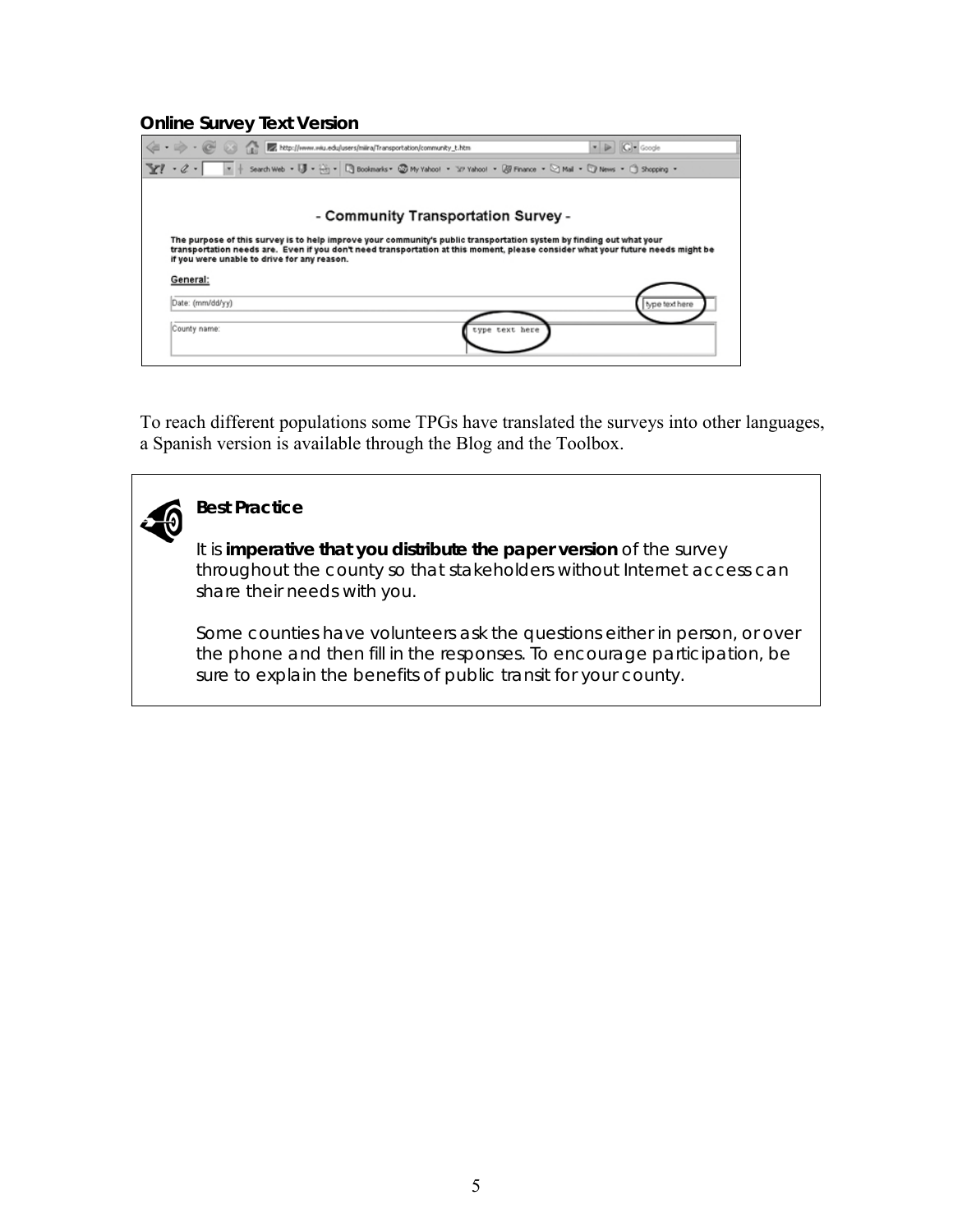### **Sample Letter**

The following is a template your TPG can customize to explain to recipients the purpose of the survey and instructions for completing it.

IMPORTANT COMMUNITY SURVEY T \ \ \ \ \  $\overline{\phantom{1}}$ BE A PART OF [----------------] COUNTY'S NEW OPPORTUNITIES WE NEED YOUR HELP!!!! [---------------] COUNTY has an opportunity to apply for and receive grants to expand transportation for residents of all ages. To apply for such grants, the county is required to conduct a "needs assessment." That's where you can help. Please take a few minutes to complete this survey and return it [collection method you are using], or if you have Internet access, complete it online. Go to the ICCT Clearinghouse Blog: [icctClearinghouse.blogspot.com/](http://icctclearinghouse.blogspot.com/) and click on the Community Survey link beneath the heading "Online Surveys". Be sure and consider what your needs might be if in a few years you could not drive. For instance, will you have family available all hours of the day to take you to medical appointments, the grocery store, the drug store, or legal appointments? Also, consider your home's location and transportation service gaps in your area. If you have any questions concerning this survey, please contact: [Team Leader] [Title] [Email] [Toll Free and/or local phone number] We invite you to join our effort. Contact the Team Leader for the date of the next meeting to learn more.

Courtesy La Salle County TPG, 2007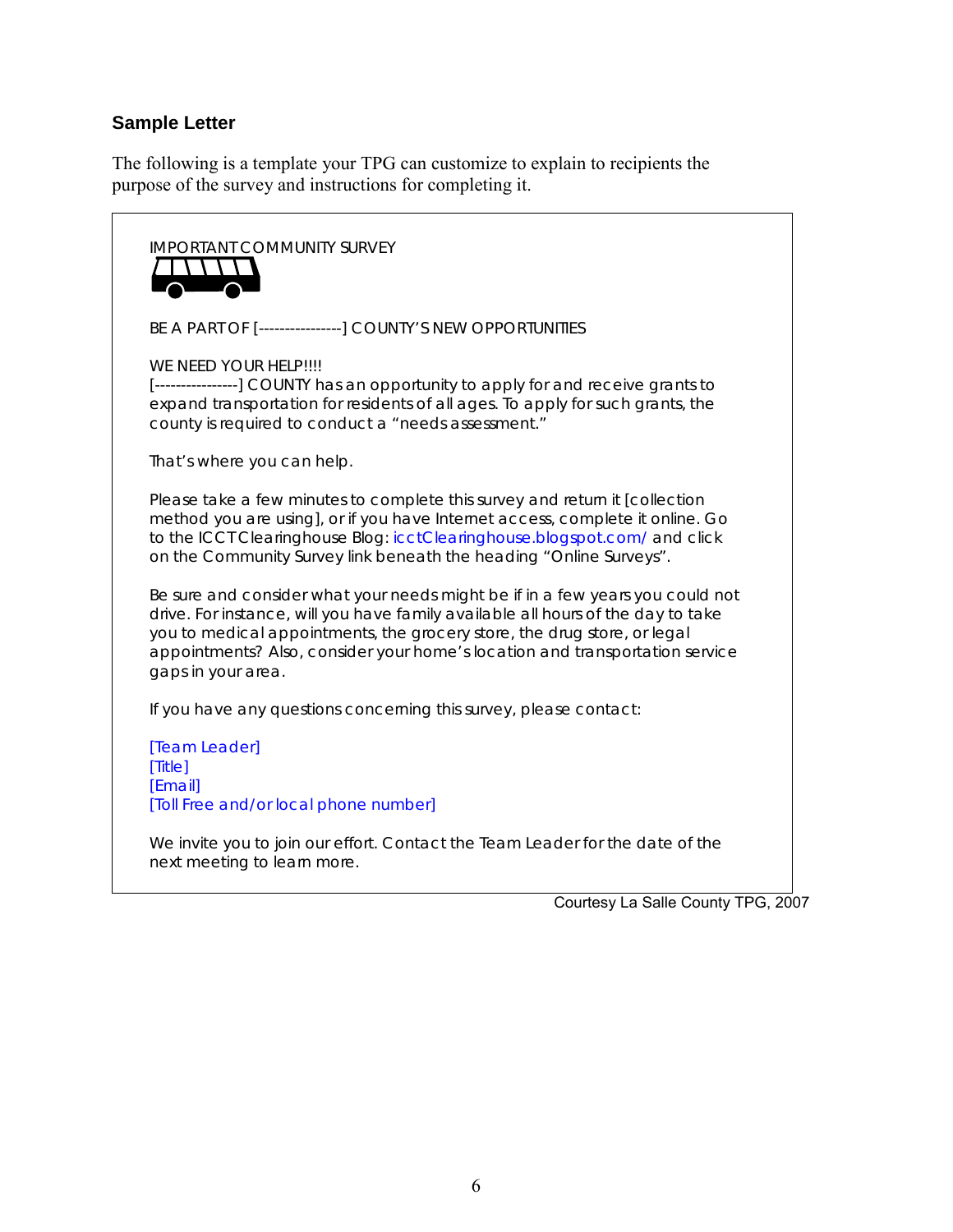#### **How to Code Surveys**

<span id="page-10-0"></span>For those collecting hard copy surveys and entering them into the website, coding surveys will help keep the surveys organized in the event that they need to be verified. If you choose to do this, please note the following:

- 1. The **county code** is the FIPS Code (next page).
- 2. The **survey number** is the number that the data entry person assigns that hard copy survey. You may want to have the data entry person number the hard copy according to the assigned numbers below. **Please bring all hard copies you have entered to the next Transit Partnership Group meeting.** The Team Leader should keep all hard copies for at least six months in case there is a need to review them.

One way to number surveys is to give each person who is processing them a set of numbers:

**Person A:** Number from 1000 - 1500 (1000,1001,1002,1003,...) **Person B:** Number from 2000 - 2500 **Person C:** Number from 3000 - 3500 **Person D:** Number from 4000 - 4500 **Person E:** Number from 5000 - 5500 **Person F:** Number from 6000 - 6500 **Person G:** Number from 7000 - 7500 **Person H:** Number from 8000 - 8500 **Person I:** Number from 9000 - 9500 **Person J:** Number from 10,000 - 10,500 etc.

The cushion of 500 between the numbers will ensure that the numbers stay separated. This way you can have multiple people entering surveys and still keep track.

You do not have to follow this coding procedure, but if you have multiple people entering data, you should follow some strategy to keep it organized.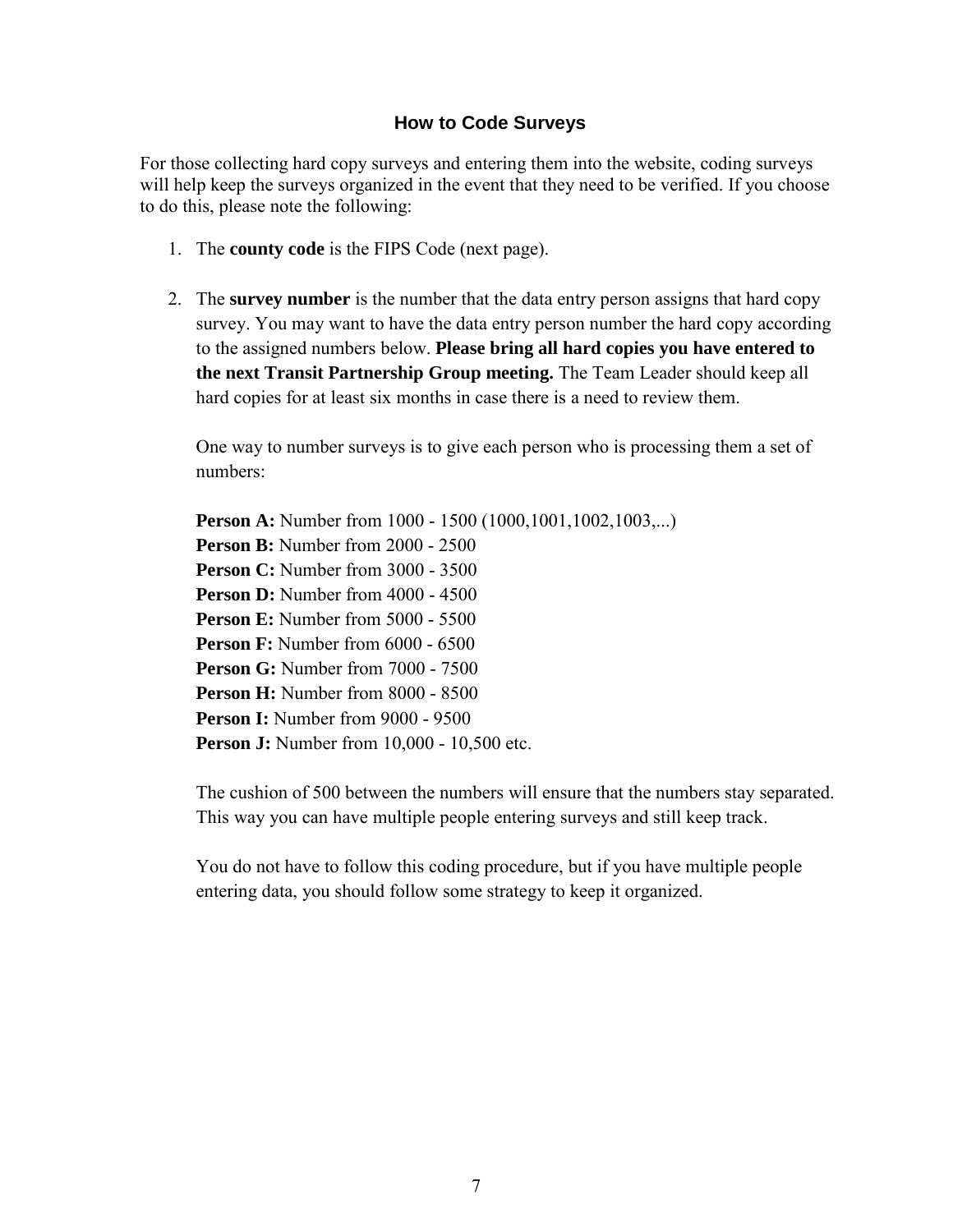| 001 | Adams         | 069 | Hardin     | 137 | Morgan       |
|-----|---------------|-----|------------|-----|--------------|
| 003 | Alexander     | 071 | Henderson  | 139 | Moultrie     |
| 005 | <b>Bond</b>   | 073 | Henry      | 141 | Ogle         |
| 007 | Boone         | 075 | Iroquois   | 143 | Peoria       |
| 009 | <b>Brown</b>  | 077 | Jackson    | 145 | Perry        |
| 011 | <b>Bureau</b> | 079 | Jasper     | 147 | Piatt        |
| 013 | Calhoun       | 081 | Jefferson  | 149 | Pike         |
| 015 | Carroll       | 083 | Jersey     | 151 | Pope         |
| 017 | Cass          | 085 | Jo Daviess | 153 | Pulaski      |
| 019 | Champaign     | 087 | Johnson    | 155 | Putnam       |
| 021 | Christian     | 089 | Kane       | 157 | Randolph     |
| 023 | Clark         | 091 | Kankakee   | 159 | Richland     |
| 025 | Clay          | 093 | Kendall    | 161 | Rock Island  |
| 027 | Clinton       | 095 | Knox       | 163 | St. Clair    |
| 029 | Coles         | 097 | Lake       | 165 | Saline       |
| 031 | Cook          | 099 | La Salle   | 167 | Sangamon     |
| 033 | Crawford      | 101 | Lawrence   | 169 | Schuyler     |
| 035 | Cumberland    | 103 | Lee        | 171 | Scott        |
| 037 | DeKalb        | 105 | Livingston | 173 | Shelby       |
| 039 | De Witt       | 107 | Logan      | 175 | <b>Stark</b> |
| 041 | Douglas       | 109 | McDonough  | 177 | Stephenson   |
| 043 | DuPage        | 111 | McHenry    | 179 | Tazewell     |
| 045 | Edgar         | 113 | McLean     | 181 | Union        |
| 047 | Edwards       | 115 | Macon      | 183 | Vermilion    |
| 049 | Effingham     | 117 | Macoupin   | 185 | Wabash       |
| 051 | Fayette       | 119 | Madison    | 187 | Warren       |
| 053 | Ford          | 121 | Marion     | 189 | Washington   |
| 055 | Franklin      | 123 | Marshall   | 191 | Wayne        |
| 057 | Fulton        | 125 | Mason      | 193 | White        |
| 059 | Gallatin      | 127 | Massac     | 195 | Whiteside    |
| 061 | Greene        | 129 | Menard     | 197 | Will         |
| 063 | Grundy        | 131 | Mercer     | 199 | Williamson   |
| 065 | Hamilton      | 133 | Monroe     | 201 | Winnebago    |
| 067 | Hancock       | 135 | Montgomery | 203 | Woodford     |
|     |               |     |            |     |              |

|     |               |     | <b>County Code/FIPS Code</b> |     |              |
|-----|---------------|-----|------------------------------|-----|--------------|
| 001 | Adams         | 069 | Hardin                       | 137 | Morgan       |
| 003 | Alexander     | 071 | Henderson                    | 139 | Moultrie     |
| 005 | <b>Bond</b>   | 073 | Henry                        | 141 | Ogle         |
| 007 | Boone         | 075 | Iroquois                     | 143 | Peoria       |
| 009 | <b>Brown</b>  | 077 | Jackson                      | 145 | Perry        |
| 011 | <b>Bureau</b> | 079 | Jasper                       | 147 | Piatt        |
| 013 | Calhoun       | 081 | Jefferson                    | 149 | Pike         |
| 015 | Carroll       | 083 | Jersey                       | 151 | Pope         |
| 017 | Cass          | 085 | Jo Daviess                   | 153 | Pulaski      |
| 019 | Champaign     | 087 | Johnson                      | 155 | Putnam       |
| 021 | Christian     | 089 | Kane                         | 157 | Randolph     |
| 023 | Clark         | 091 | Kankakee                     | 159 | Richland     |
| 025 | Clay          | 093 | Kendall                      | 161 | Rock Island  |
| 027 | Clinton       | 095 | Knox                         | 163 | St. Clair    |
| 029 | Coles         | 097 | Lake                         | 165 | Saline       |
| 031 | Cook          | 099 | La Salle                     | 167 | Sangamon     |
| 033 | Crawford      | 101 | Lawrence                     | 169 | Schuyler     |
| 035 | Cumberland    | 103 | Lee                          | 171 | Scott        |
| 037 | <b>DeKalb</b> | 105 | Livingston                   | 173 | Shelby       |
| 039 | De Witt       | 107 | Logan                        | 175 | <b>Stark</b> |
| 041 | Douglas       | 109 | McDonough                    | 177 | Stephenson   |
| 043 | DuPage        | 111 | McHenry                      | 179 | Tazewell     |
| 045 | Edgar         | 113 | McLean                       | 181 | Union        |
| 047 | Edwards       | 115 | Macon                        | 183 | Vermilion    |

| 137 | Morgan       |
|-----|--------------|
| 139 | Moultrie     |
| 141 | Ogle         |
| 143 | Peoria       |
| 145 | Perry        |
| 147 | Piatt        |
| 149 | Pike         |
| 151 | Pope         |
| 153 | Pulaski      |
| 155 | Putnam       |
| 157 | Randolph     |
| 159 | Richland     |
| 161 | Rock Island  |
| 163 | St. Clair    |
| 165 | Saline       |
| 167 | Sangamon     |
| 169 | Schuyler     |
| 171 | Scott        |
| 173 | Shelby       |
| 175 | <b>Stark</b> |
| 177 | Stephenson   |
| 179 | Tazewell     |
| 181 | Union        |
| 183 | Vermilion    |
| 185 | Wabash       |
| 187 | Warren       |
| 189 | Washington   |
| 191 | Wayne        |
|     |              |
| 193 | White        |
| 195 | Whiteside    |
| 197 | Will         |
| 199 | Williamson   |
| 201 | Winnebago    |
| 203 | Woodford     |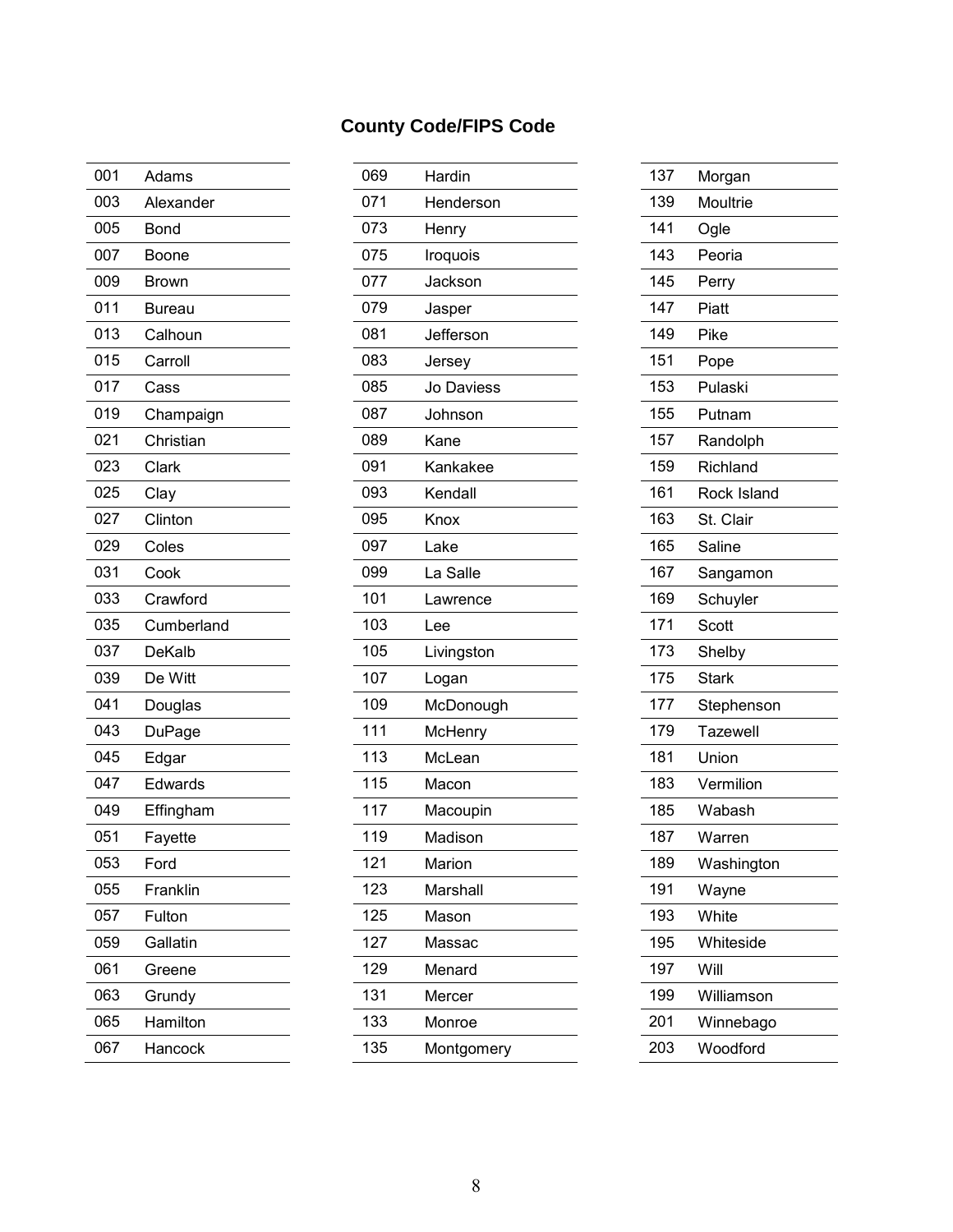# - **Community Transportation Survey** -

<span id="page-12-0"></span>**The purpose of this survey is to help improve your community's public transportation system by finding out what your transportation needs are. Even if you don't need transportation at this moment, please consider what your future needs might be if you were unable to drive for any reason.**

# **General:**

|     | Date: (mm/dd/yy)              |                                                                                                                                                                                                                                               |                                                                                                                                                      |
|-----|-------------------------------|-----------------------------------------------------------------------------------------------------------------------------------------------------------------------------------------------------------------------------------------------|------------------------------------------------------------------------------------------------------------------------------------------------------|
|     | County name:                  |                                                                                                                                                                                                                                               |                                                                                                                                                      |
|     | <b>Transportation Needs:</b>  |                                                                                                                                                                                                                                               |                                                                                                                                                      |
| 1.  | and insured?<br>$\bigcap$ Yes | $\bigcap$ No                                                                                                                                                                                                                                  | Do you or members of your household have access to (and can afford) a car or other vehicle that is running, licensed,                                |
|     | Yes<br>$\bigcap$              | 2a. Are there trips you or members of your household can't make because of a lack of transportation?<br>$\bigcirc$ No                                                                                                                         |                                                                                                                                                      |
|     | Work<br>Shopping<br>School    | 2b. If yes, what kind of trips? (Check all that apply)<br><b>Medical appointments</b><br>Visiting friends or family<br>Social/entertainment opportunities                                                                                     | Kids activities (pool, park, golf, skating rink, etc.)<br>Senior nutrition or day center<br>Social service agency appointments<br>Religious<br>Other |
| 3.  |                               | How do you or members of your household travel now? (Check all that apply)<br>Drive or ride in household member's vehicle<br>Drive or ride in someone else's vehicle (other than a<br>household member's)<br>Walk, bike, use wheelchair, etc. | Church or social service agency vehicle<br>Public transportation<br>Other                                                                            |
| 4а. | $\bigcap$ Yes                 | Do you or members of your household currently use public transportation?<br>$\bigcirc$ No                                                                                                                                                     |                                                                                                                                                      |
| 4b. | <b>Bus</b>                    | Taxi                                                                                                                                                                                                                                          | If yes, what types of public transportation do you or members of your household use? (Check all that apply)<br>Van                                   |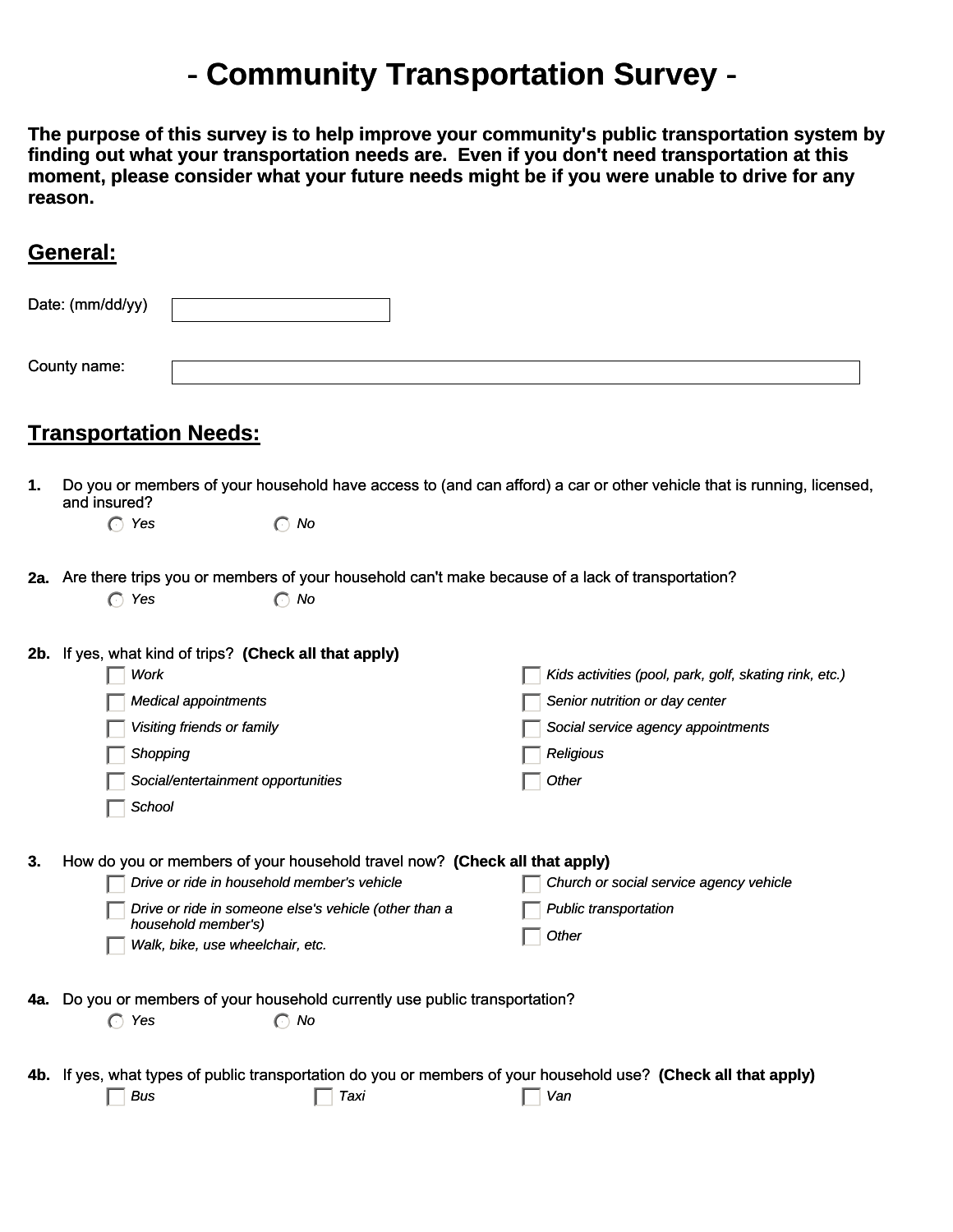| 5.  | In the last six months, have you or members of your household missed the following due to a lack of transportation?<br>(Check all that apply)              |                                                              |                                                                                                      |                                                        |  |  |
|-----|------------------------------------------------------------------------------------------------------------------------------------------------------------|--------------------------------------------------------------|------------------------------------------------------------------------------------------------------|--------------------------------------------------------|--|--|
|     | Work                                                                                                                                                       |                                                              |                                                                                                      | Kids activities (pool, park, golf, skating rink, etc.) |  |  |
|     | <b>Medical appointments</b>                                                                                                                                |                                                              | Senior nutrition or day center                                                                       |                                                        |  |  |
|     | Visiting friends or family                                                                                                                                 |                                                              | Social service agency appointments                                                                   |                                                        |  |  |
|     | Shopping                                                                                                                                                   |                                                              | Religious                                                                                            |                                                        |  |  |
|     | Social/entertainment opportunities                                                                                                                         |                                                              | Other                                                                                                |                                                        |  |  |
|     | School                                                                                                                                                     |                                                              |                                                                                                      |                                                        |  |  |
|     |                                                                                                                                                            |                                                              |                                                                                                      |                                                        |  |  |
|     | 6a. Would you or members of your household use public transportation if it was available? (If no, skip to question 10)<br>$\bigcap$ No<br>$\bigcap$<br>Yes |                                                              |                                                                                                      |                                                        |  |  |
|     | 6b. If available, what types of public transportation would you or members of your household use?(Check all that apply)<br>Bus                             | Taxi                                                         | Van                                                                                                  | Other                                                  |  |  |
|     |                                                                                                                                                            |                                                              |                                                                                                      |                                                        |  |  |
|     | 6c. If available, how would you or members of your household prefer to get a ride? (Check all that apply)<br>Catch a bus at a bus stop                     |                                                              |                                                                                                      |                                                        |  |  |
|     |                                                                                                                                                            | Call ahead for a ride (curb-to-curb demand response service) |                                                                                                      |                                                        |  |  |
|     |                                                                                                                                                            |                                                              | Call ahead for a ride (door-to-door demand response service for elderly or people with disabilities) |                                                        |  |  |
|     |                                                                                                                                                            |                                                              |                                                                                                      |                                                        |  |  |
|     | 7a. Please list the locations (city/town names) that you or members of your household would travel to using public                                         |                                                              |                                                                                                      |                                                        |  |  |
|     | transportation? (If there are none, skip to question 8)                                                                                                    |                                                              |                                                                                                      |                                                        |  |  |
|     |                                                                                                                                                            |                                                              |                                                                                                      |                                                        |  |  |
|     |                                                                                                                                                            |                                                              |                                                                                                      |                                                        |  |  |
|     | <b>7b.</b> Using public transportation, how often would you or members of your household travel to the communities listed above?                           |                                                              |                                                                                                      |                                                        |  |  |
|     | Daily<br>∩                                                                                                                                                 | Weekly                                                       | Monthly<br>∩                                                                                         |                                                        |  |  |
|     |                                                                                                                                                            |                                                              |                                                                                                      |                                                        |  |  |
| 8.  | What times would you or members of your household need public transportation? (Check all that apply)                                                       |                                                              |                                                                                                      |                                                        |  |  |
|     | Weekdays, before 7:00 AM                                                                                                                                   |                                                              | Weekends, 7:00 AM to 5:00 PM                                                                         |                                                        |  |  |
|     | Weekdays, 7:00 AM to 5:00 PM                                                                                                                               |                                                              | Weekends, 5:00 PM to 10:00 PM                                                                        |                                                        |  |  |
|     | Weekdays, 5:00 PM to 10:00 PM                                                                                                                              |                                                              | Weekends, after 10:00 PM                                                                             |                                                        |  |  |
|     | Weekdays, after 10:00 PM                                                                                                                                   |                                                              | Other                                                                                                |                                                        |  |  |
|     | Weekends, before 7:00 AM                                                                                                                                   |                                                              |                                                                                                      |                                                        |  |  |
| 9.  | How much would you or members of your household pay for a one-way trip within your county?                                                                 |                                                              |                                                                                                      |                                                        |  |  |
|     | C Less than \$1.00                                                                                                                                         | $\bigcirc$ \$2.00                                            | $\bigcap$ \$4.00                                                                                     | \$6.00 or more                                         |  |  |
|     | \$1.00<br>$\subset$                                                                                                                                        | \$3.00                                                       | \$5.00                                                                                               |                                                        |  |  |
|     |                                                                                                                                                            |                                                              |                                                                                                      |                                                        |  |  |
| 10. | What would you like to change about your household's experience with public transportation and why?                                                        |                                                              |                                                                                                      |                                                        |  |  |
|     |                                                                                                                                                            |                                                              |                                                                                                      |                                                        |  |  |
|     |                                                                                                                                                            |                                                              |                                                                                                      |                                                        |  |  |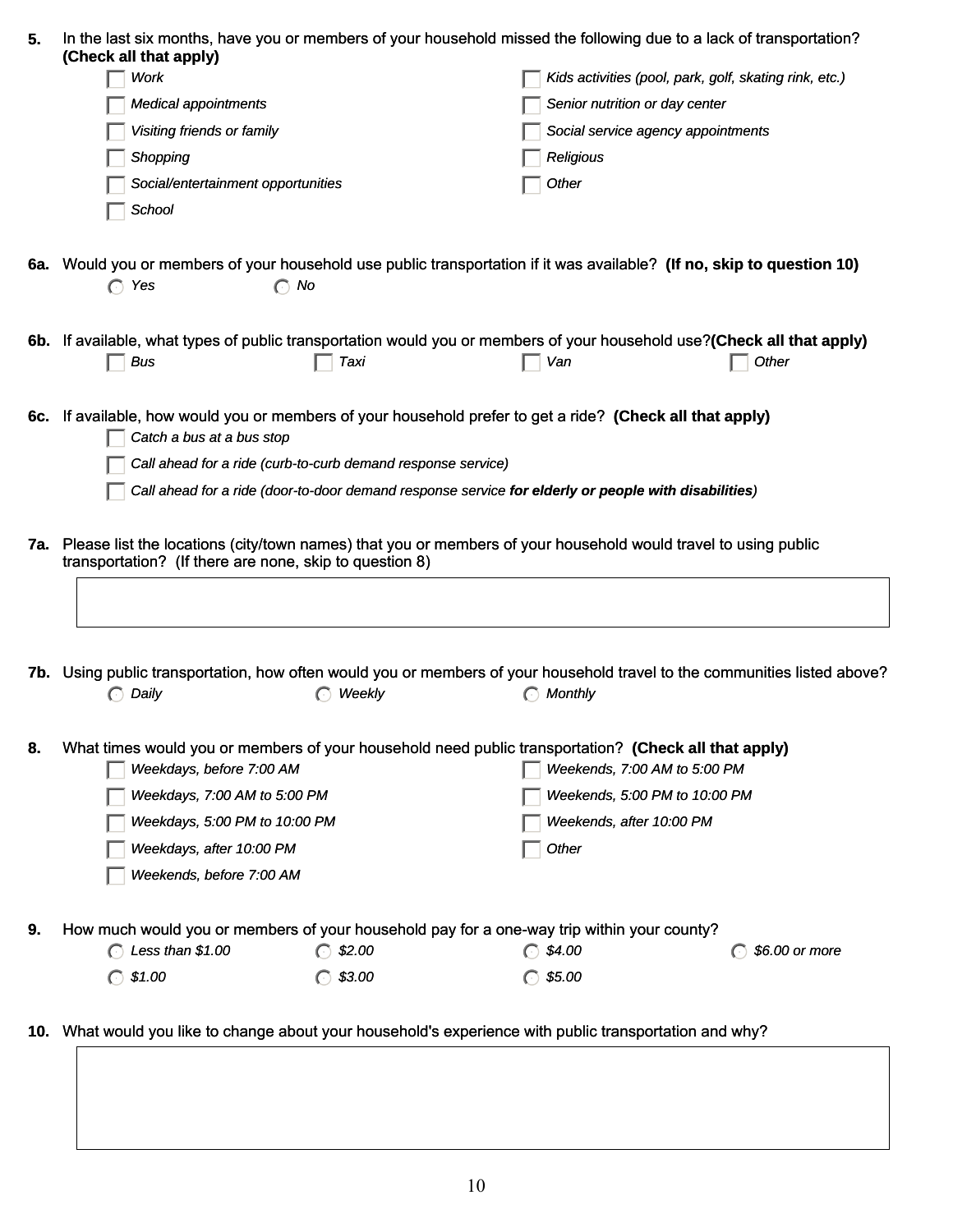# **Demographics:**

| 11. What is your zip<br>code?                                                      |                      |                 |                                                                                                                       |             |  |  |
|------------------------------------------------------------------------------------|----------------------|-----------------|-----------------------------------------------------------------------------------------------------------------------|-------------|--|--|
| 12. In which age range do you belong?                                              |                      |                 |                                                                                                                       |             |  |  |
| $\bigcap$ Under 20                                                                 | $\left(\cdot\right)$ | 30-39           | 50-59                                                                                                                 | 70-79       |  |  |
| $\bigcirc$ 20-29                                                                   |                      | $\bigcap$ 40-49 | 60-69                                                                                                                 | 80 and over |  |  |
| 13. How many people live in your household?                                        |                      |                 |                                                                                                                       |             |  |  |
| $\odot$ 1                                                                          | $\bigcap$ 2          | $\bigcirc$ 3    | $\bigcirc$ 4+                                                                                                         |             |  |  |
|                                                                                    |                      |                 | 14a. Do any of your household members have a disability (physical, mental, etc.) which limits their ability to drive? |             |  |  |
| $\bigcap$ Yes                                                                      | $\bigcirc$ No        |                 |                                                                                                                       |             |  |  |
| 14b. If yes, how many people have a disability?                                    |                      |                 |                                                                                                                       |             |  |  |
| $\bigcirc$ 1                                                                       | $\bigcap 2$          |                 | $3+$<br>$\bigcirc$                                                                                                    |             |  |  |
|                                                                                    |                      |                 | 15a. Do any of your household members need transportation to medical appointments outside the county?                 |             |  |  |
| $\bigcap$ Yes                                                                      | $\bigcirc$ No        |                 |                                                                                                                       |             |  |  |
| 15b. If yes, please name the cities/towns where the medical appointments are held. |                      |                 |                                                                                                                       |             |  |  |
|                                                                                    |                      |                 |                                                                                                                       |             |  |  |

# **Optional:**

**16.** Additional public transportation comments:

# **Thank you for your time and participation!**

**For office purposes only:** (Skip this section unless you are completing data entry for the paper versions of this survey)

Survey number: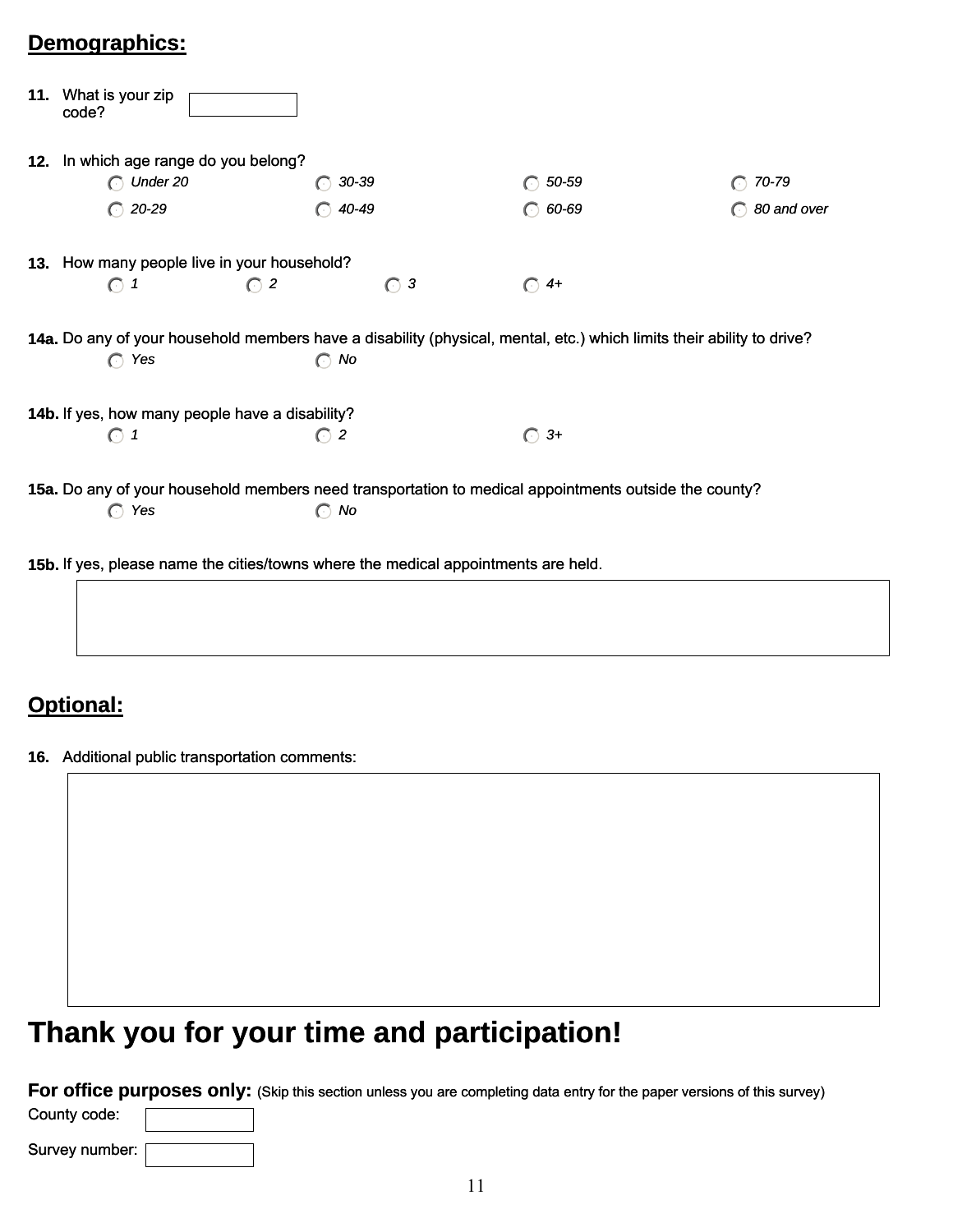### **Thinking about Skipping the Needs Assessment?**

You may be tempted to rush through your county's needs assessment, thinking you can copy another system's service plan because you feel their county is similar to your own.

However, transportation needs are community-specific and therefore it is impossible to use another county's data to evaluate your need. The use of another county's data would lead to an inaccurate analysis and could lead to duplication of services, higher costs, and a lack of services where they are needed most.

By gathering input from your stakeholders, your TPG will begin the process of educating people about the benefits of public transportation and might locate additional resources that can support your transit system.

You will use this data in Phase 3 to develop your transit system, so be deliberate about gathering information. Be sure to get information from individuals who would use public transportation if it were an option.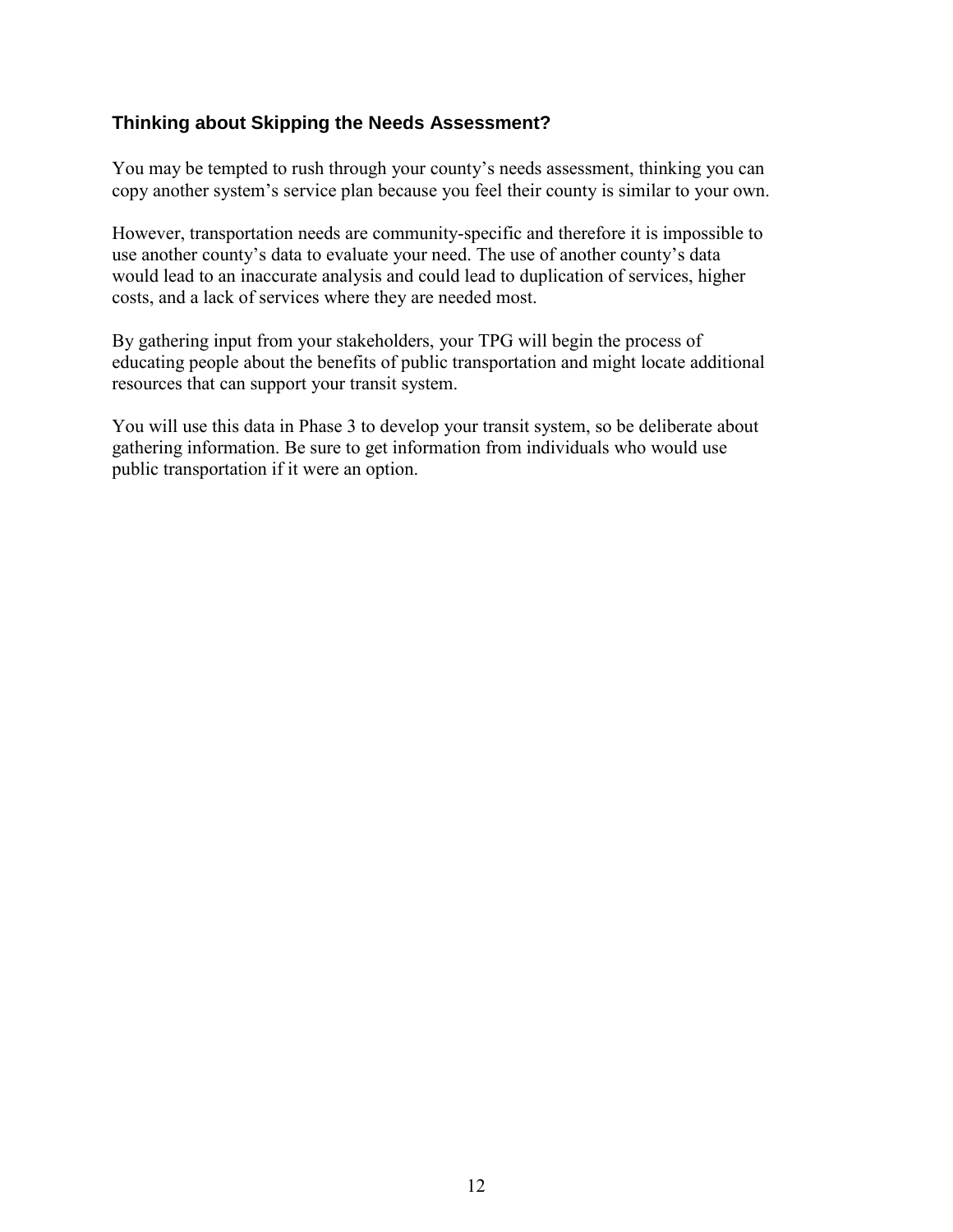# <span id="page-16-0"></span>**Survey Distribution**

Your TPG will assess local needs by first planning a comprehensive distribution of the Community Transportation Survey. Keep in mind, the easier you make the process of completing and returning the surveys, the more surveys (and more useful information) you will get back.

#### **Return Rate**

Aim for a return rate for your surveys of about 3-5% of your county population. The Clearinghouse will assist you in determining the percentage.

In addition to the online surveys, you will also distribute and collect paper surveys. The following are some examples of other counties' distribution methods:

#### **Unsuccessful**



Use pre-paid return postage and have respondents mail surveys back.

Place collection boxes at central locations in your community, such as the health department, city buildings, grocery stores, and other convenient locations.

#### **Limited success**



Ask schools to send surveys home with students and collect them at school.

Interview people who are waiting in line (County Fair)

#### **Most successful**

| m | Distribute surveys at Resource Fairs, Senior Information Events, Flu<br>Clinics, Back to School Nights, etc.     |
|---|------------------------------------------------------------------------------------------------------------------|
|   | Make surveys available at senior nutrition program sites, county<br>health department, or human services agency. |
|   | $\bigcap$ all statistical algebra transported to response a statistic constitution to the formula                |

Call stakeholders known to need transportation and input data from callers.

# **EDUCATION IS KEY!**

**Have someone who understands benefits of public transit to explain the survey, answer questions, and/or help people fill it out**.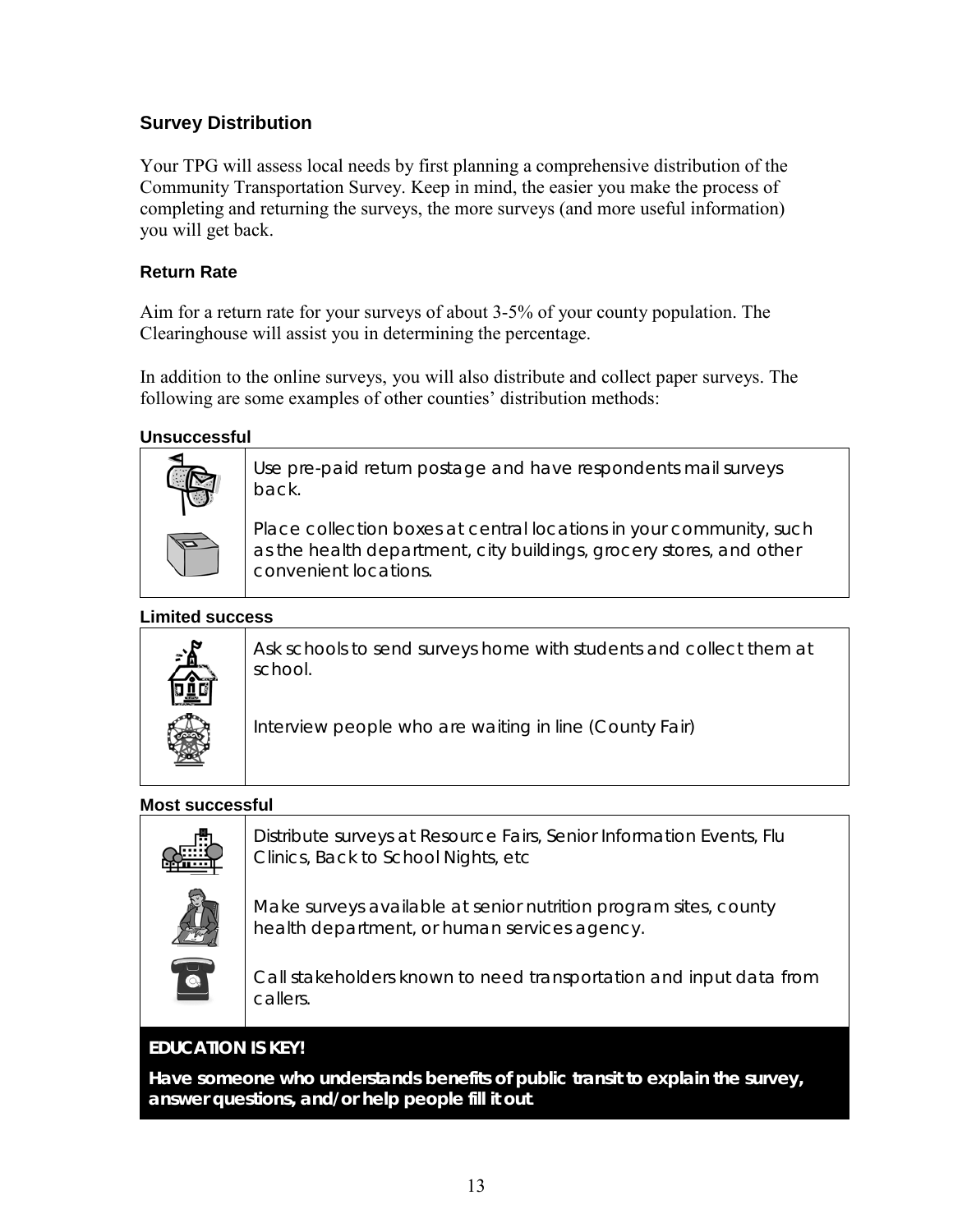Try to reach all interested parties. Work to ensure the survey is accessible for non-English speakers, as well as individuals who need an alternate format (or assistance) due to physical or other challenges.

Be sure to fully utilize the resources and ideas of all TPG members and use a combination of approaches for distribution and collection.

On the next page is a partial list of potential stakeholders. Discuss within your TPG who you should reach out to.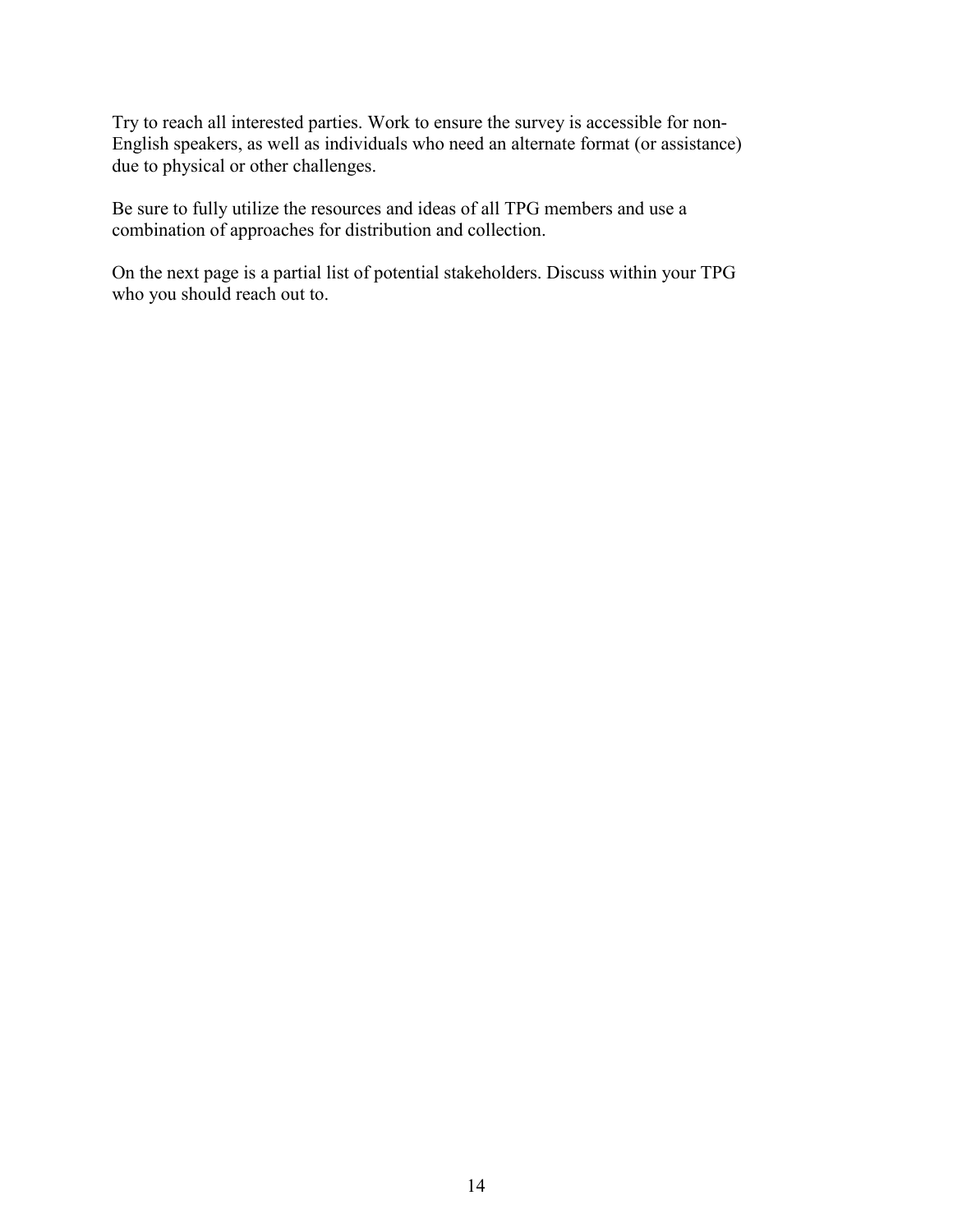# **Potential Stakeholders**

- <span id="page-18-0"></span>• People currently using niche or client-based transportation services
- Transportation disadvantaged individuals, including:
	- Senior citizens
	- Individuals with disabilities
	- Low income families
	- Rural or underserved populations

- Those who need to get to work and/or access educational programs

- People who need regular medical care (dialysis, chemotherapy, etc.)
- Ministerial associations
- Mothers needing prenatal care, services for children, WIC, etc.
- Seniors at YMCA/YWCA day programs and Meals on Wheels recipients
- Businesses/Employers interested in job shuttle programs
- Probation or court-related individuals
- Individuals receiving counseling or mental health services
- Support groups (Alcoholic Anonymous, etc.)
- Service groups (Kiwanis, Lodges, etc.)
- Business groups chambers of commerce members
- County board, city council
- Human service agencies/clients
- Food pantry recipients
- Current transit commissions or groups
- Quality of life groups/clients
- Individuals in or who assist:
	- Domestic violence programs
	- Alcohol and drug abuse programs
	- Children and youth programs
	- Financial assistance groups
- Students in GED & English as a Second Language programs
- Social Security recipients

# **Best Practice**

Ask area newspapers to explain the survey distribution and collection throughout the county and discuss with your media representatives other ways they have had success getting the word out about important events.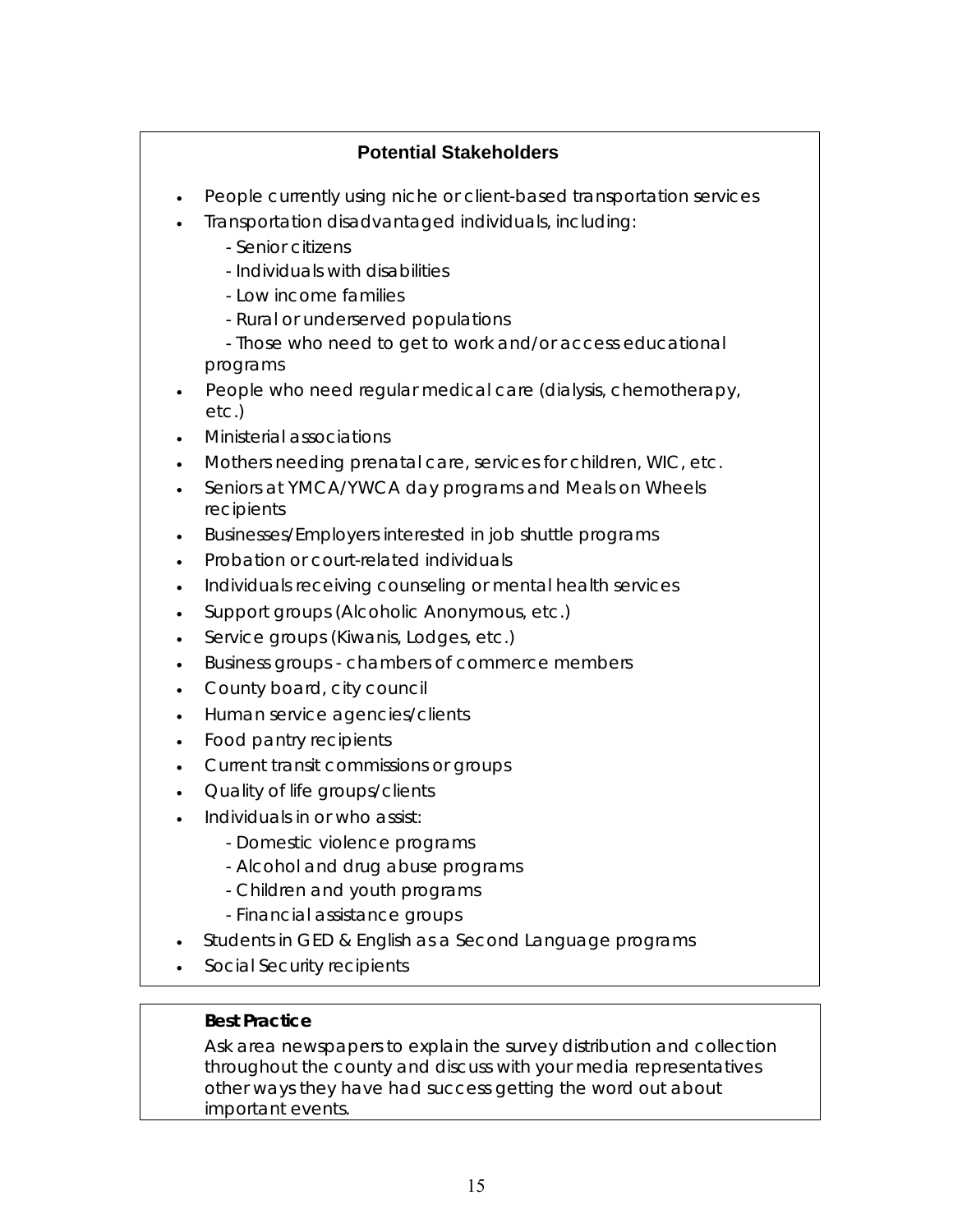<span id="page-19-0"></span>These are potential places for you to survey, provide education, and/or get the message out about public transportation. You can make information available through:

- Guidance counselors at area high schools
- Restaurants, coffee shops, gas stations, bars, etc.
- Inserts in telephone, electric, gas bills, etc.
- Inserts sent home via schools and returned to teacher
- Phone interviews
- Grocery stores, Wal-Mart, Kmart, Dollar Stores, etc.
- Check-cashing businesses
- Food pantries, nutrition programs, housing organizations, shelters
- Health departments, Human service agencies
- Buses, taxis
- Developmental or rehabilitation centers
- Area hospitals, clinics, or medical facilities
- Unemployment offices or job training agencies
- Churches (bulletins, lobbies, pews)
- Assisted living facilities and senior centers
- Public housing facilities
- Salvation Army, St. Vincent DePaul, etc.
- Service groups (Kiwanis, Lodges, etc.), quality of life groups
- Business groups chambers of commerce
- County board, city council, transit commissions
- High schools, community colleges, universities
- Domestic violence, alcohol, and drug abuse programs
- Children and youth programs
- Literacy programs (adult, technology, children's)
- English as a Second Language programs, GED preparation programs
- Financial assistance groups
- Banks, libraries, salons, post offices, etc.
- Social Security Administration offices
- Courthouse or other places for legal services
- Security checkpoint at county courthouse
- Vacation bible school
- Mobile blood drives
- School registration packets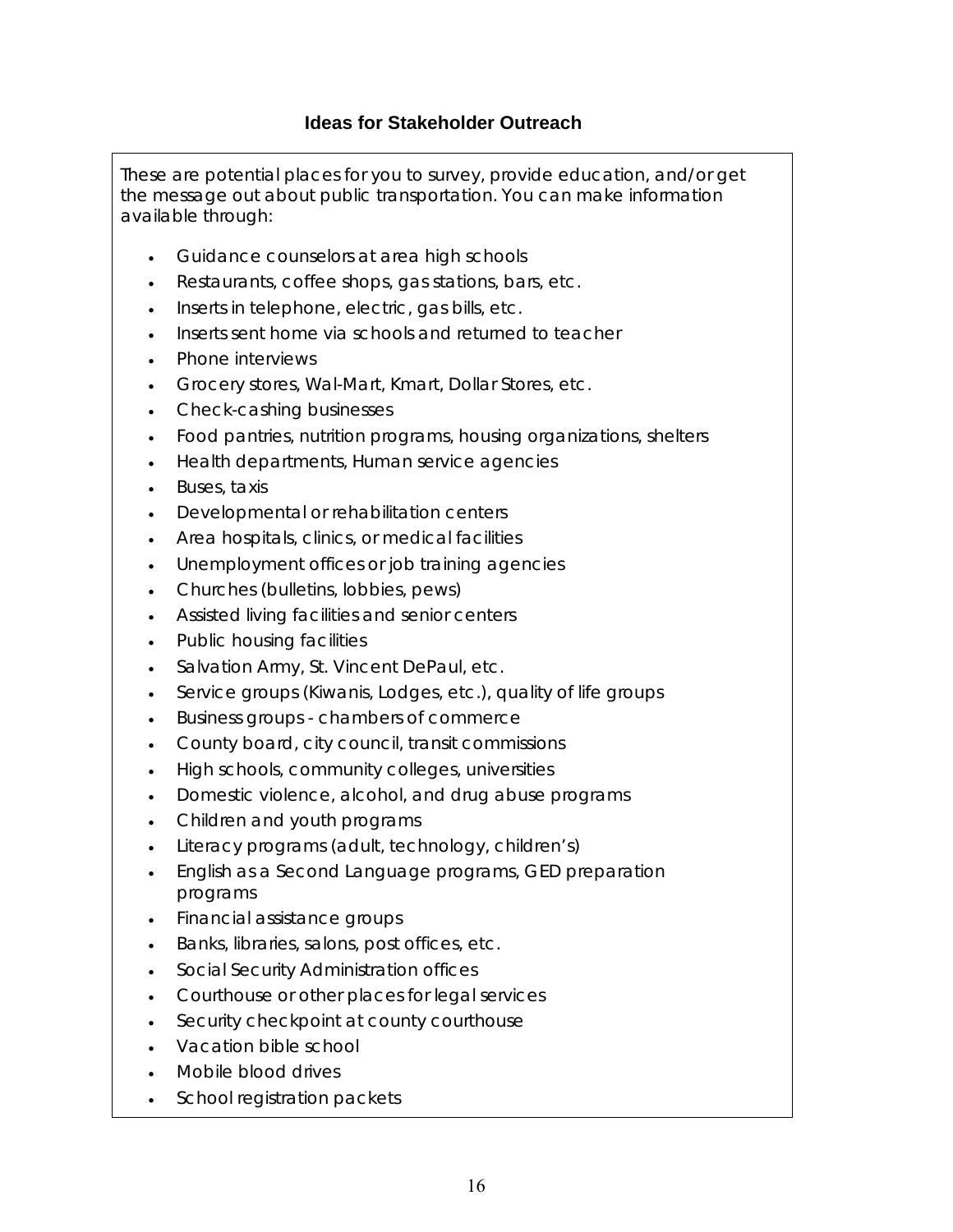# <span id="page-20-0"></span>**Education Fact Sheet**

Education is important during Phase 2 to raise awareness about the need for coordinated public transportation, to let people know about your surveys, and to get more public feedback.

The top five myths and facts about Rural Public Transportation were discussed in the Phase One Primer. These will also helpful in educating your stakeholders.

## **1.** *MYTH: Public transportation only means big buses.*

**FACT:** Small buses or vans similar to what you might see a senior center use to provide transportation in rural areas. These vehicles are equipped with wheelchair lifts and can accommodate people with special needs as well as the general public.

#### **2.** *MYTH: Public transportation means that people are picked up at bus stops.*

**FACT:** Most rural systems provide service that is "Demand Response" which means the rider calls in to schedule a ride in advance (usually at least 24 hours before they need a ride). At that time, they also schedule where, and at what time, they will be picked up.

#### **3.** *MYTH: Rural areas will not have service because big buses won't travel out into the country.*

**FACT:** Since smaller vehicles are used and the system is generally Demand Response, rural residents will also have access to service. Vehicles pick up at people's homes, even if they live in rural areas.

#### **4.** *MYTH: The county will have to raise taxes to fund the system.*

**FACT:** The county will not have to raise taxes because there are funds already being used throughout the county on transportation for specialized groups, including seniors, individuals with disabilities, workforce development, etc.

#### **5.** *MYTH: Funding will run out which will make your county worse off than before.*

**FACT:** The federal funding (5311 Grant) that is available to help you create a rural public transportation system for your county is ongoing and generally increases at a rate of 3 percent per year. It is reimburses 80 percent of administrative costs of the transit system and 50 percent of operating costs of the system.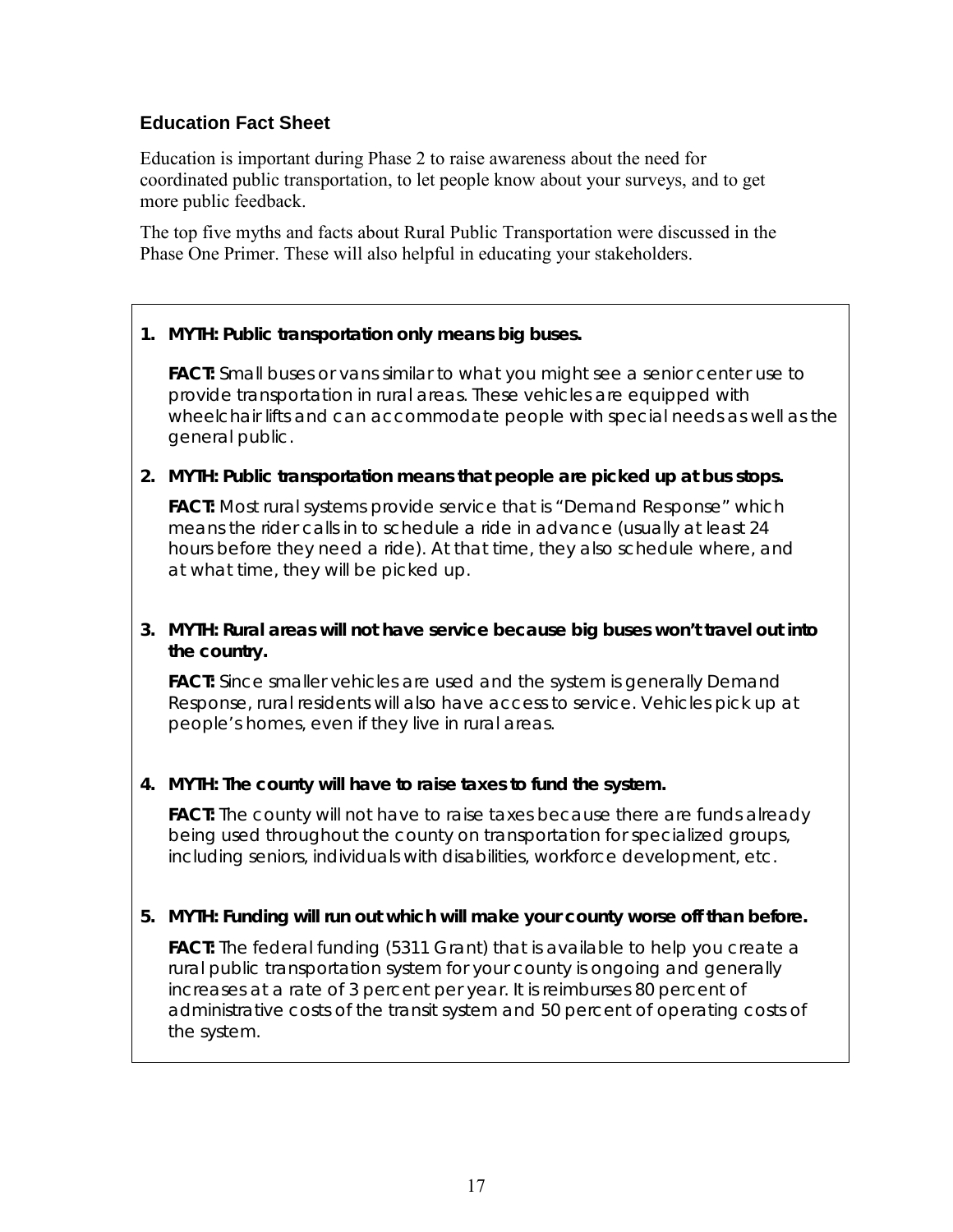Use the information on the next few pages to explain the purpose of the survey to stakeholders.

#### **Benefit of Public Transportation Systems: Transforming Rural Communities**

When residents have a public transit system they can call to schedule a ride, everyone in rural counties prosper:

- Older adults can stay independent longer.
- Workers can find better jobs.
- Youth have more access to activities.
- People in rural areas can get to town.
- People can save money on gas.
- People can get to doctors' appointments, the grocery store, and other places and events that enrich their lives and the local economy.

#### **What (specific) benefits do you see for your communities?**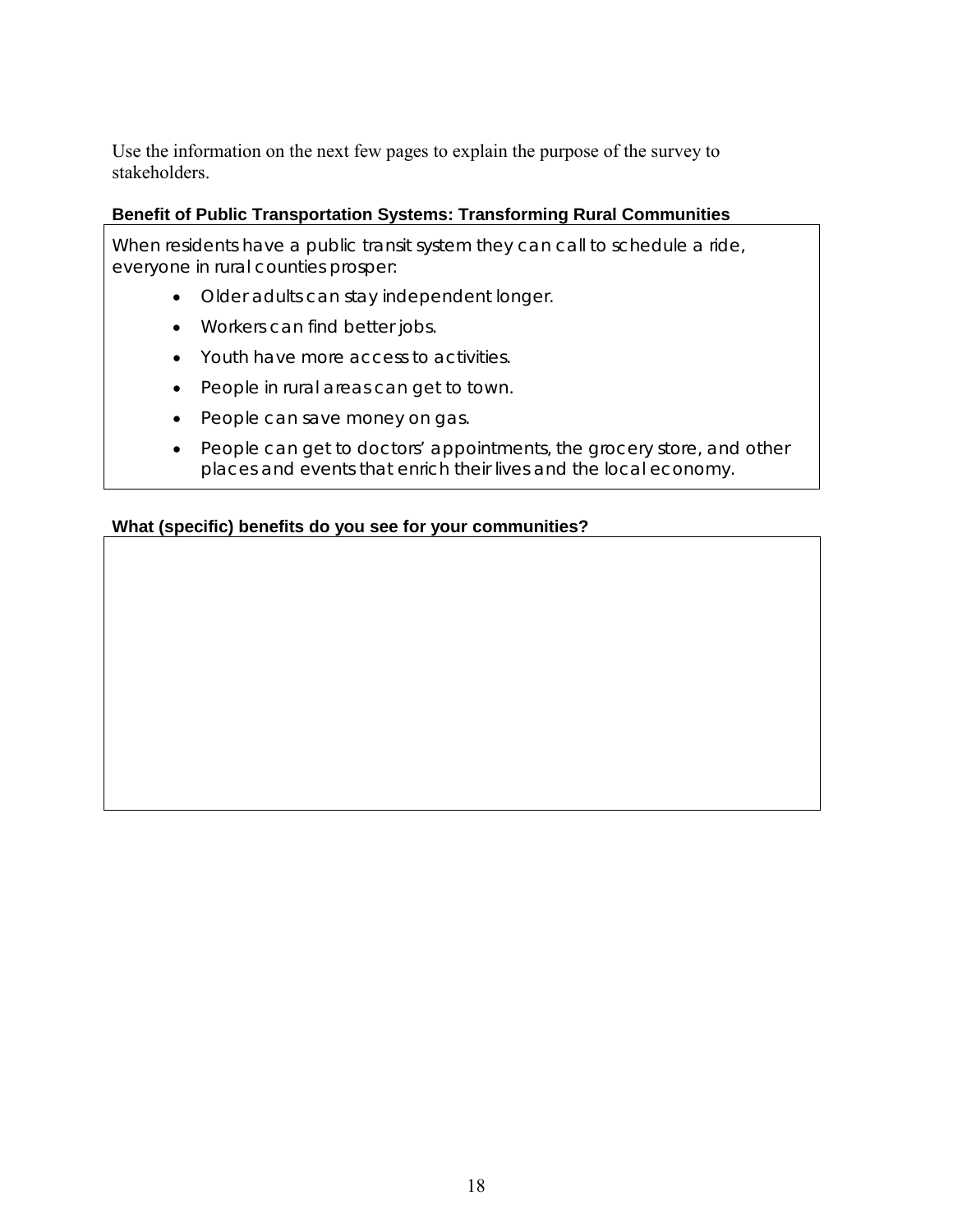## **Educating about Funding**

Local funds:

- Advertising, donations, and fares will not provide sufficient funds to support the system.
- Local service contracts will provide much of the local match needed for the 5311 Grant.
- Service contracts often come from funds already being used for transportation.

5311 Federal funds:

- Offset the costs of the transit system but local match of 30 40 percent is necessary.
- Reimburse 80 percent administrative and 50 percent operating costs for the transit system.

# **Educating Clients of Dedicated Systems**

Public transportation is:

- Accessible accommodations are available
- Available and reliable but advance planning (calling ahead) is necessary.
- Through "Mobility Management" the transit system will help the rider arrange the ride instead of just providing the ride.

Public transportation is not:

• A personal taxi service or a replacement for the client-dedicated service that drove them to the doctor's office.

Drivers will be trained to serve all populations and will understand:

- The needs and characteristics of people with disabilities.
- How to communicate effectively with people who have developmental, hearing, or communication disabilities.
- How to assist people with physical or sensory impairments.

# **Educating Elected Officials**

- Public transportation **does not** require additional state or local taxes.
- In Illinois, there are **no rural public transportation systems that tax.**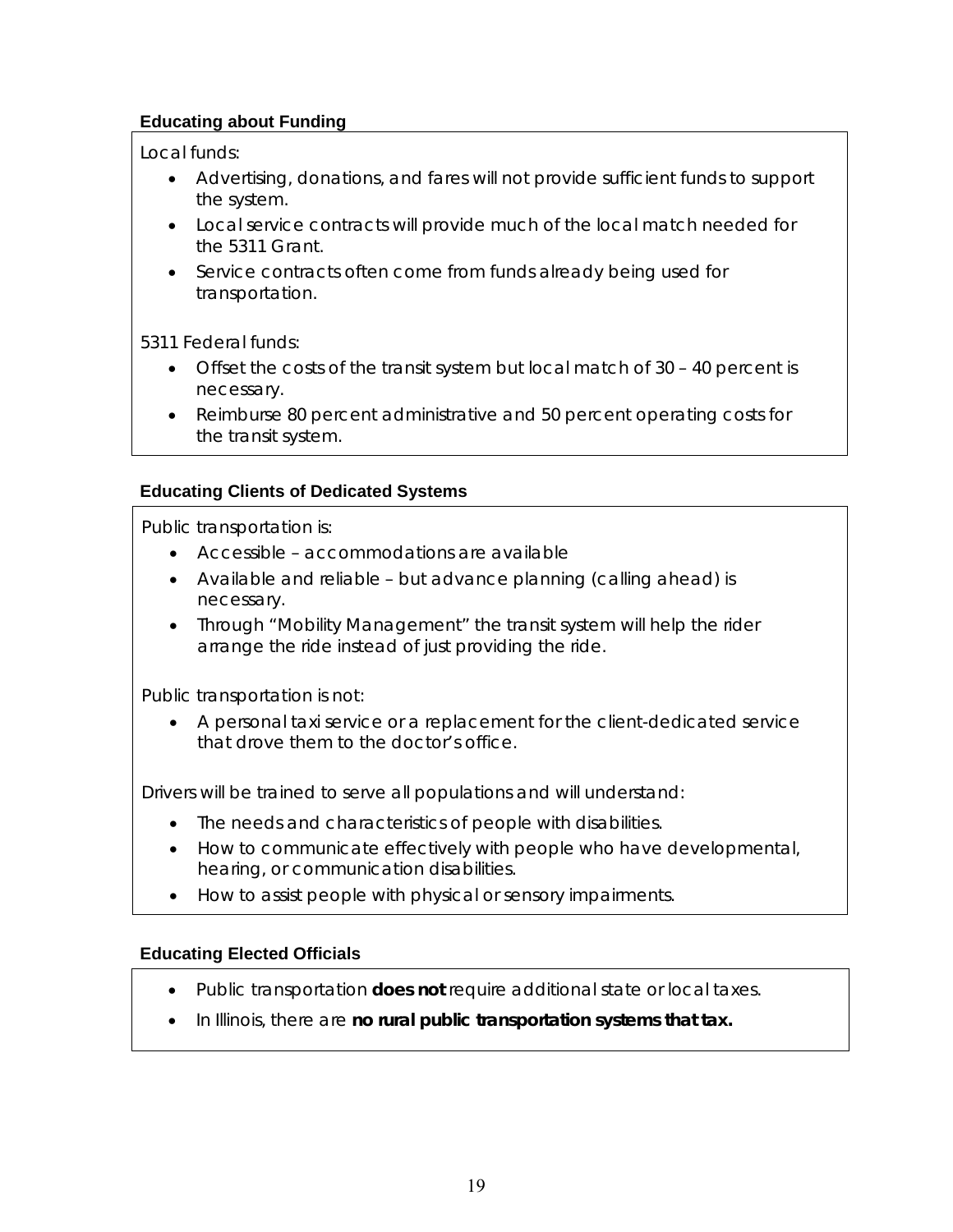#### **Educating the General Public**

- A coordinated public transportation system is being developed to meet needs of the county.
- It is available for everyone throughout the county and is truly "public" not client-specific transportation.
- We need input from the public about their needs and desires for the transit system.
- Will not be a taxi but will be available to help them access places and events to enrich their lives.

Discuss the common message you are trying to convey and agree on several brief talking points.

#### **Educational message:**

| #1. |  |  |  |
|-----|--|--|--|
|     |  |  |  |
| #2. |  |  |  |
|     |  |  |  |
| #3. |  |  |  |
|     |  |  |  |

## **How would you respond If someone asks why they should fill out the survey?**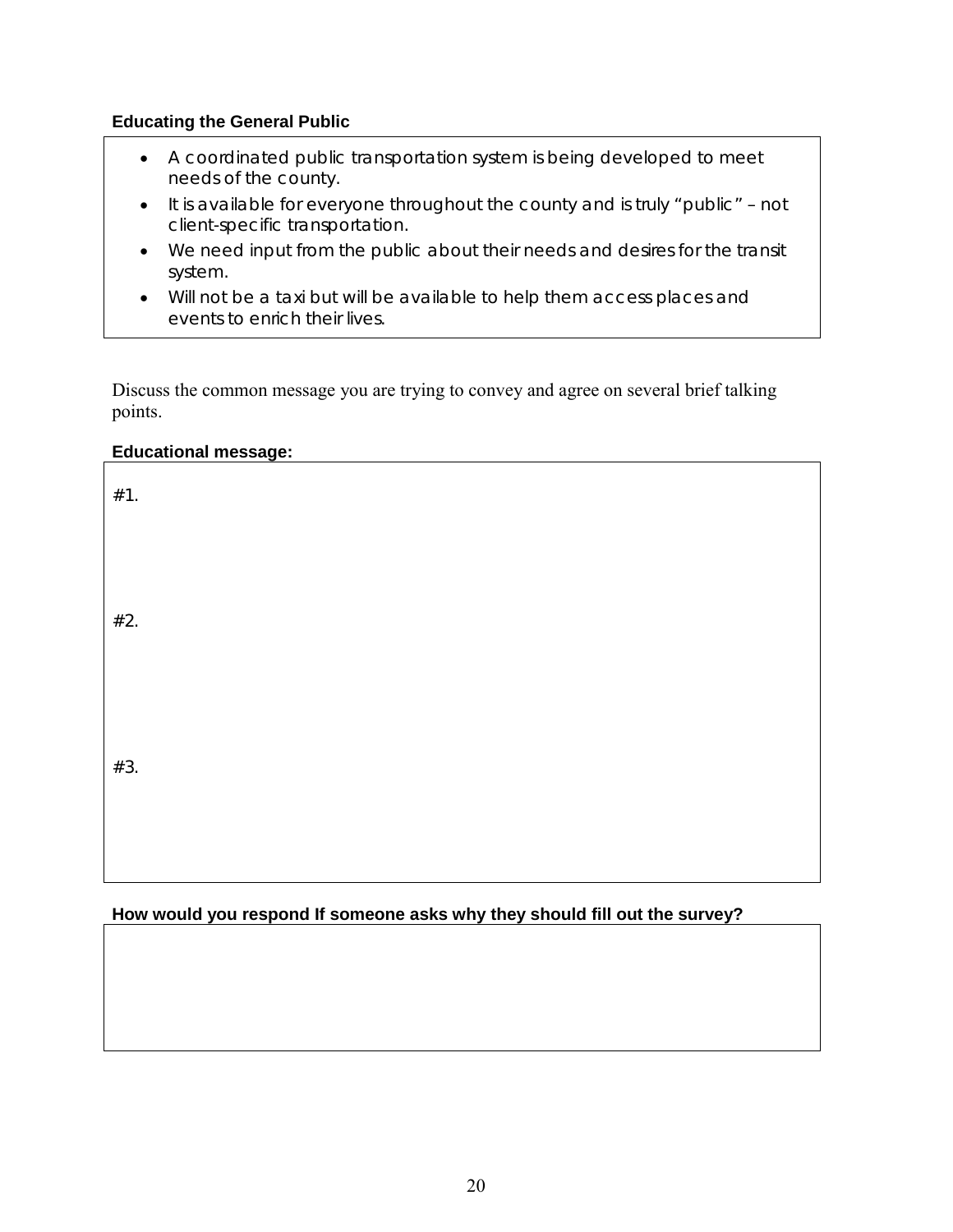#### **How would you respond If someone says they don't need public transportation?**

#### **What are the differences between the Community and Agency surveys? Why are they both important?**

#### **What other things do you want to share?**

#### **Notes about the Primer Process**

Since its inception in 2006, the Primer Process has helped many groups like yours figure out how to build a public transportation system for their county based on their needs and resources.

As of October 7, 2010

| Total $#$ of<br>Counties<br>Completed<br><b>Process</b> | Total $#$ of<br><b>Counties in</b><br>Phase 3 | Total $#$ of<br><b>Counties in</b><br>Phase 2 | Total $#$ of<br><b>Counties in</b><br>Phase 1 | Total |
|---------------------------------------------------------|-----------------------------------------------|-----------------------------------------------|-----------------------------------------------|-------|
|                                                         |                                               |                                               |                                               |       |
| 12                                                      | 13                                            |                                               |                                               | 33    |

The Primer Process is based the process used by Rides Mass Transit District (Rides), a public transit system in southern Illinois that has won three national awards for their transportation coordination process. Rides has done this by developing a transit partnership with each of the fifteen counties they serve, putting customers first, staying flexible, developing service around places people already travel, and getting people where they want and need to go.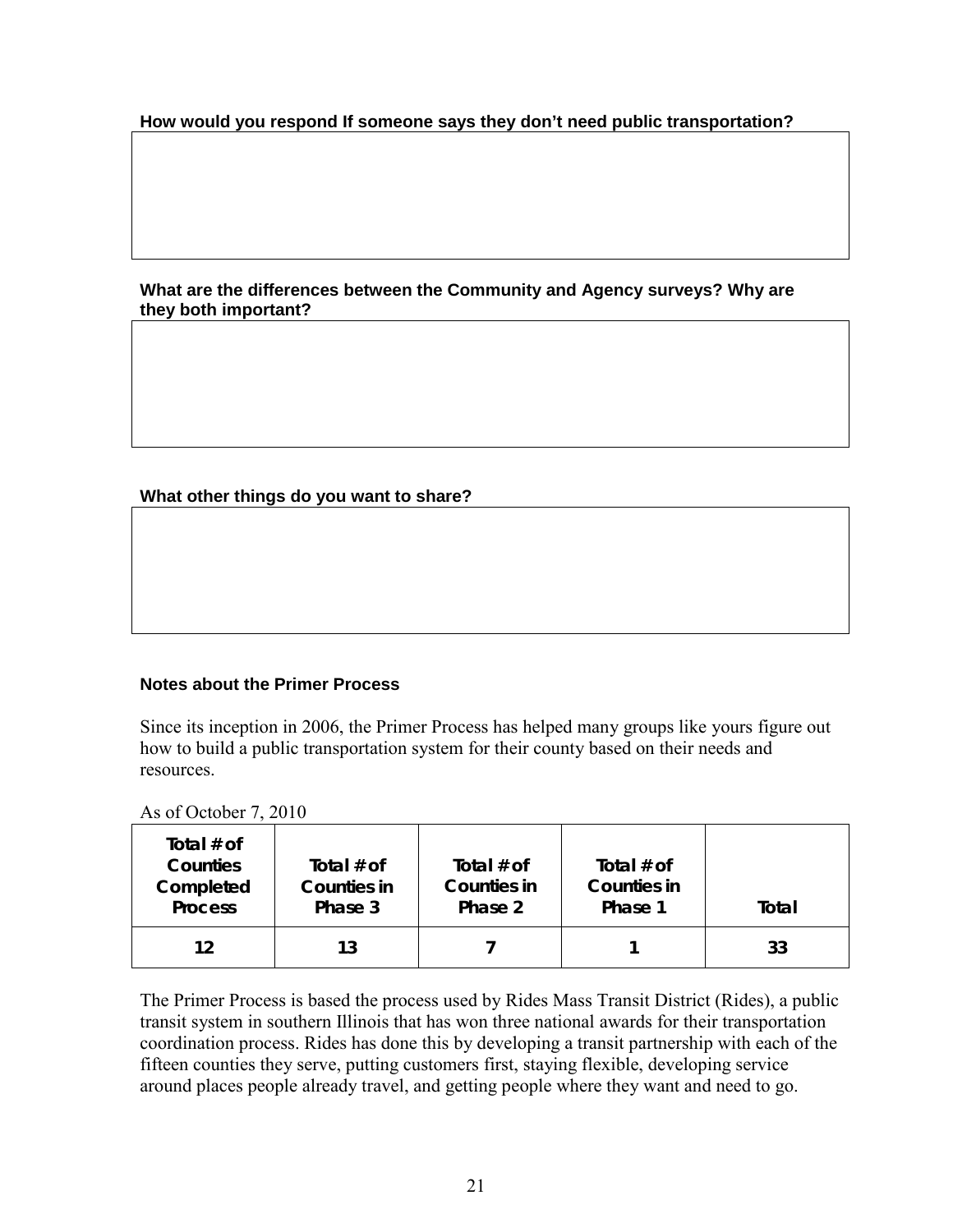If your goal is to build a public transportation system for your county based on its unique needs and resources, you can achieve it through following the Primer Process, attending meetings, working as equals, completing assignments, having patience, and keeping an open mind.

Make sure to invite the people who complete the survey to attend meetings or contact the Team Leader for additional information.

#### **Team Leader and Next Meeting Information**

Next, consider ways to distribute surveys, e.g., have TPG members distribute them to groups to which they already belong or at their place of work. In addition, you may want to run Public Service Announcements, newspaper ads and/or editorials, and notices in church bulletins and other publications about what you are trying to accomplish.

The following is an excellent example of how the Whiteside County Healthier Communities Partnership used their newsletter to promote coordinated public transportation as well as to share survey results.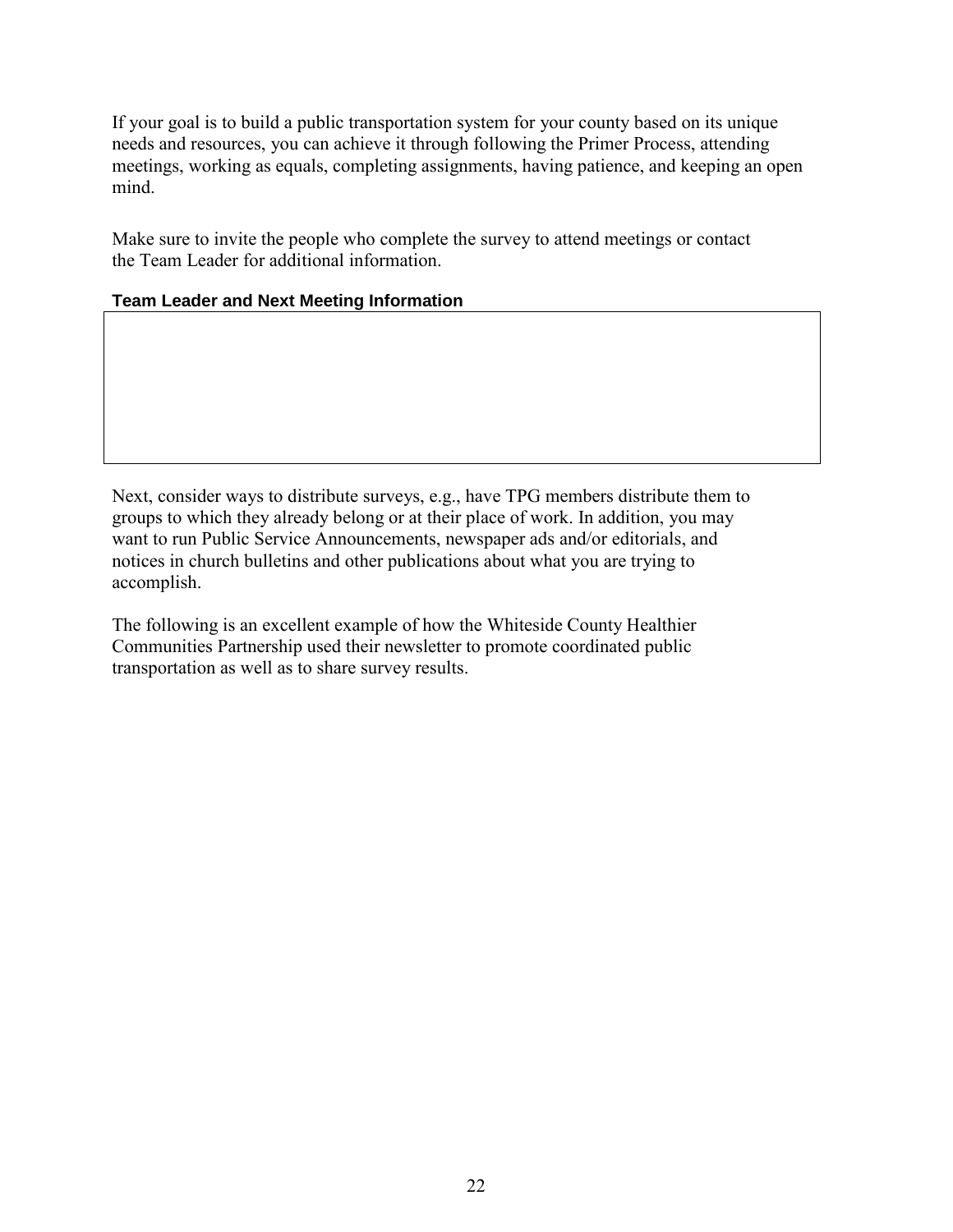

# **Whiteside County Healthier Communities Partnership**

# A Page From Whiteside County **The Need for Public Transportation**

**Volume 2, Issue 2 Summer 2007** 

**side County.** 

**they need to go.** 

**of Rock Falls.** 

**Hopping in a car and going wherever is not much of a thought for many residents of White-**

**People who do not own their own vehicle are not as lucky. They need to rely on help from others when available, and more often walk here and there, near and far, wherever** 

**"It would be safer for me and my kids to have public transportation," said Kelly Bidwell, 25,** 

**Crossing U.S. Route 30 and state Route 40 are not so easy for Bidwell, who often has her daughter, Katelynn, 15 months old, in a stroller, as she holds the hand of her son, Jonathan, 5 years old. Adding to the treacherous situation is the lack of a crosswalk or walk light at the Route 30/40 intersection, which Bidwell crosses to shop at the Rock Falls Wal-Mart. "It"s not pedestrian friendly to cross. It makes me nervous trying to cross with two young children,"** 

# **Transportation not taken for granted**

**"I miss public transportation a lot. I am from a bigger city and there was always busses," said Bidwell, who moved to Rock Falls from Rochester,** 

#### **Whiteside County Healthier Communities Partnership:**

The mission of the Whiteside County Healthier Communities Partnership is to create a healthier and safer Whiteside County.

The Whiteside County Healthier Communities Partnership has learned to be creative and innovative to meet the urgent and ongoing needs of our area communities.

For more information, contact: Beth Fiorini at (815) 626-2230, ext. 306.

#### **Inside this Issue:**

*Whiteside County residents request for public transportation system* 



**said Bidwell.** 

Kelly Bidwell and her daughter, Katelynn

> **Not having her own transportation has limited Bidwell"s employment**

**ter"s printing she was interviewing for a paper route in her neighborhood.** 

**Usually walking 30 minutes to an hour a day, Bidwell said she tries to do several errands in the same area to lessen her trips. When she needs to go outside** 

**of Rock Falls, Bidwell said she needs to ask for rides from friends when they are free, and has used** 

**the local cab service, too.** 

**People also need public transportation if they have a car, but cannot access it all the time.** 

**Maricruz and Pedro Vergara, of Sterling, have a car, but he needs it to drive to his job during the day.** 

**With her husband taking the car, she has no access to transportation.** 

**Trips to County Market and Family Dollar are taken by walking with the couple"s two children, Alicia, 6, and Luis, 5, close by.** 

**"It is very hard," Maricruz said, speaking with a Spanish-**

**interpreter.** 



Maricruz Vergara, with her children Luis, left, and Alicia

**Sometimes mother and children ride their bicycles together, but only on long trips, such as Whiteside County Health Department"s Rock Falls Clinic. Crossing the Avenue G Bridge is tricky, especially with two children, but its easier than taking the First** 

**Avenue Bridge, Maricruz said. "The little ones are afraid of all** 

**the cars," she said.**

#### **Assessment survey shows young people, those with cars want public transportation**

**Kelly Bidwell and Maricruz Vargara are not alone in their need for public transportation.** 

**A needs assessment survey conducted by Whiteside County Healthier Communities Partnership had 61 percent of respondents state they would use public transportation. Of the 1,000 surveys that were returned, 622 indicated they would use buses to travel on their daily errands, for doctor** 

**appointments and just to visit friends.** 

**Interestingly, 45 percent of the surveys indicated the respondents had a vehicle they could use. Public transportation is not only needed for people without access to cars, but for those who have only one car which someone takes to work during the day, said Betty Steinert, chairwoman of the Part-** **nership"s Transportation Committee.** 

**A majority of the surveys indicated there was one vehicle (368) or two vehicles (385) in the household, which indicates public transportation is needed by families that have cars and trucks, but don"t have enough for everyone to use.** 

**And public transportation is not** 

**only an elderly issue, as the survey disclosed a majority of the respondents were people 36 to 50 years of age (278), 25 to 35 (276), and 16 to 24 (177). The numbers for older adults ages 51 to 62 (80) and people 63 years old and older (76) do not compare.** 

**Other results of the needs assessment survey can be found on Page 2 of this newsletter.** 

**Minn. "I got to know that bus system very well," she said.**

**opportunities. As of this newslet-**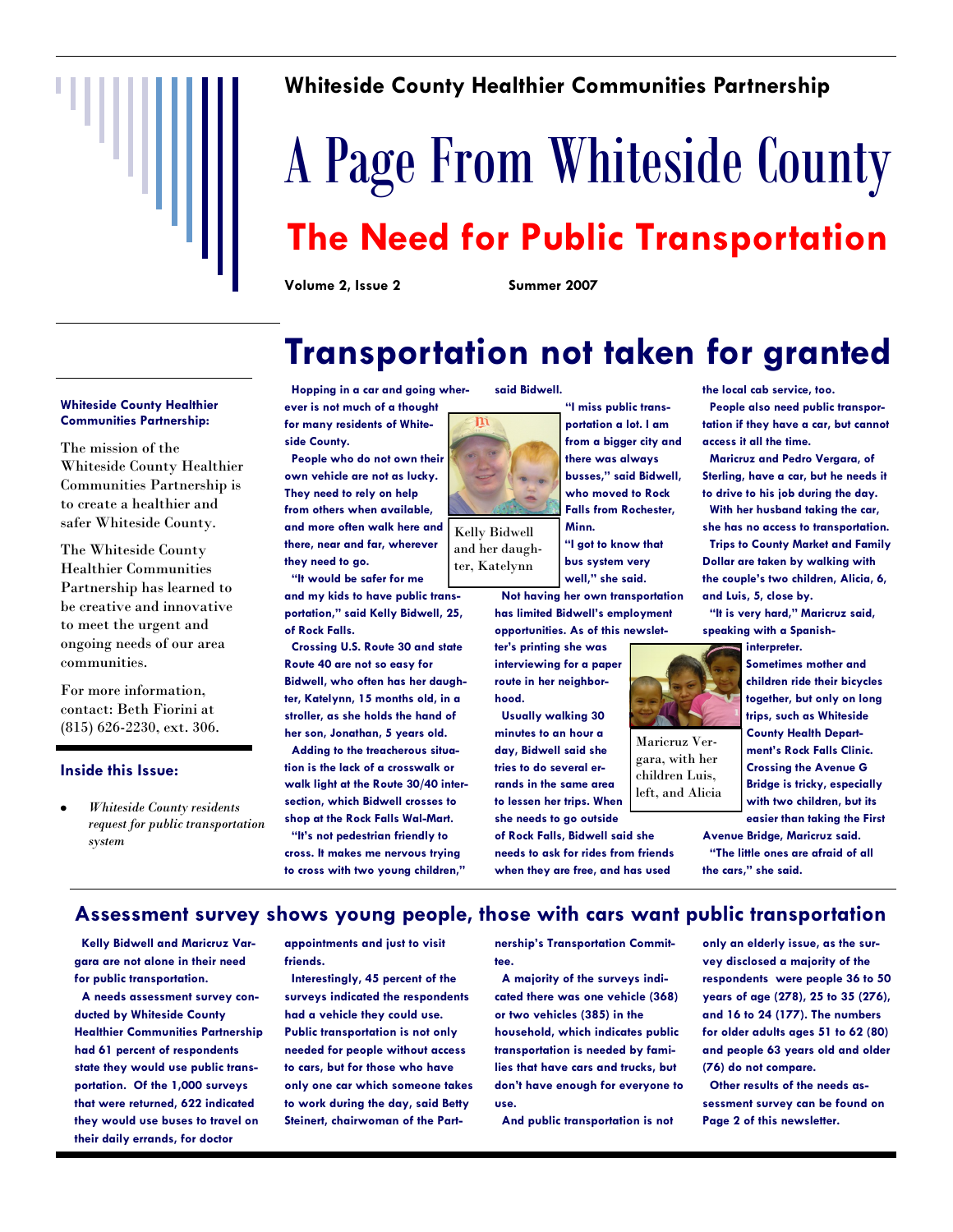# **Process for public transportation ongoing**

**A push to provide a rural public transportation system for people wanting to see their doctor or just socialize will likely happen next year.** 

**Whiteside County Healthier Communities Partnership is behind the wheel and is working with other government and social service agencies to making public transportation in Whiteside County a real deal.** 

**"We are trying to provide a type of public transportation for all communities in Whiteside County," said Betty Steinert, chairwoman of the Partnership"s Transportation Committee.** 

**Instead of recreating "the wheel," the Partnership wants to partner with other agencies that already have buses and use them when the agencies aren"t. For example, Self Help Enterprises (which is a Public Transportation Committee partner) uses its own buses to pick-up its clients in the morning and take them home in the afternoon, she said. One idea would be to use those buses when they sit idle during the day.** 

**Funds from agencies and grants will be used to pay for the maintenance and drivers of those vehicles when they are used for public transportation, Steinert said. Work continues to form a cohesive group of agencies to pool funds for the project.** 

**Public transportation is not just needed for older adults who no longer drive, Steinert said. It also is needed for younger people who cannot afford their own vehicles and as a result cannot get to a job.** 

**Steinert wants to have each community in Whiteside County partnering with the committee. This would include members of a city"s council or mayor, Chambers of Commerce, as well as the local state officials.** 

**The committee is working with Edward Heflin, manager of the Rural Transit Assistance Center (RTAC), a unit of the Illinois Institute for Rural Affairs at Western Illinois University. RTAC delivers the Rural Transit Assistance Program (RTAP) for the State of Illinois, providing training, technical assis-** **tance, and research for rural transit providers. RTAC also is the clearinghouse for the Interagency Coordinating Committee on Transportation (ICCT).** 

**According to Heflin, the committee is on the right track.** 

**"We commend the efforts of the Public Transportation Committee and look forward to assisting them as they see this project result in bringing quality of life to transportation-disadvantaged citizens of Whiteside County," he said.**

**The committee posted a "Wish List" on the Internet (see below) to collect information on what kind of a coordinated public transportation system people want to have and would use, Steinert said. The survey will be posted throughout July, and may continue into August, she said.** 

**"The committee has worked hard to accomplish the basic steps of forming a comprehensive stakeholder group, conduct a community needs assessment and inventory of resources, and begin making decisions which will result in a cohesive public transportation program for Whiteside County," Heflin said.**

**The committee has closely followed the process outlined by the ICCT Coordination Primer, which has been nationally recognized as a best practice and is being followed by other counties in Illinois, he said.** 

**If all goes well, Steinert said funding options will come forward by next spring, with the public transportation program hitting the roads by fall 2008. Buses may not be available on every corner, but Steinert hopes to have bus service in every city, including at least a couple stops each week in smaller communities.** 

**Those hopes may be closer to reality.** 

**"Speaking for the ICCT Clearinghouse, all indications point to Whiteside County having a public transportation system up and running by the fall of 2008, which is a testimony to the committee"s "can do" attitude and its embrace of a proven transit capacity building process," Heflin said.**

 **To take the Wish List survey online, go to www.whiteside.org and click on News, All News, and then Whiteside County Public Transportation Surveys item about half-way down the page.** 

**Some respondents provided multiple answers to several survey questions to represent different members of their family.** 

#### **Results from the Whiteside County Public Transportation System Survey, conducted April/May 2006.**

**Of the 1,000 surveys, 622 respondents (62 percent) indicated they would use public transportation, 378 said no or gave no answer. There were no surveys from Fulton.** 



| City                              | # Surveyed | <b>Would use</b><br>РT | Where do you live?               |     |
|-----------------------------------|------------|------------------------|----------------------------------|-----|
|                                   |            |                        | <b>Single Family Home</b>        | 748 |
| Sterling/Galt                     | 454        | 302                    | <b>Apartment</b>                 | 178 |
| <b>Rock Falls</b>                 | 344        | 203                    |                                  |     |
| Morrison/<br><b>Garden Plains</b> | 146        | 91                     | <b>With Friends or</b><br>Family | 106 |
| Prophetstown/                     | 56         | 26                     | <b>Group Facility</b>            | 68  |
| Erie/Lyndon/<br><b>Tampico</b>    |            |                        | <b>Residence Hall</b>            | 6   |
| Total                             | 1.000      | 622                    | Other                            | 11  |









**GET INVOLVED with bringing Public Transportation to Whiteside County. For more information, contact Betty J. Steinert, Whiteside County Enterprise Zone and Economic Development Administrator, by calling (815) 772-5175.**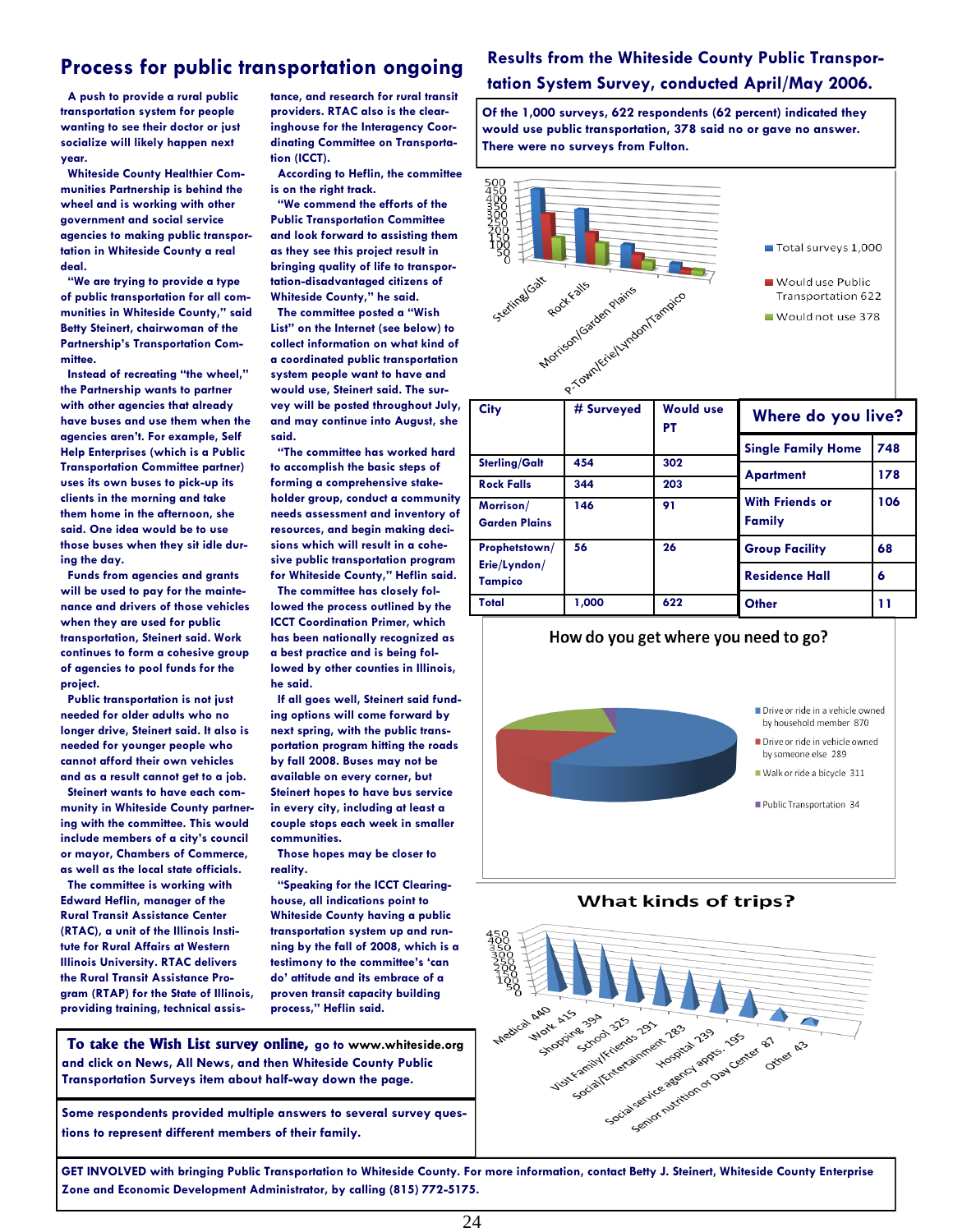Once the surveying timeframe is over and all paper copies of the survey have been collected, it is time to input the data. Recruit volunteers from your TPG and other groups to enter data from the paper surveys online.

After all surveys are entered, the Clearinghouse will issue a report for your county.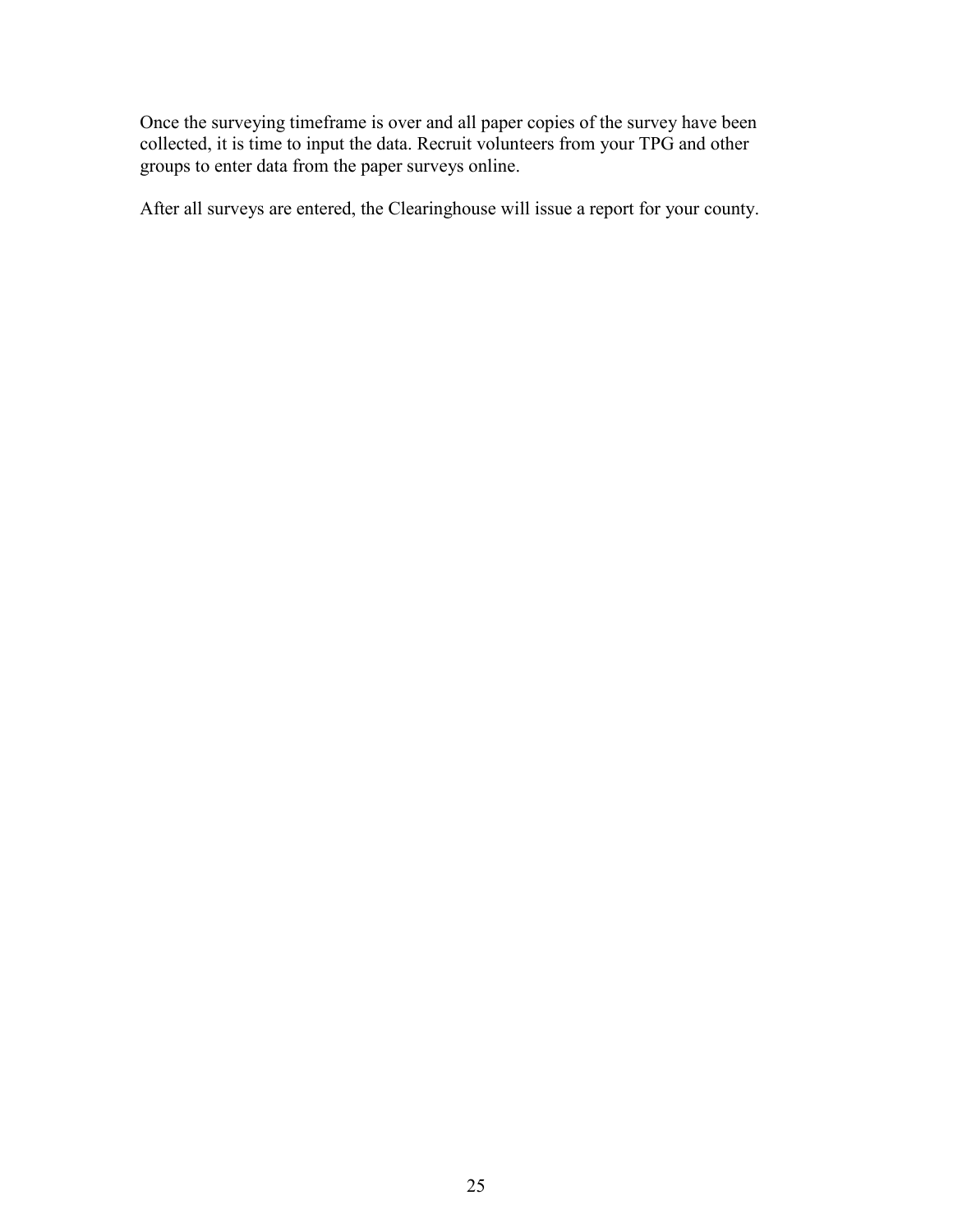# **Overview: Agency Survey**

<span id="page-29-0"></span>Next, your TPG should list various agencies and organizations in your community with an interest in public transportation to determine to whom you should send the Agency Surveys (Page 28). Review the TPG Worksheet from Phase 1, pages 43 to 54 to develop a more comprehensive list.



#### **Assignment – Survey Agencies**

Your TPG's next assignment is to distribute the agency transportation survey and letters explaining the purpose of the survey to every agency/organization that currently:

- 1. Provides;
- 2. Subsidizes; and/or
- 3. Assists with transportation in any way for their clients/customers

You can find to the online Agency Survey at [www.wiu.edu/users/miiira/Transportation/agency.htm](http://www.wiu.edu/users/miiira/Transportation/agency.htm) 

As with the Community surveys, you can easily access the agency survey via the ICCT Clearinghouse Blog: [icctClearinghouse.blogspot.com/](http://icctclearinghouse.blogspot.com/). Scroll down to Online Surveys on the right-hand side of the page, and click on the Agency Survey link.



# **Best Practice:**

Make the paper version of the survey available throughout the county to as many stakeholder agencies/organizations as possible so that those without Internet access can share their needs with you.

Open and honest communication between TPG members and agencies/community members about the process is crucial to getting a high rate of feedback, participation, and accurate responses.

The following is a template your TPG can modify to introduce the Agency Survey to agencies and organizations.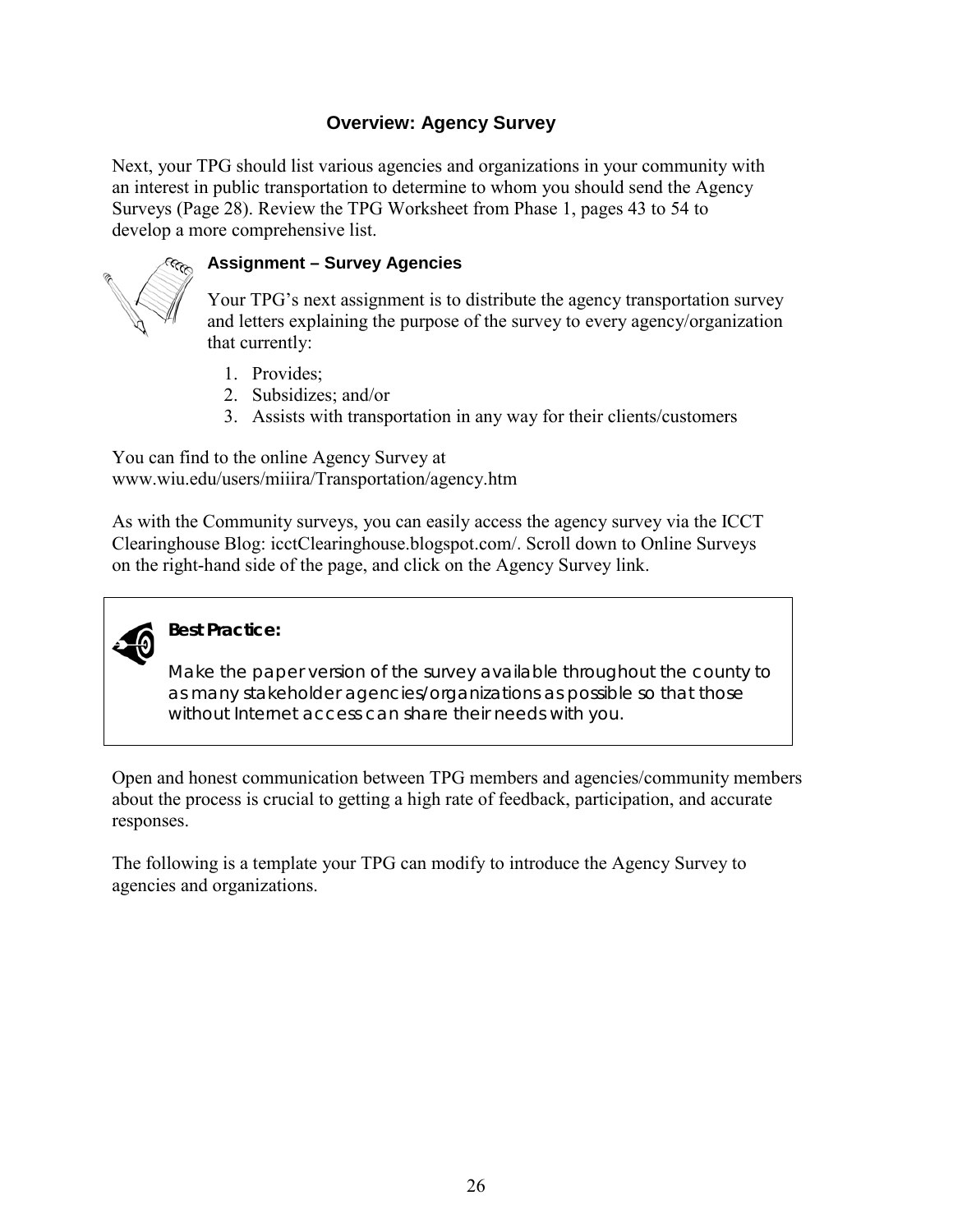# IMPORTANT AGENCY SURVEY [----------------] COUNTY WE NEED YOUR HELP!!!! We are part of [---------------] county's Transit Partnership Group (TPG). We are a volunteer group who is working to expand transportation options for residents of all ages. In order to apply for necessary grants, we must first perform a "needs assessment." That's where you can help: - WE NEED TO KNOW WHAT YOUR CLIENTS' TRANSPORTATION NEEDS ARE - Please take a few minutes to complete this survey and return it [collection method you are using], or if you have Internet access, complete it online. Go to the ICCT Clearinghouse Blog: [icctClearinghouse.blogspot.com/](http://icctclearinghouse.blogspot.com/) and click on the Agency Survey link beneath the heading "Online Surveys". Be sure to consider what your clients' needs would be if in a few years they could not drive: do they have family available all hours of the day to take them to medical appointments, the grocery store, the drug store, or legal appointments? Also, consider their home's location and transportation service gaps in their area. If you have any questions concerning this survey, please contact: [Team Leader] [Title] [Email and Toll Free and/or local phone number] We invite you to join our effort. Just contact the Team Leader for the date of the next meeting to learn more.

Courtesy La Salle County TPG, 2007

#### **Return Rate**

Aim for a return rate of 50 percent of the agencies and organizations you have listed. These agencies and organizations will become vital to your success in Phase 3, so try to get as much participation as possible and invite them to join the TPG.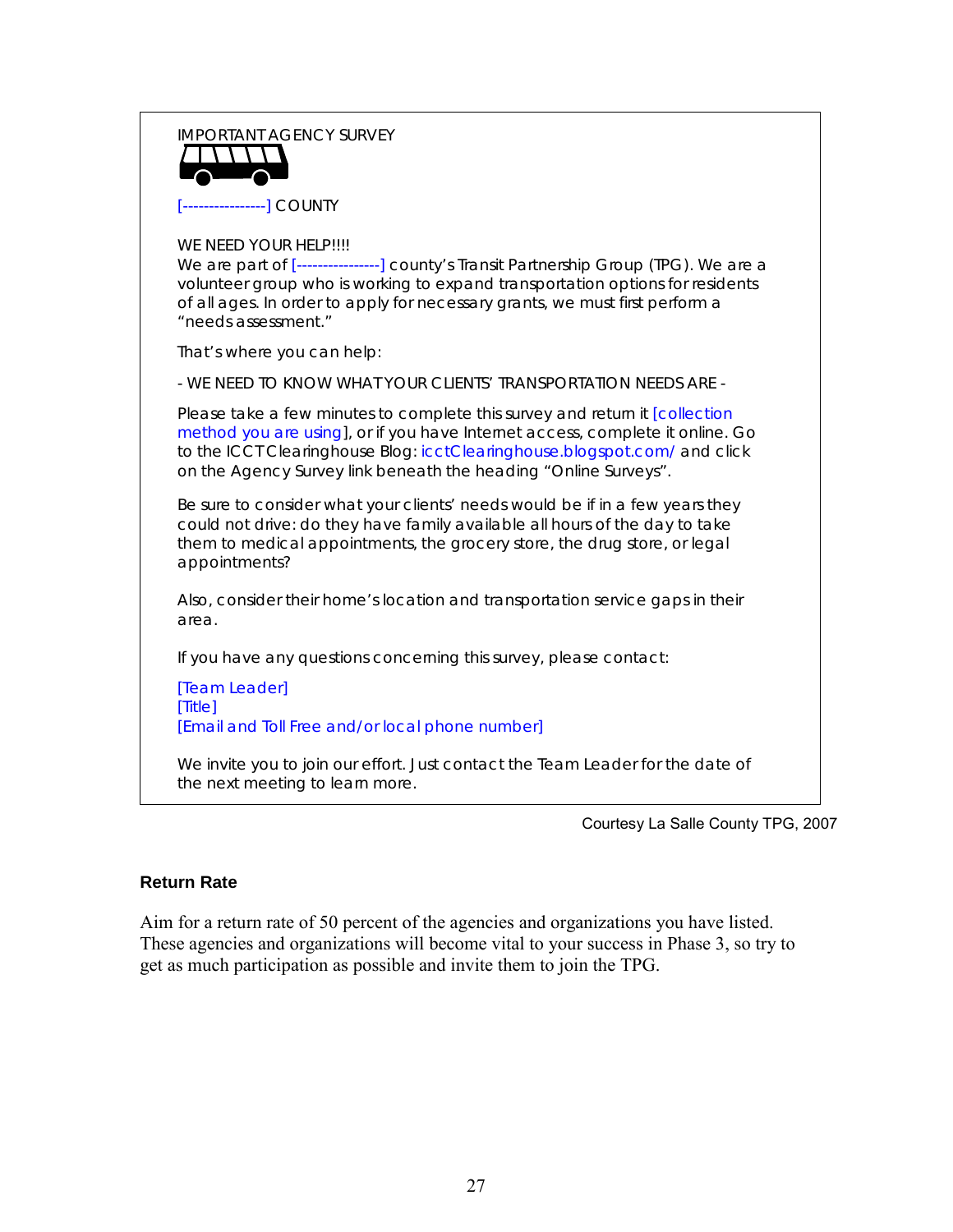# **- Agency Survey - Transportation Needs Assessment**

**Human Service Agencies, Elected Officials, Churches, and Other Organizations**

<span id="page-31-0"></span>**The purpose of this survey is to help improve your communitys' public transportation system by finding out what your client's transportation needs are. Even if they don't need transportation at this moment, please consider what their future needs might be if they were unable to drive for any reason.**

| <b>General:</b>            |                                                                                           |                       |  |
|----------------------------|-------------------------------------------------------------------------------------------|-----------------------|--|
| Date: (mm/dd/yy)           |                                                                                           |                       |  |
|                            |                                                                                           |                       |  |
| County name:               |                                                                                           |                       |  |
|                            |                                                                                           |                       |  |
| Zip code:                  |                                                                                           |                       |  |
| <u> Your Organization:</u> |                                                                                           |                       |  |
| 1.                         | Please indicate the type(s) of service your organization provides. (Check all that apply) |                       |  |
| Senior                     |                                                                                           | Housing               |  |
| Medical                    |                                                                                           | Education             |  |
| <b>Disability</b>          |                                                                                           | Recreation/fitness    |  |
| Employment                 |                                                                                           | Legal                 |  |
| Counseling                 |                                                                                           | Economic development  |  |
| Food and/or clothing       |                                                                                           | Community development |  |
| Client transportation      |                                                                                           | Religious             |  |
| Government                 |                                                                                           | Other                 |  |
|                            |                                                                                           |                       |  |

**2.** What communities does your organization serve?

#### **3a.** Does your organization provide client transportation in any of the following ways? **(Check all that apply)**

| <b>Operate transportation vehicles directly</b>        | Staff or volunteers provide client transportation                                                                                                 |
|--------------------------------------------------------|---------------------------------------------------------------------------------------------------------------------------------------------------|
| Contract with transportation provider to serve clients | Purchase or subsidize fares (or passes) for clients<br>with local transportation providers. Please indicate<br>which provider(s) in the box below |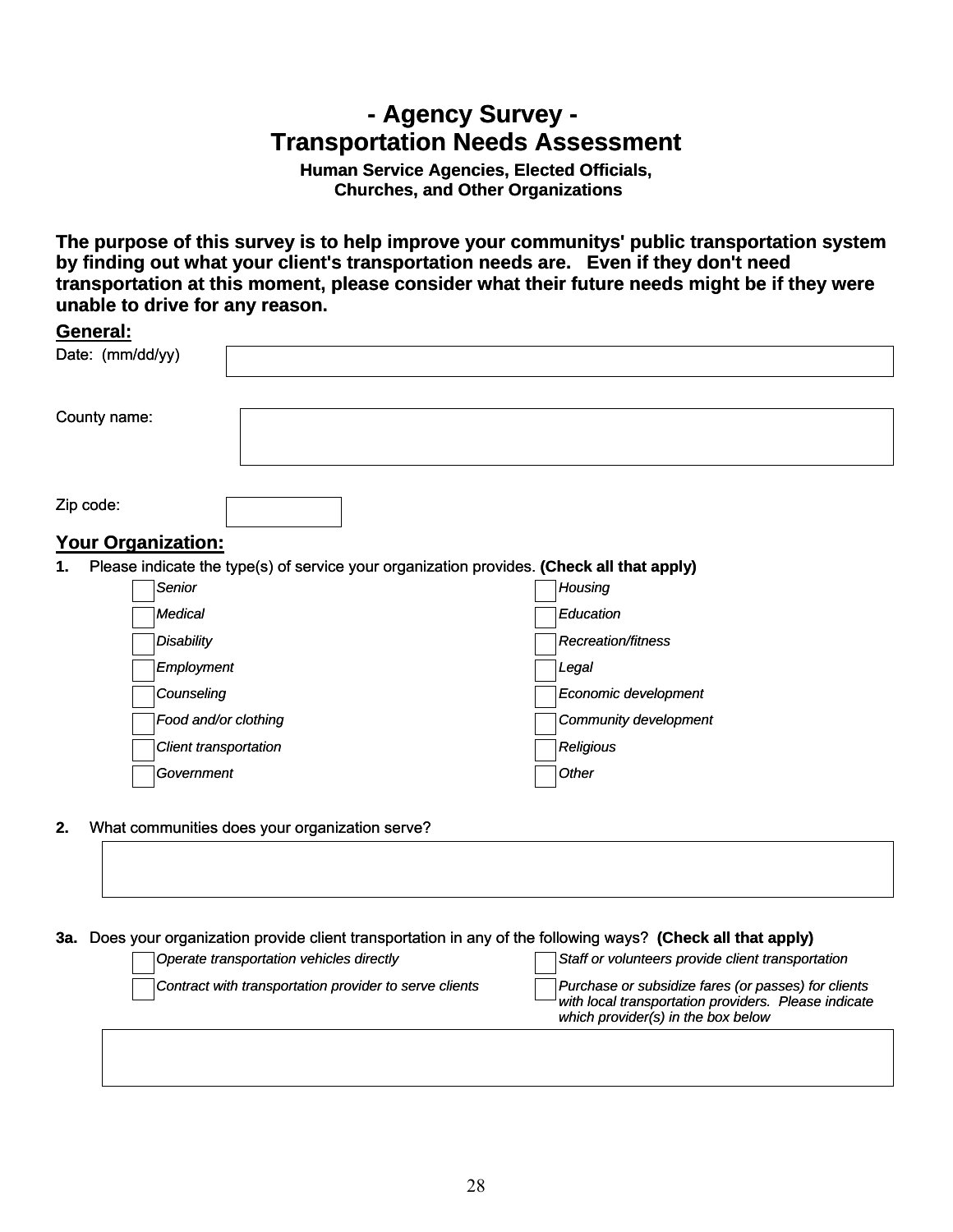**3b.** If your organization operates transportation vehicles directly, how many vehicles do you operate?

#### **Service and Needs:**

**4.** Please indicate how current public transportation service could be improved in your community. **(Check all that apply)**

| OHGON AH UTAL APPIYA<br><b>Expanded hours of operation</b>                                                                     | Accessibility of service                                                                                        |
|--------------------------------------------------------------------------------------------------------------------------------|-----------------------------------------------------------------------------------------------------------------|
| Central dispatch/information source (one phone<br>number)<br>Better way to call for a ride<br>Expanded service outside of town | Affordability of service<br>Better coordination between service providers<br>Other, please specify in box below |
|                                                                                                                                |                                                                                                                 |

**5a.** Are there unmet public transportation needs in your community?

*Yes No*

| 5b. If yes, what group(s) have unmet transportation needs? (Check all that apply) |  |
|-----------------------------------------------------------------------------------|--|
|                                                                                   |  |

| Senior citizens           | Students           |
|---------------------------|--------------------|
| Persons with disabilities | Low income persons |
| General public            | Other              |

#### **Transportation Needs:**

| 6. | What type(s) of trips do your clients need? (Check all that apply)         |                             |               |
|----|----------------------------------------------------------------------------|-----------------------------|---------------|
|    | Shopping                                                                   | Family/friends visits       | Religious     |
|    | Medical inside county                                                      | Employment                  | Entertainment |
|    | Medical outside county                                                     | Social service appointments |               |
|    |                                                                            |                             |               |
|    | <b>7a.</b> Do your clients need medical transportation outside the county? |                             |               |
|    | Yes<br> No                                                                 |                             |               |
|    |                                                                            |                             |               |
|    | <b>7b.</b> If yes, where?                                                  |                             |               |

**7c.** How often? **(Check all that apply)** *Daily Weekly Monthly*

|--|

**8.** When do your clients need public transportation? **(Check all that apply)**

| Weekdays, before 7:00 AM.     | $ $ Weekends, 7:00 AM to 5:00 PM $ $ |
|-------------------------------|--------------------------------------|
| Weekdays, 7:00 AM to 5:00 PM  | Weekends, 5:00 PM to 10:00 PM        |
| Weekdays, 5:00 PM to 10:00 PM | Weekends, after 10:00 PM             |
| Weekdays, after 10:00 PM      | $\vert$ Other                        |
| Weekends, before 7:00 AM      |                                      |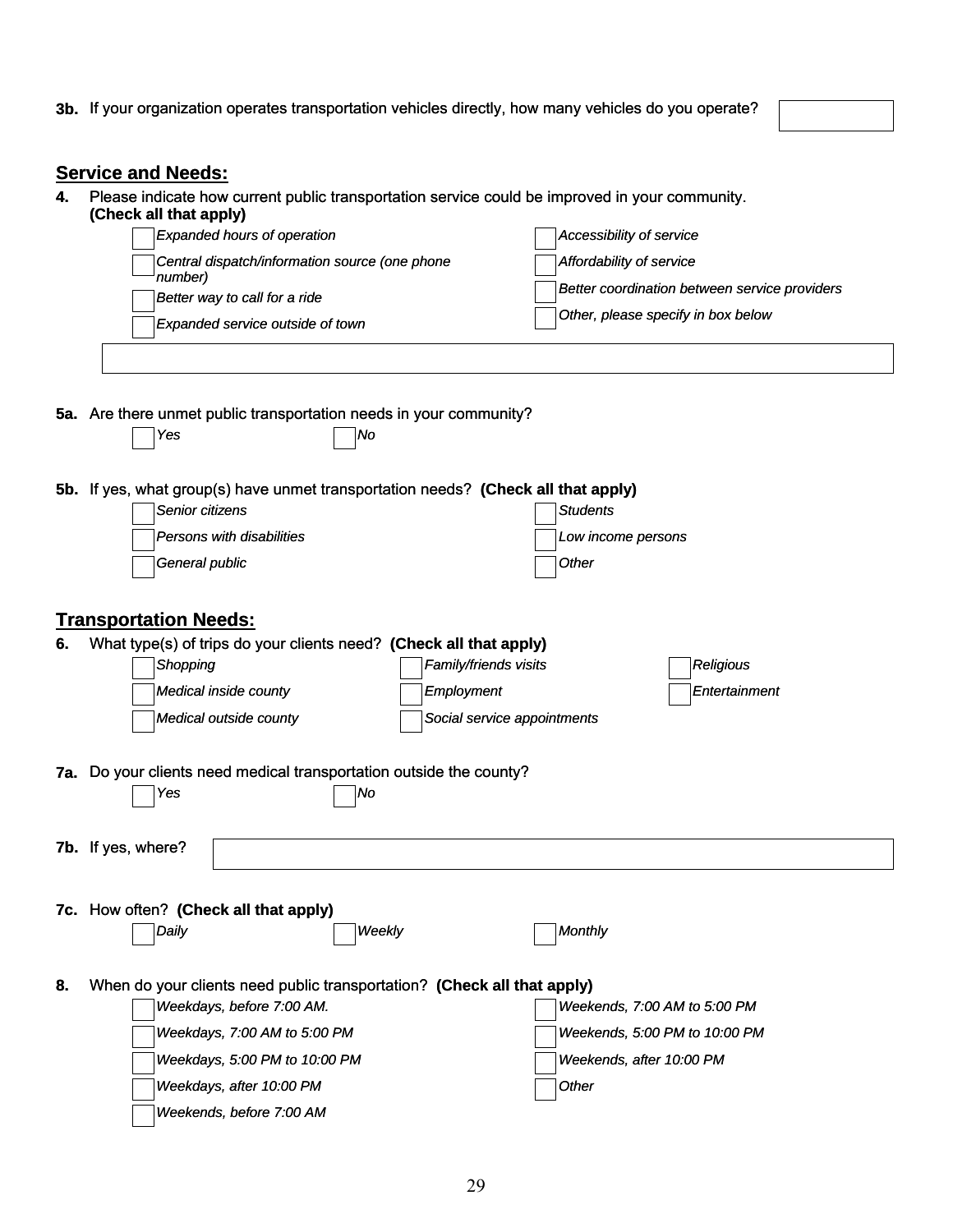**9.** Please list the top three towns in your county that need to improve public transportation services to better serve your clients.

| 10. What type of public transportation do your patrons need? (Check all that apply)                        |                                                                                                                    |
|------------------------------------------------------------------------------------------------------------|--------------------------------------------------------------------------------------------------------------------|
| Fixed route scheduled bus service (pick-up at<br>$\rightharpoonup$ designated bus stops)                   | Door-to-door demand response (call ahead for<br>$^{\text{!}}$ scheduled pick-up <b>for elderly or persons with</b> |
| Fixed route, deviated service (bus operates regular<br>$\rightarrow$ routes, can go off routes on request) | disabilities)<br>Other, please specify in box below                                                                |
| Curb-to-curb demand response service (call ahead for                                                       |                                                                                                                    |

**11.** How much should a one-way trip cost within your community?

*scheduled pick-up)*

| Less than $$1.00$ | \$3.00 | \$6.00                       |
|-------------------|--------|------------------------------|
| \$1.00            | \$4.00 | Other, please specify in box |
| \$2.00            | \$5.00 | below                        |
|                   |        |                              |

**12a.** If you could change one thing about public transportation for your clients, what would it be?

| <b>12b. Why?</b> |  |  |  |
|------------------|--|--|--|
|                  |  |  |  |

If you would like to be contacted about upcoming public transportation meetings, please contact your county's transportation coordinator as outlined in the attached letter.

**For office purposes only:** (Skip this section unless you are completing data entry for the paper versions of this survey)

| County code:   |  |
|----------------|--|
| Survey number: |  |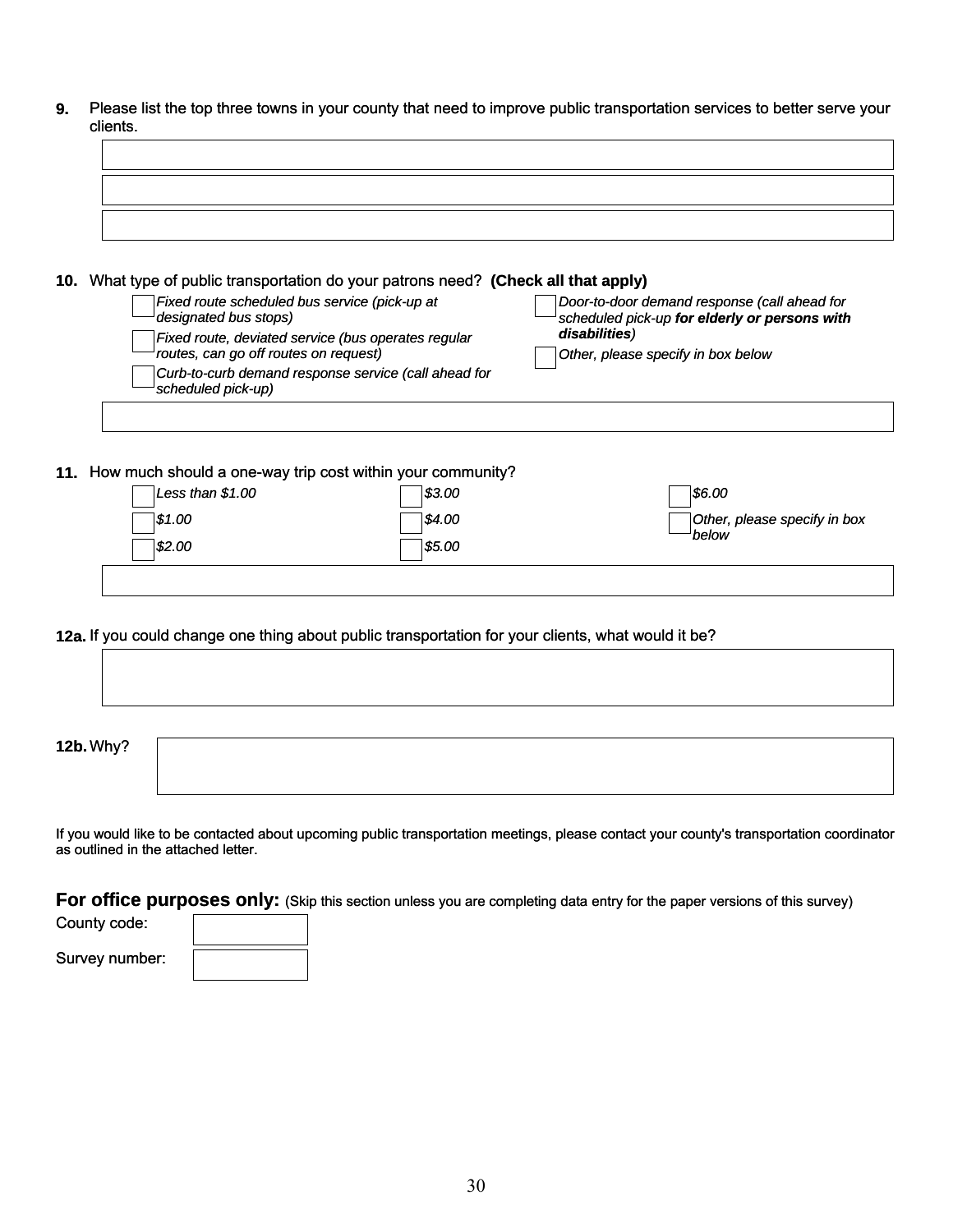## **Overview: Inventory of Resources**

<span id="page-34-0"></span>Assessment is also used to create a picture of what resources are currently available in your county.

*CODDDD* To determine the resources your county already has, make a list of all known transportation providers, both public and non-public, and request that they complete the Inventory of Resources (Page ??). This will help you locate partnerships that can be made to better coordinate existing transportation services and will help you identify service gaps. To gather the most accurate data, it may be necessary to contact transportation providers directly.



## **Assignment – Inventory of Resources**

Your TPG's next assignment is to distribute the letter and Inventory of Resources to all transportation providers in your community.

As with the other surveys, you can easily access the Inventory of Resources via the ICCT Clearinghouse Blog: [icctClearinghouse.blogspot.com/](http://icctclearinghouse.blogspot.com/) by clicking on the link beneath the "Online Surveys" heading.

Transportation providers will be key to developing your coordinated public transportation system as they bring both material assets and experience to the table. You will want to make sure that these providers know that they are welcomed and encouraged to join the TPG. In addition, let them know that you are not in this to take their vehicles away but to see where partnerships can be made that benefit everyone.

#### **Response Rate**

Try to get responses from the majority of providers in your county.

There are two levels of transportation systems that exist—Public Transportation and Non-Public Transportation (also referred to as Dedicated Provider, Client-Specific, or Niche Providers).

#### **Public Transportation Systems**

#### **People pay a fare to ride.**

Fares may be in the form of cash, discounted coupons, tokens, etc.

The fare may be paid directly by the rider, or the rider may have received a bus coupon, token, or multiple-ride pass sponsored by an agency (human services provider, church, independent living center, etc.)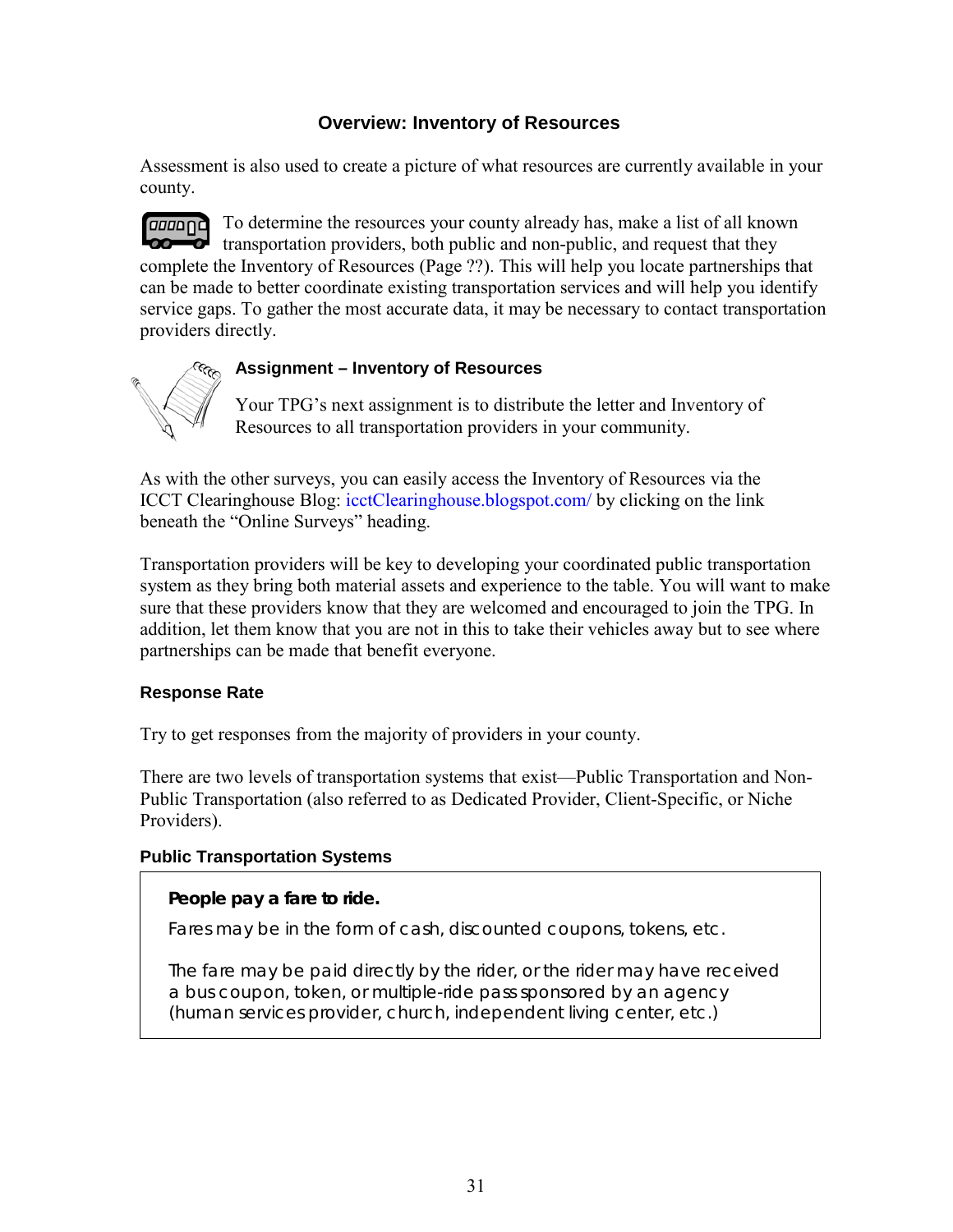#### **Non-Public Transportation**

#### **Dedicated systems are client-based and people do not pay a fare to ride (although a donation may be accepted.)**

These client-specific systems were established by agencies out of a necessity to meet specific unmet transportation needs of their clients.

Since different agencies in a community may operate client-specific transportation systems, an individual might use more than one system to meet their different needs. For example, an elderly person might use a hospital van to go to the doctor and a senior bus to go shopping. This can cause an overlap in service and is an inefficient use of resources.

Client-based systems may operate more as private systems and have little, if any, published information such as schedules, route maps, etc.

To obtain the most complete information on available services, the Transit Partnership Group will need to contact all providers in the County. You can modify the following letter and send with the Inventory of Resources.



and click on the Inventory of Resources link beneath the heading "Online Surveys".

If you have any questions concerning this survey, please contact:



[ Team Leader]

[ Title] [ Email and toll free and/or local phone number]

We invite you to join our effort. Just contact the Team Leader for the date of the next meeting to learn more.

Courtesy La Salle County TPG, 2007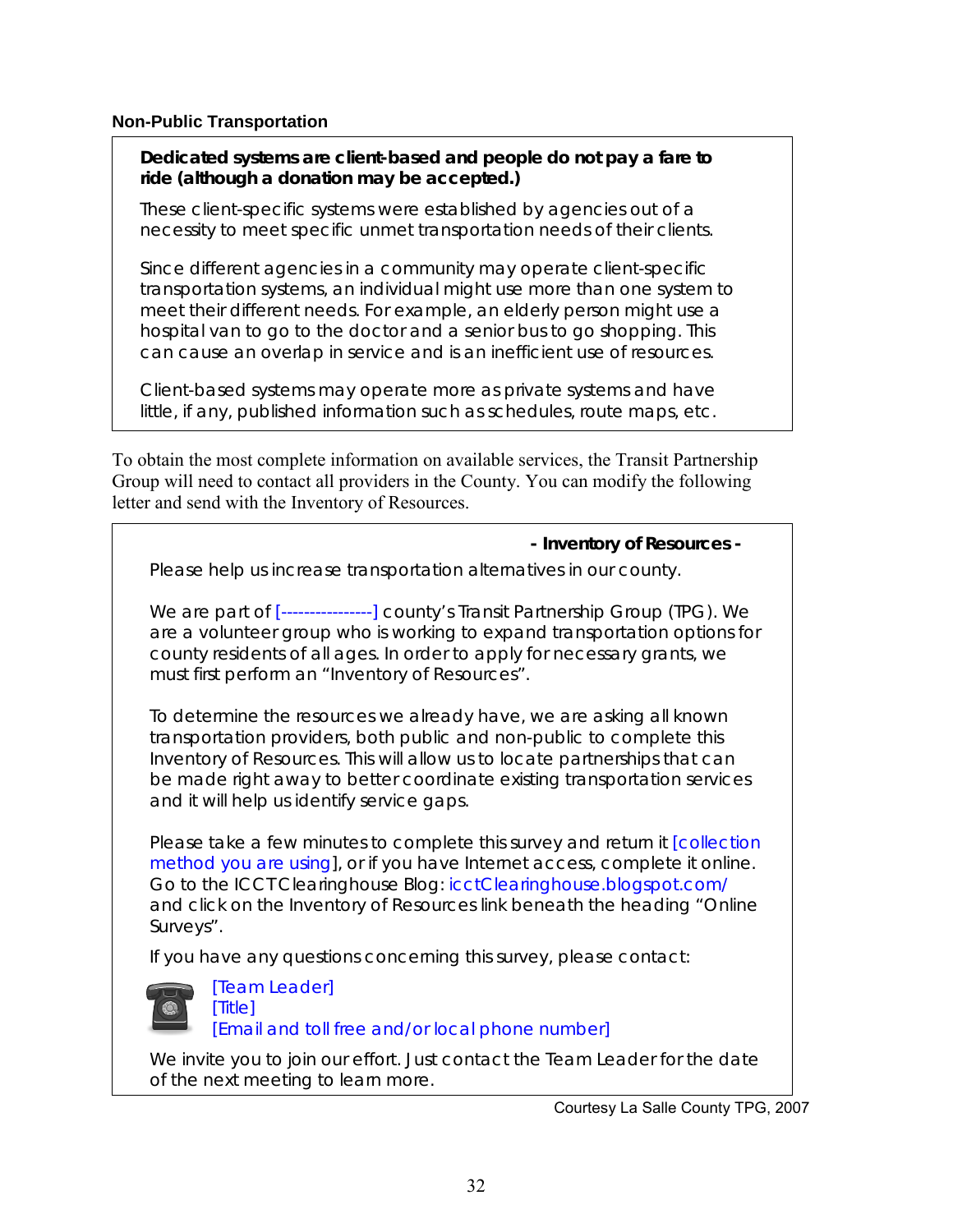# **Inventory of Resources**

# **All Public and Non-Public Transportation Providers**

<span id="page-36-0"></span>Please complete this Inventory or Resources for all vehicles your agency uses to provide public transportation or human service transportation in the county.

|    | <b>General</b>                                               |                          |                        |                                |                          |                                |                |
|----|--------------------------------------------------------------|--------------------------|------------------------|--------------------------------|--------------------------|--------------------------------|----------------|
|    | Date: (mm/dd/yy)                                             |                          |                        |                                |                          |                                |                |
|    | <b>County Name:</b>                                          |                          |                        |                                |                          |                                |                |
|    | <b>Transportation Provider Information</b>                   |                          |                        |                                |                          |                                |                |
|    | Company Name:                                                |                          |                        |                                |                          |                                |                |
|    | <b>Contact Person for</b><br>Transportation:                 |                          |                        |                                |                          |                                |                |
|    | Phone Number:                                                |                          |                        |                                |                          |                                |                |
|    | <b>Vehicle Information</b>                                   |                          |                        |                                | <b>Automobile Fleet:</b> |                                |                |
| 1. | How many automobiles are used? (If zero, skip to question 5) |                          |                        |                                |                          |                                |                |
|    | $\bigcirc$ 0                                                 | $\bigcap$ 1-5            | $\bigcirc$ 6-10        |                                | $\bigcap$ 11-15          | $\bigcap$ 16-20                | $\bigcirc$ 21+ |
|    | 1.a Of this number, how many are leased?                     |                          |                        |                                |                          |                                |                |
|    | $\bigcirc$ 0                                                 | $\bigcirc$ 1-5           | $\bigcirc$ 6-10        |                                | $O$ 11-15                | $\bigcirc$ 16-20               | $\bigcirc$ 21+ |
| 2. | What is the average age of this fleet?                       |                          |                        |                                |                          |                                |                |
|    | $\bigcap$ Less than 1 year                                   | 4-6 years                |                        |                                | 10-12 years              | $(\cdot)$                      | 16+ years      |
|    | $\bigcap$ 1-3 years                                          | 7-9 years<br>⊙           |                        | ∩                              | 13-15 years              |                                |                |
| 3. | What is the average mileage for this fleet?                  |                          |                        |                                |                          |                                |                |
|    | $\bigcap$ Less than                                          | $\bigcirc$ 21,000-50,000 | ⊙                      | 76,000-                        |                          | 126,000-                       | More than      |
|    | 10,000<br>10,000-20,000<br>$(\cdot)$                         | 51,000-75,000            | $\left( \cdot \right)$ | 100,000<br>101,000-<br>125,000 |                          | 150,000<br>151,000-<br>200,000 | 200,000        |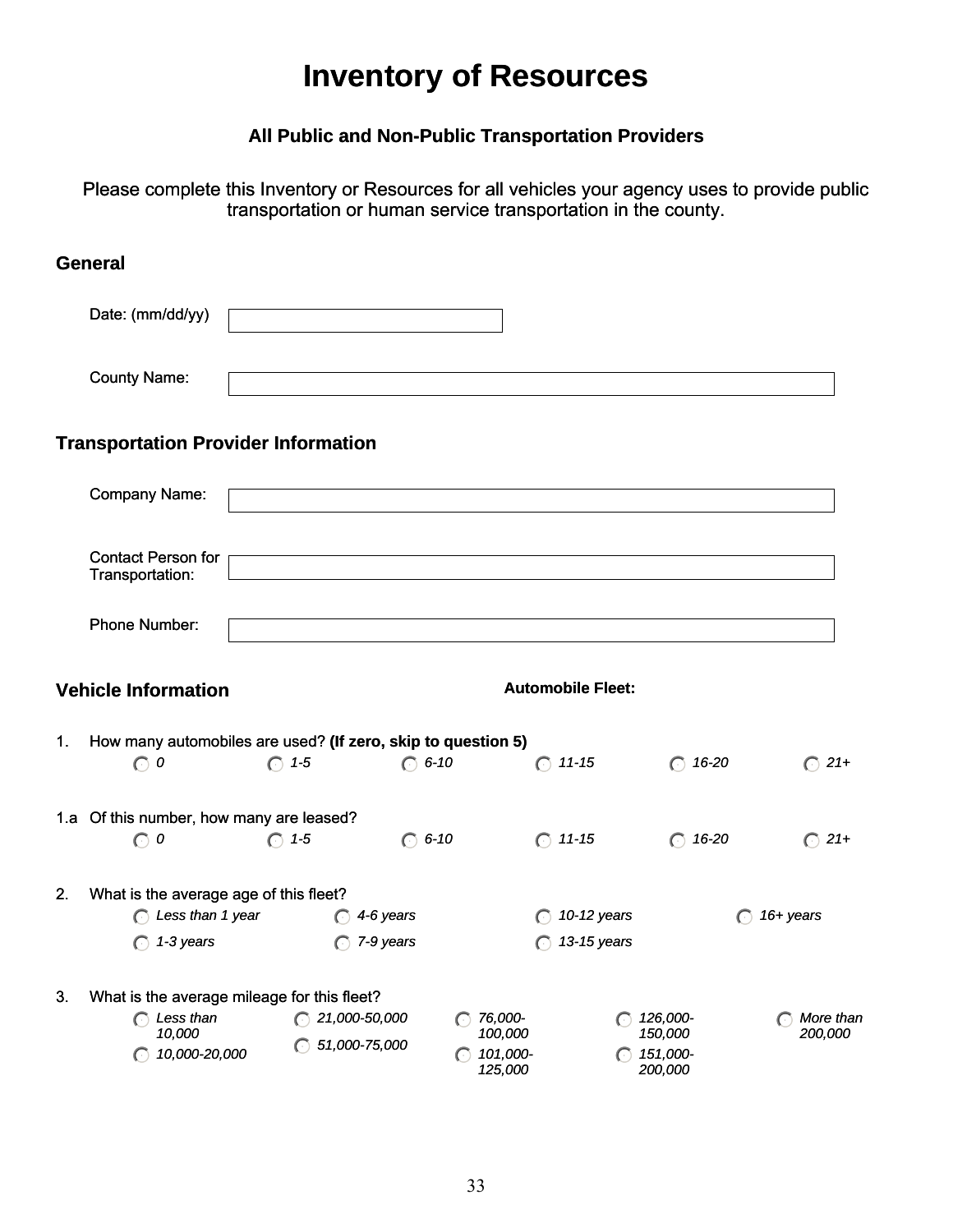| 4. | brakes, tires, etc.?)                                                                                      |                                                     |                                                     |                                            | What is the overall condition of this fleet? (What percentage of the fleet needs more than routine maintenance work -                            |
|----|------------------------------------------------------------------------------------------------------------|-----------------------------------------------------|-----------------------------------------------------|--------------------------------------------|--------------------------------------------------------------------------------------------------------------------------------------------------|
|    | C Excellent - Less than<br>5%                                                                              | Good - 6-20%                                        |                                                     | <b>C</b> Fair - 21-30%                     | Poor - More than<br>30%                                                                                                                          |
|    | <b>Minivan Fleet:</b>                                                                                      |                                                     |                                                     |                                            |                                                                                                                                                  |
| 5. | How many minivans are used? (If zero, skip to question 9)<br>$\bigcirc$ 0                                  | $\bigcirc$ 1-5<br>$\bigcirc$ 6-10                   |                                                     | $O$ 11-15<br>$\bigcap$ 16-20               | $\bigcirc$ 21+                                                                                                                                   |
|    | 5.a Of this number, how many are leased?<br>$\bigcirc$ 0                                                   | $\bigcap$ 1-5<br>$\bigcap$ 6-10                     |                                                     | $O$ 11-15<br>$\bigcirc$                    | 16-20<br>$\bigcirc$ 21+                                                                                                                          |
| 6. | What is the average age of this fleet?<br>C Less than 1 year<br>1-3 years<br>$\bigcap$                     | $\bigcap$ 4-6 years<br>$\bigcap$ 7-9 years          |                                                     | $\bigcirc$ 10-12 years<br>13-15 years      | 16+ years                                                                                                                                        |
| 7. | What is the average mileage for this fleet?<br>$\bigcap$ Less than<br>10,000<br>10,000-20,000<br>$\subset$ | $\bigcap$ 21,000-50,000<br>$\bigcirc$ 51,000-75,000 | $\bigcap$ 76,000-<br>100,000<br>101,000-<br>125,000 | 126,000-<br>150,000<br>151,000-<br>200,000 | More than<br>200,000                                                                                                                             |
| 8. | brakes, tires, etc.?)<br>Excellent - Less than<br>5%                                                       | Good - 6-20%<br>$\bigcirc$                          |                                                     | <b>C</b> Fair - 21-30%                     | What is the overall condition of this fleet? (What percentage of the fleet needs more than routine maintenance work -<br>Poor - More than<br>30% |
|    | Light-Duty Vehicle Fleet (11-15 passengers):                                                               |                                                     |                                                     |                                            |                                                                                                                                                  |
| 9. | How many light-duty vehicles are used? (If zero, skip to question 13)<br>$\boldsymbol{o}$<br>$\bigcirc$    | $\bigcirc$ 6-10<br>$\bigcirc$ 1-5                   |                                                     | $\bigcap$ 11-15<br>$\bigcap$ 16-20         | $\bigcirc$ 21+                                                                                                                                   |
|    | 9.a Of this number, how many are leased?<br>$\odot$ 0                                                      | $\bigcirc$ 6-10<br>$\bigcap$ 1-5                    |                                                     | $\bigcirc$ 11-15<br>$\bigcap$ 16-20        | $\bigcirc$ 21+                                                                                                                                   |
|    | 10. What is the average age of this fleet?<br>$\bigcap$ Less than 1 year<br>1-3 years                      | 4-6 years<br>7-9 years                              |                                                     | 10-12 years<br>13-15 years                 | 16+ years                                                                                                                                        |
|    | 11. What is the average mileage for this fleet?<br>$\bigcap$ Less than<br>10,000<br>10,000-20,000          | $\bigcap$ 21,000-50,000<br>$\bigcirc$ 51,000-75,000 | 76,000-<br>100,000<br>101,000-<br>125,000           | 126,000-<br>150,000<br>151,000-<br>200,000 | More than<br>200,000                                                                                                                             |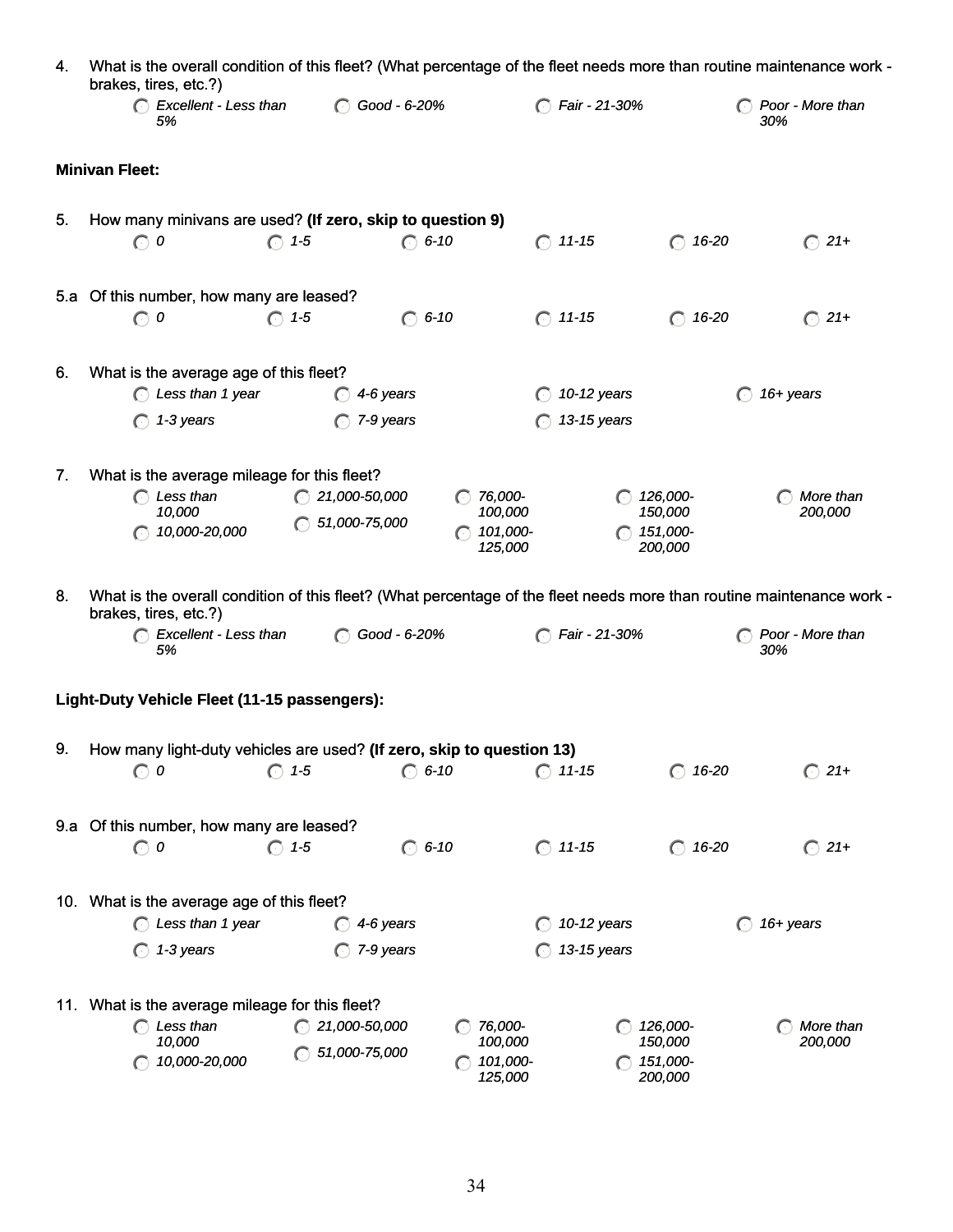|     | 12. What is the overall condition of this fleet? (What percentage of the fleet needs more than routine maintenance work -<br>brakes, tires, etc.?) |                          |                        |                                   |                               |                             |
|-----|----------------------------------------------------------------------------------------------------------------------------------------------------|--------------------------|------------------------|-----------------------------------|-------------------------------|-----------------------------|
|     | Excellent - Less than<br>5%                                                                                                                        | ◯ Good - 6-20%           |                        | <b>C</b> Fair - 21-30%            |                               | C Poor - More than<br>30%   |
|     | Bus Fleet (15+ passengers):                                                                                                                        |                          |                        |                                   |                               |                             |
|     | 13. How many buses are used? (If zero, skip to question 17)                                                                                        |                          |                        |                                   |                               |                             |
|     | $\bigcirc$ 0                                                                                                                                       | $\bigcirc$ 1-5           | $\bigcap$ 6-10         | $\bigcirc$ 11-15                  | $\bigcirc$ 16-20              | $\bigcirc$ 21+              |
|     | 13.a Of this number, how many are leased?                                                                                                          |                          |                        |                                   |                               |                             |
|     | $\bigcap$ 1-5                                                                                                                                      | $\bigcap$ 6-10           | $\bigcap$ 11-15        | $\bigcirc$ 16-20                  | $\bigcirc$ 21+                |                             |
|     | 14. What is the average age of this fleet?                                                                                                         |                          |                        |                                   |                               |                             |
|     | C Less than 1 year                                                                                                                                 | 4-6 years<br>$\bigcap$   |                        | 10-12 years                       |                               | 16+ years<br>∩              |
|     | 1-3 years<br>$\bigcap$                                                                                                                             | 7-9 years<br>$\bigcap$   |                        | 13-15 years                       |                               |                             |
|     | 15. What is the average mileage for this fleet?                                                                                                    |                          |                        |                                   |                               |                             |
|     | $\bigcap$ Less than<br>10,000                                                                                                                      | $\bigcap$ 21,000-50,000  | 76,000-<br>100,000     |                                   | 126,000-<br>150,000           | More than<br>200,000        |
|     | 10,000-20,000                                                                                                                                      | $\bigcirc$ 51,000-75,000 | 101,000-               | 125,000                           | $\bigcap$ 151,000-<br>200,000 |                             |
|     |                                                                                                                                                    |                          |                        |                                   |                               |                             |
|     | 16. What is the overall condition of this fleet? (What percentage of the fleet needs more than routine maintenance work -<br>brakes, tires, etc.?) |                          |                        |                                   |                               |                             |
|     | Excellent - Less than<br>5%                                                                                                                        | ◯ Good - 6-20%           |                        | <b>C</b> Fair - 21-30%            |                               | Poor - More than<br>30%     |
|     | <b>Service Information</b>                                                                                                                         |                          |                        |                                   |                               |                             |
|     |                                                                                                                                                    |                          |                        |                                   |                               |                             |
|     | 17. What is the annual ridership for your agency?                                                                                                  |                          |                        |                                   |                               |                             |
|     | <b>Bus</b>                                                                                                                                         |                          |                        |                                   |                               |                             |
|     | Paratransit                                                                                                                                        |                          |                        |                                   |                               |                             |
|     | Vanpool                                                                                                                                            |                          |                        |                                   |                               |                             |
|     | Rail                                                                                                                                               |                          |                        |                                   |                               |                             |
|     |                                                                                                                                                    |                          |                        |                                   |                               |                             |
|     | 18. Who uses your transportation services? (Check all that apply)                                                                                  |                          |                        |                                   |                               |                             |
|     | <b>Older Adults</b>                                                                                                                                |                          | Lower income persons   |                                   |                               | Employees                   |
|     | <b>Individuals with Disabilities</b>                                                                                                               |                          | Youth                  |                                   | Other                         |                             |
| 19. | For what purposes do they use your services? (Check all that apply)                                                                                |                          |                        |                                   |                               |                             |
|     | Transportation to and from your                                                                                                                    |                          | Medical outside county |                                   |                               | Social service appointments |
|     | programs/services<br>Shopping                                                                                                                      |                          | Family/friends visits  |                                   | Religious                     |                             |
|     | Medical inside county                                                                                                                              |                          |                        | <b>Employment or job training</b> |                               | Entertainment               |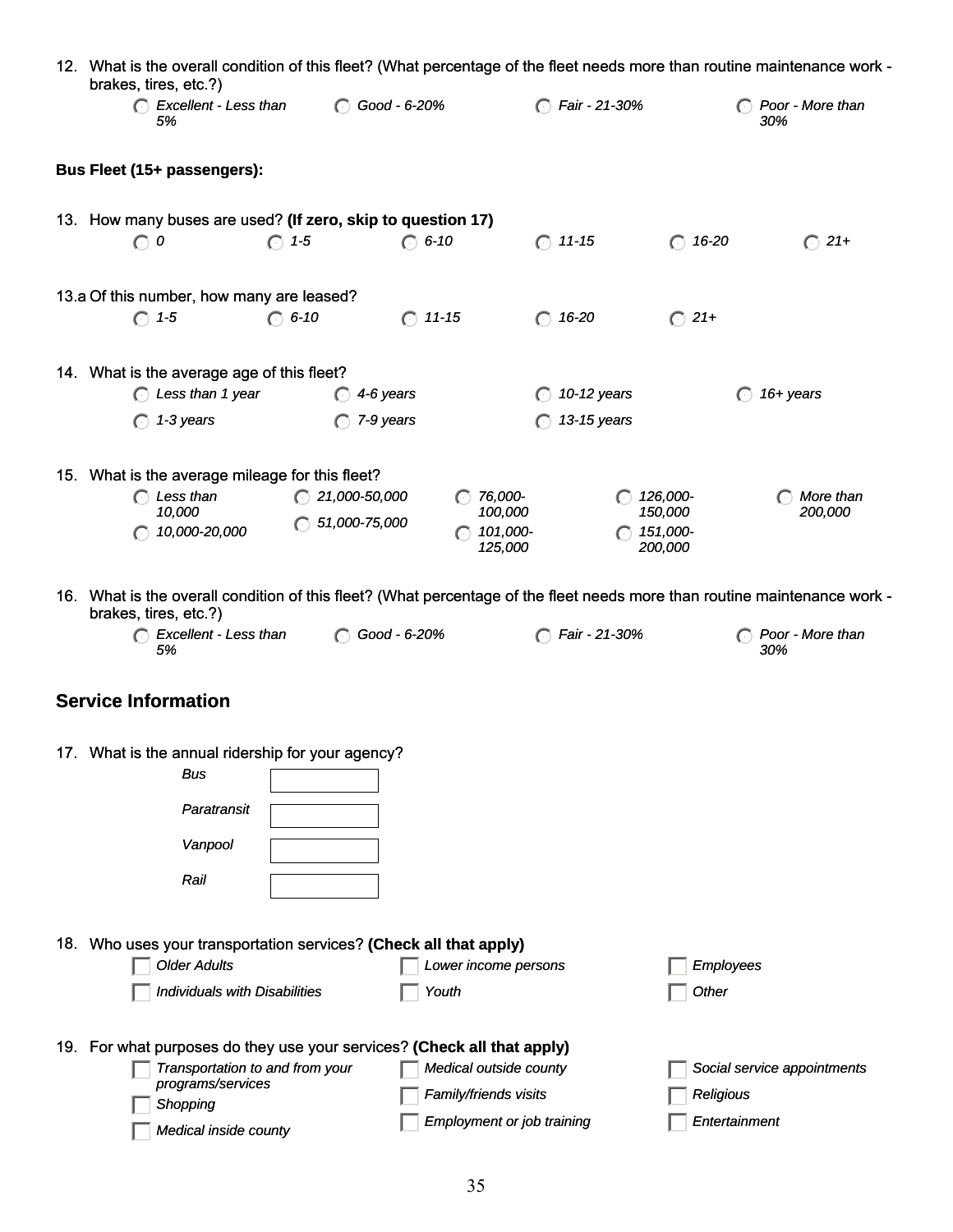| 20. What are the pick up/drop off locations? (Check all that apply) |                                            |                                                                                      |                                                                                                             |                        |
|---------------------------------------------------------------------|--------------------------------------------|--------------------------------------------------------------------------------------|-------------------------------------------------------------------------------------------------------------|------------------------|
| Home                                                                |                                            | Hospital                                                                             | <b>Bus Stop</b>                                                                                             |                        |
| Work                                                                |                                            | <b>Shopping Center</b>                                                               | Other                                                                                                       |                        |
|                                                                     |                                            |                                                                                      |                                                                                                             |                        |
|                                                                     |                                            |                                                                                      | 21. Do employees and/or volunteers use personal vehicles to transport clients? (If no, skip to question 23) |                        |
| Yes<br>$\left(\cdot\right)$                                         |                                            | $\bigcirc$ No                                                                        |                                                                                                             |                        |
|                                                                     |                                            |                                                                                      |                                                                                                             |                        |
|                                                                     |                                            |                                                                                      | 22. Does your agency reimburse employees for the use of their personal vehicles for client transportation?  |                        |
| $\bigcap$ Yes                                                       |                                            | $\bigcirc$ No                                                                        |                                                                                                             |                        |
|                                                                     | If yes, what is the rate of reimbursement? |                                                                                      |                                                                                                             |                        |
|                                                                     |                                            |                                                                                      |                                                                                                             |                        |
|                                                                     |                                            | 23. Are company vehicles used for purposes other than human services transportation? |                                                                                                             |                        |
| $\bigcap$ Yes                                                       |                                            | $\bigcirc$ No                                                                        |                                                                                                             |                        |
|                                                                     |                                            |                                                                                      |                                                                                                             |                        |
| 24. How many people do you transport each year?                     |                                            |                                                                                      |                                                                                                             |                        |
| $\bigcirc$ 0-50                                                     | $\bigcap$ 101-200                          | 501-750                                                                              | 1,001-2,000                                                                                                 | $5,000+$<br>$\odot$    |
| $\bigcap$ 51-100                                                    | $\bigcirc$ 201-500                         | 751-1,000<br>$\subset$                                                               | $\bigcap$ 2,001-5,000                                                                                       |                        |
|                                                                     |                                            |                                                                                      |                                                                                                             |                        |
| 25. What is the estimated number of one-way trips annually?         |                                            |                                                                                      |                                                                                                             |                        |
| $\bigcirc$ 0-50                                                     | 101-200                                    | $\bigcirc$ 501-750                                                                   | 1,001-2,000<br>$(\cdot)$                                                                                    | $5,000+$<br>$\bigcirc$ |
| $\bigcirc$ 51-100                                                   | $\bigcirc$ 201-500                         | 751-1,000<br>◯                                                                       | $\bigcirc$ 2,001-5,000                                                                                      |                        |
|                                                                     |                                            |                                                                                      |                                                                                                             |                        |
| 26. What are the total costs of your transportation program?        |                                            |                                                                                      |                                                                                                             |                        |
|                                                                     | Driver's wages and benefits                |                                                                                      |                                                                                                             |                        |
|                                                                     | Administration wages and benefits          |                                                                                      |                                                                                                             |                        |
|                                                                     |                                            |                                                                                      |                                                                                                             |                        |
| Support staff                                                       |                                            |                                                                                      |                                                                                                             |                        |
| Fuel                                                                |                                            |                                                                                      |                                                                                                             |                        |
| Insurance                                                           |                                            |                                                                                      |                                                                                                             |                        |
|                                                                     |                                            |                                                                                      |                                                                                                             |                        |
|                                                                     | Vehicle maintenance                        |                                                                                      |                                                                                                             |                        |
| Dispatch costs                                                      |                                            |                                                                                      |                                                                                                             |                        |
|                                                                     | Administrative costs other than wages      |                                                                                      |                                                                                                             |                        |
|                                                                     |                                            |                                                                                      |                                                                                                             |                        |
| <b>Facility costs</b>                                               |                                            |                                                                                      |                                                                                                             |                        |
|                                                                     | Other costs (please list)                  |                                                                                      |                                                                                                             |                        |
|                                                                     |                                            |                                                                                      |                                                                                                             |                        |
|                                                                     |                                            |                                                                                      |                                                                                                             |                        |
|                                                                     |                                            |                                                                                      |                                                                                                             |                        |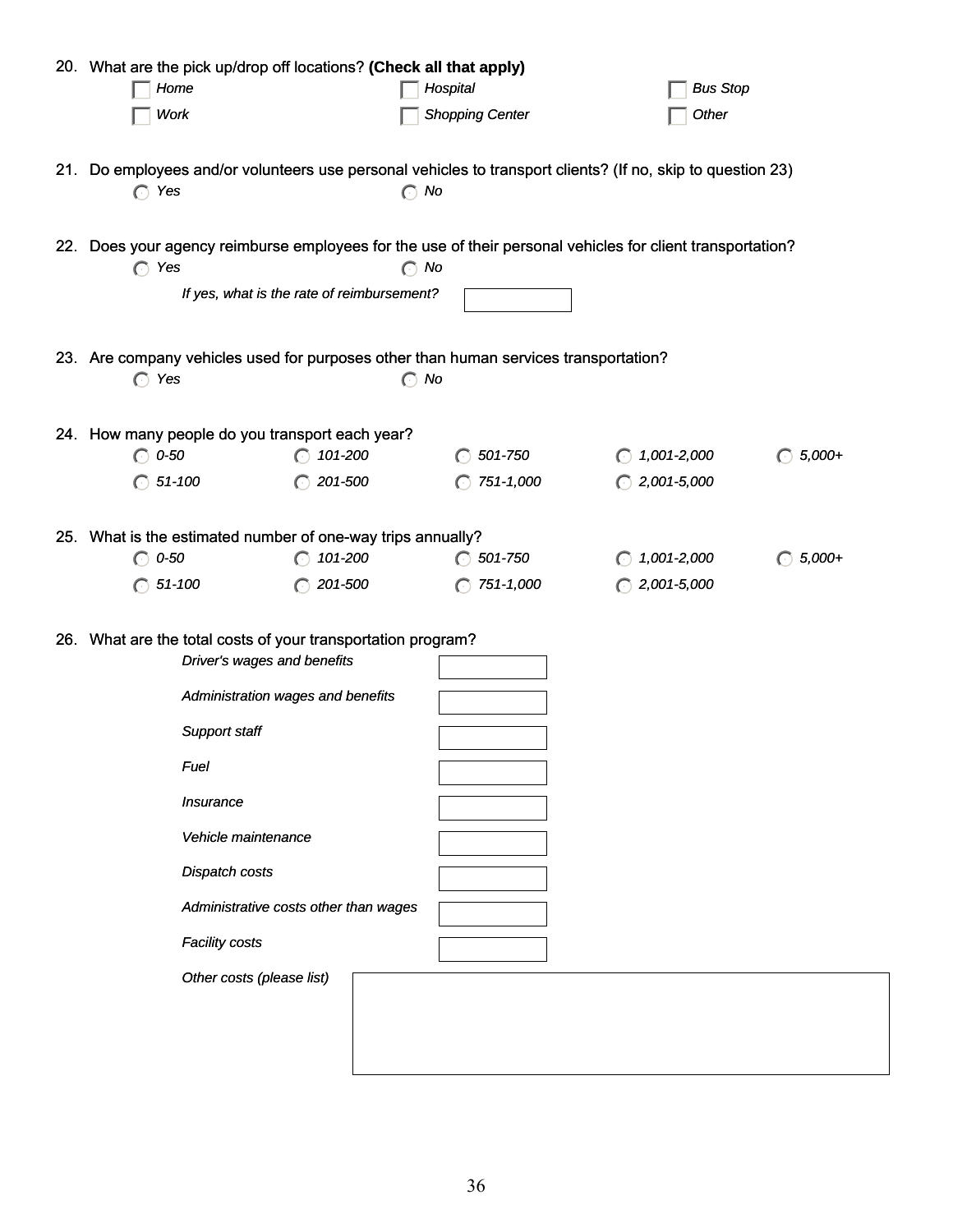|     | 27. How is service funded?                                                                                                                                              |                                                           |
|-----|-------------------------------------------------------------------------------------------------------------------------------------------------------------------------|-----------------------------------------------------------|
|     | C IDOT: 5311 Grant                                                                                                                                                      | City or county contribution                               |
|     | Downstate Operating Assistance Program (DOAP)                                                                                                                           | Area Agency on Aging                                      |
|     | funds<br><b>HFS</b><br>$(\cdot)$                                                                                                                                        | Fares                                                     |
|     | Medicaid                                                                                                                                                                | Donations                                                 |
|     |                                                                                                                                                                         | Other (Please list)                                       |
|     | <b>DHS</b>                                                                                                                                                              |                                                           |
|     |                                                                                                                                                                         |                                                           |
|     |                                                                                                                                                                         |                                                           |
|     |                                                                                                                                                                         |                                                           |
|     |                                                                                                                                                                         |                                                           |
|     | 28. What days are services provided? (Check all that apply)                                                                                                             |                                                           |
|     | Wednesday<br>Monday                                                                                                                                                     | Sunday<br>Friday                                          |
|     | Tuesday<br>Thursday                                                                                                                                                     | Saturday                                                  |
|     |                                                                                                                                                                         |                                                           |
|     | 29. What hours are services provided? (Check all that apply)                                                                                                            |                                                           |
|     | Weekdays, before 7:00AM                                                                                                                                                 | Weekdays after 10:00PM<br>Weekends, 5:00 PM to<br>10:00PM |
|     | Weekdays, 7:00 AM to 5:00PM                                                                                                                                             | Weekends, before 7:00AM<br>Weekends after 10:00PM         |
|     | Weekdays, 5:00 PM to 10:00PM                                                                                                                                            | Weekends, 7:00 AM to 5:00PM                               |
|     |                                                                                                                                                                         |                                                           |
|     | 30. As an agency, why do you provide transportation?                                                                                                                    |                                                           |
|     | $\bigcirc$ Mission of agency is to provide transportation                                                                                                               | No other option for clients to get where they need to     |
|     |                                                                                                                                                                         | gо                                                        |
|     |                                                                                                                                                                         |                                                           |
| 31. | If another agency could offer coordinated public transportation with service equal to or better than what you provide,<br>would you continue to provide transportation? |                                                           |
|     | $\bigcap$ Yes<br>No<br>$(\cdot)$                                                                                                                                        |                                                           |
|     | Why or why not?                                                                                                                                                         |                                                           |
|     |                                                                                                                                                                         |                                                           |
|     |                                                                                                                                                                         |                                                           |
|     |                                                                                                                                                                         |                                                           |
|     | <b>Additional comments:</b>                                                                                                                                             |                                                           |
|     |                                                                                                                                                                         |                                                           |
|     |                                                                                                                                                                         |                                                           |
|     |                                                                                                                                                                         |                                                           |
|     |                                                                                                                                                                         |                                                           |
|     |                                                                                                                                                                         |                                                           |
|     |                                                                                                                                                                         |                                                           |
|     |                                                                                                                                                                         |                                                           |

#### **If you would like to be contacted about upcoming public transportation meetings, please contact your county's transportation coordinator as outlined in the attached letter.**

# **Thank you for your time and participation!**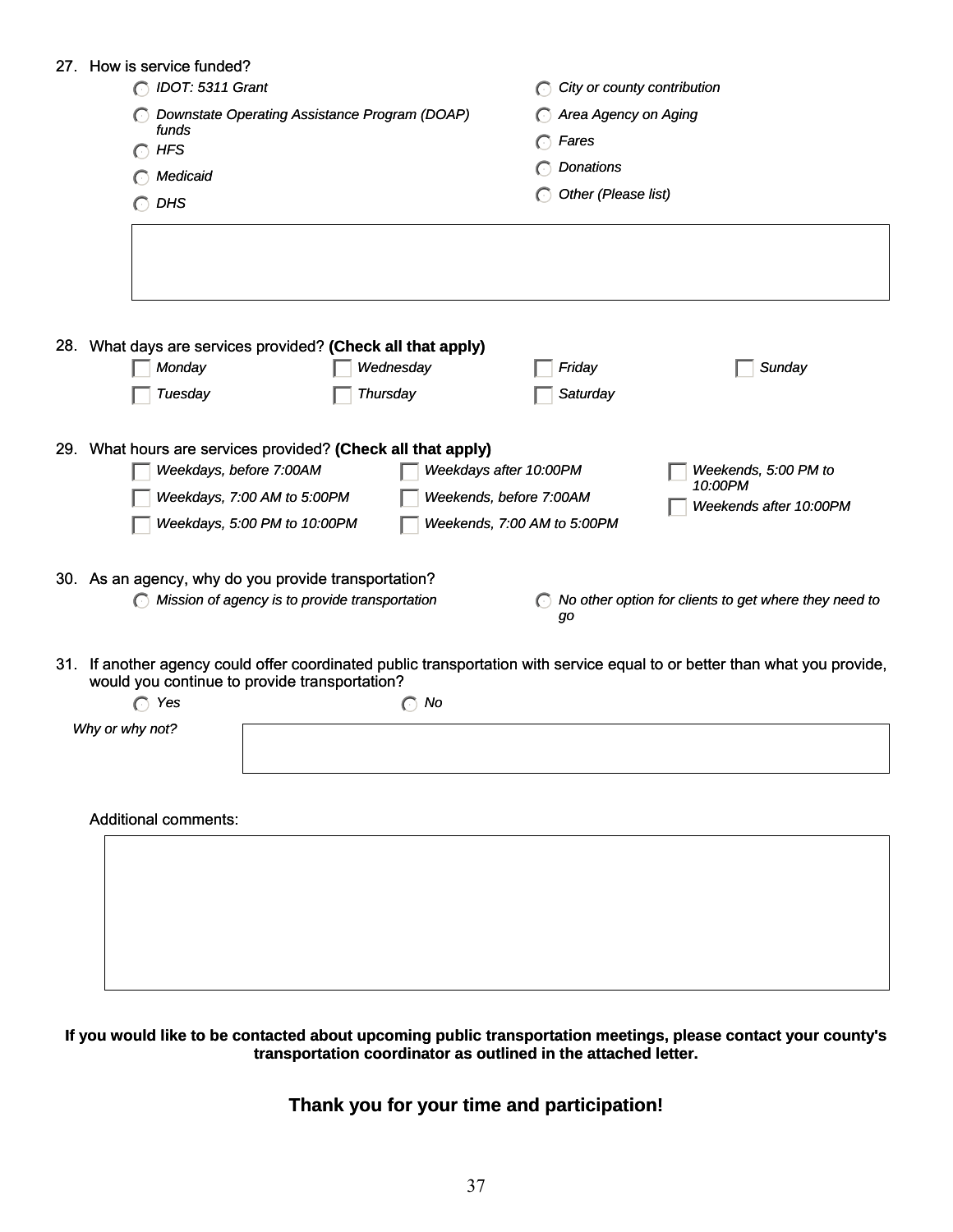#### **Results**

<span id="page-41-0"></span>

After you have collected all the information from the Community and Agency Surveys and the Inventory of Resources, you will be ready to analyze the results. The information you gather will help to discover gaps between what is needed and what is available, and will help you identify obstacles to resolving unmet needs.

Be sure to finish any remaining TPG assignments and then complete the *Phase 2 Scorecard* on the following page, it will help you track your activities as well as help you make your case for public transportation—providing a succinct record of the results of your county's needs assessment.

After all Phase 2 assignments have been completed, contact ICCT Clearinghouse staff to set up a meeting to review the data and explain the steps for Phase 3.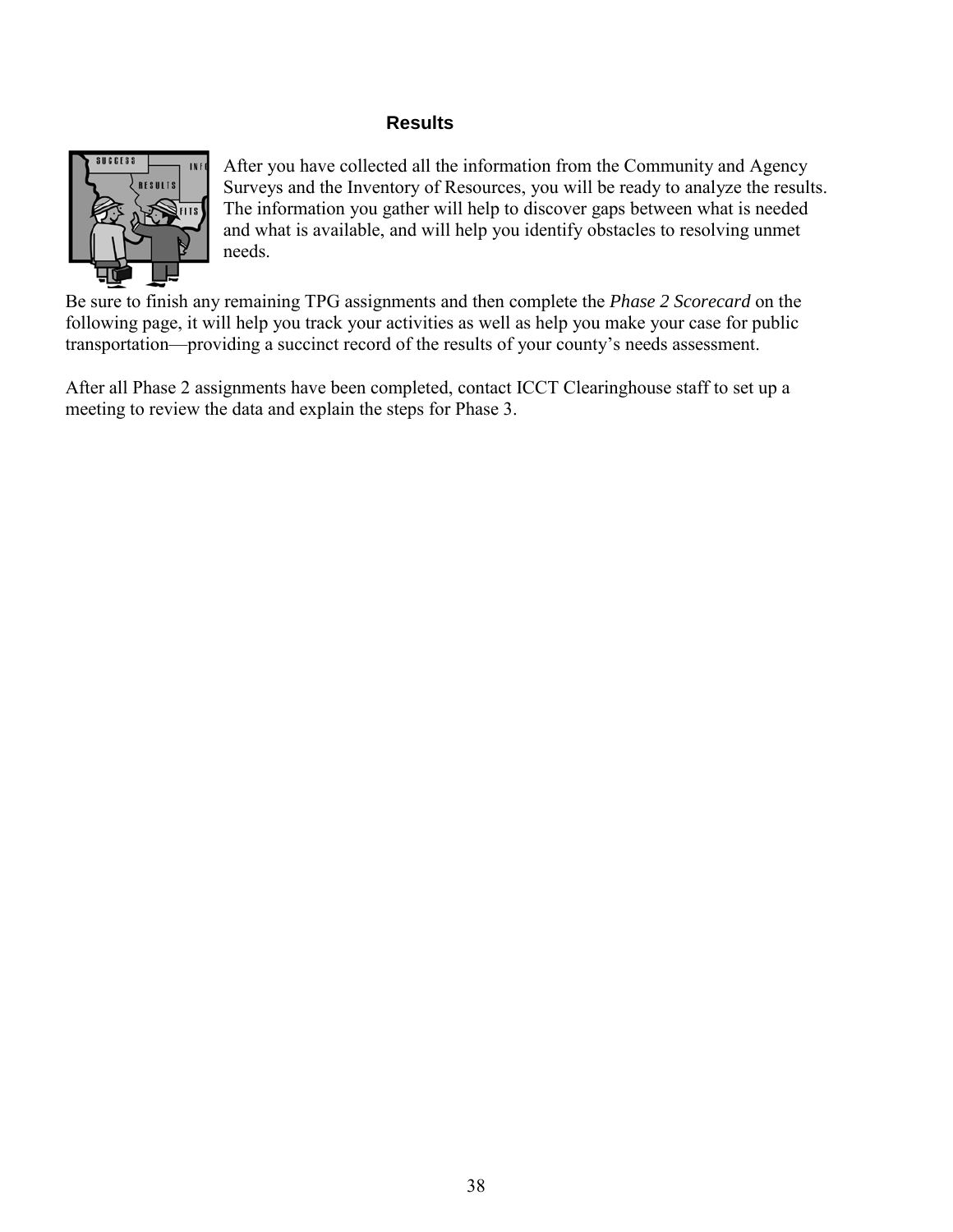<span id="page-42-0"></span>

# **Scorecard - Phase Two**

| <b>PHASE TWO -</b><br><b>Needs and Resources</b>                         | <b>Check</b><br>appropriate<br>response: |           | <b>Number</b><br>returned | % of population           |
|--------------------------------------------------------------------------|------------------------------------------|-----------|---------------------------|---------------------------|
|                                                                          | Yes                                      | <b>No</b> |                           |                           |
| <b>Completed Community Surveys?</b>                                      | $\circ$                                  | $\circ$   |                           |                           |
| <b>Completed Agency Surveys?</b>                                         | $\circ$                                  | $\circ$   |                           | n/a                       |
| Completed Inventory of<br>Resources?                                     | $\circ$                                  | $\circ$   |                           | n/a                       |
| Results compiled?                                                        | $\circ$                                  | $\circ$   |                           |                           |
| Follow up meeting with<br>Clearinghouse Staff?                           | $\circ$                                  | $\circ$   |                           |                           |
| <b>Based on survey results:</b>                                          | Yes                                      | <b>No</b> | Community<br>Survey<br>%  | <b>Agency Survey</b><br>% |
| Do people lack transportation?<br>(Comm#2a - Agency #5a)                 | $\circ$                                  | $\circ$   |                           |                           |
| Will people use public transit?<br>(Comm#6a)                             | $\circ$                                  | $\circ$   |                           | n/a                       |
| Need medical transportation<br>inside county?<br>(Agency #6)             | $\circ$                                  | $\circ$   | n/a                       |                           |
| Need medical transportation<br>outside county?<br>(Comm#15a - Agency #6) | $\circ$                                  | $\circ$   |                           |                           |

*Continued on next page*